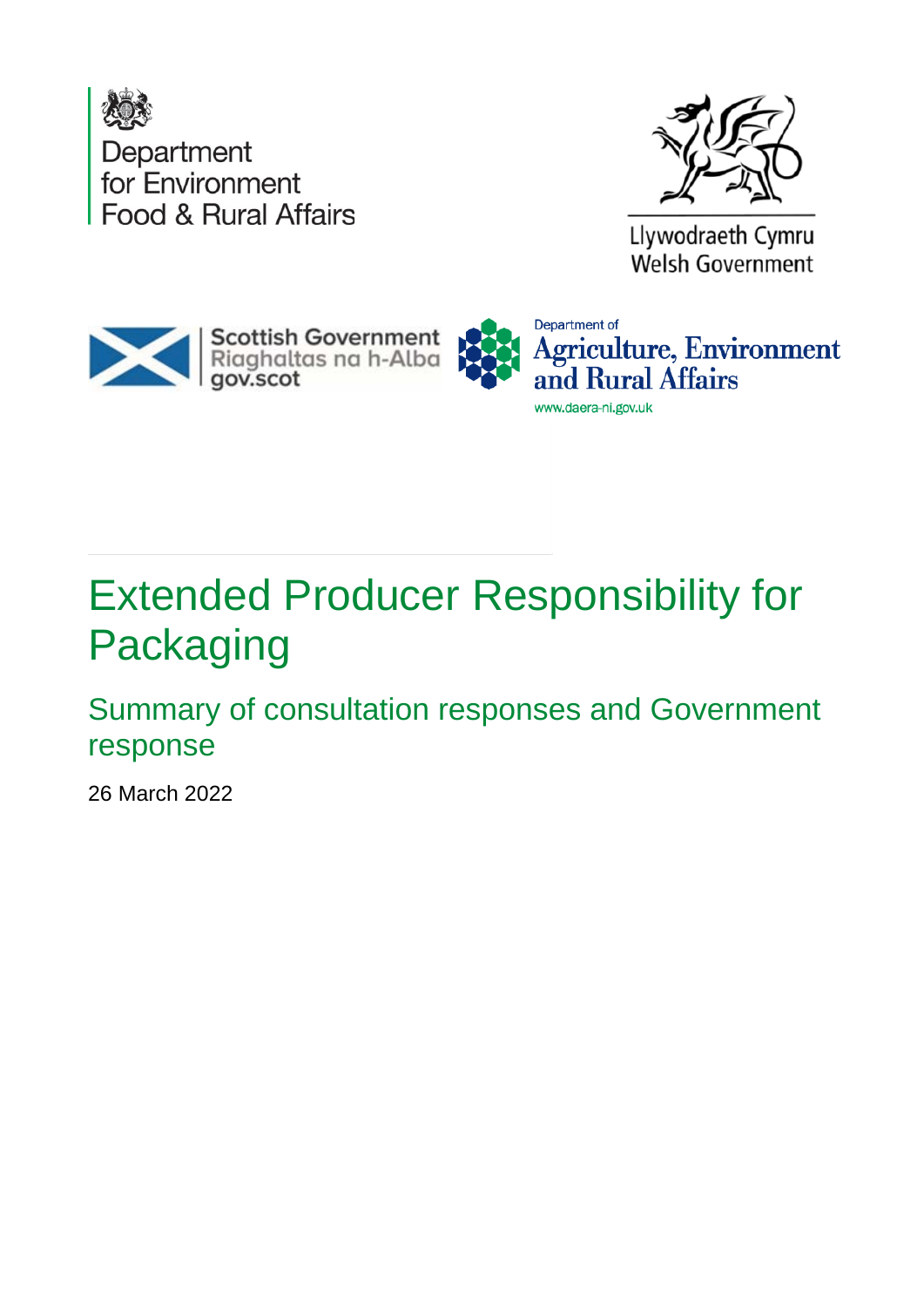We are the Department for Environment, Food and Rural Affairs. We're responsible for improving and protecting the environment, growing the green economy, sustaining thriving rural communities and supporting our world-class food, farming and fishing industries.

We work closely with our 33 agencies and arm's length bodies on our ambition to make our air purer, our water cleaner, our land greener and our food more sustainable. Our mission is to restore and enhance the environment for the next generation, and to leave the environment in a better state than we found it.



#### © Crown copyright 2021

This information is licensed under the Open Government Licence v3.0. To view this licence, visit [www.nationalarchives.gov.uk/doc/open-government-licence/](http://www.nationalarchives.gov.uk/doc/open-government-licence/)

This publication is available at [www.gov.uk/government/publications](http://www.gov.uk/government/publications)

Any enquiries regarding this publication should be sent to us at [packaging@defra.gov.uk](mailto:packaging@defra.gov.uk)

[www.gov.uk/defra](http://www.gov.uk/defra)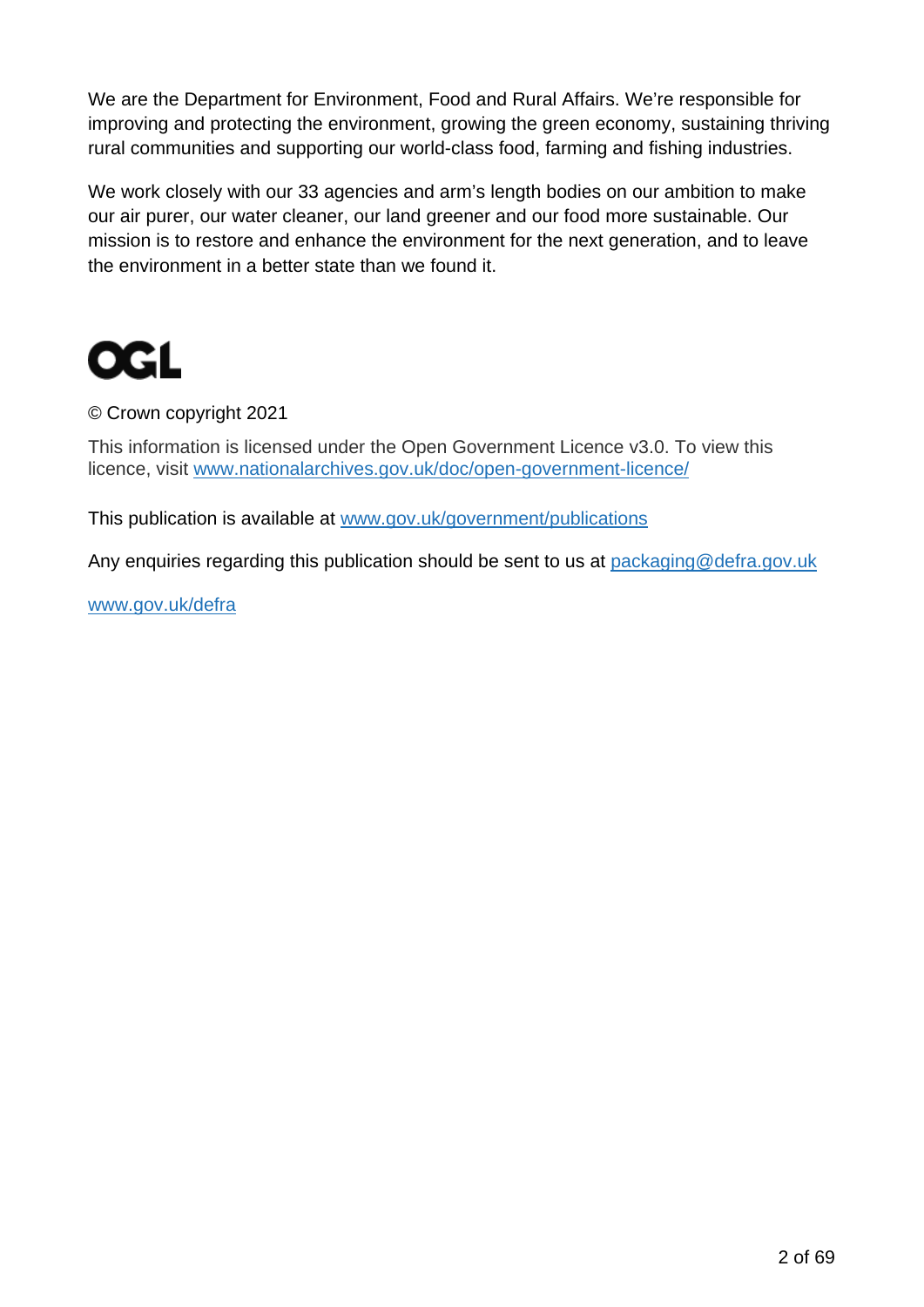#### **Contents**

| 2023 packaging waste business recycling targets under the 2007 regulations (Question   |  |
|----------------------------------------------------------------------------------------|--|
|                                                                                        |  |
| Obligated Producers full net cost payments, recycling obligations and reporting of     |  |
|                                                                                        |  |
|                                                                                        |  |
|                                                                                        |  |
|                                                                                        |  |
| Reporting packaging placed on the market data for England, Northern Ireland, Scotland, |  |
| Fibre-based composite cups – mandatory takeback requirement (Questions 28 and 29).24   |  |
|                                                                                        |  |
|                                                                                        |  |
|                                                                                        |  |
|                                                                                        |  |
| Compostable and biodegradable plastic packaging (Questions 39 and 40)32                |  |
|                                                                                        |  |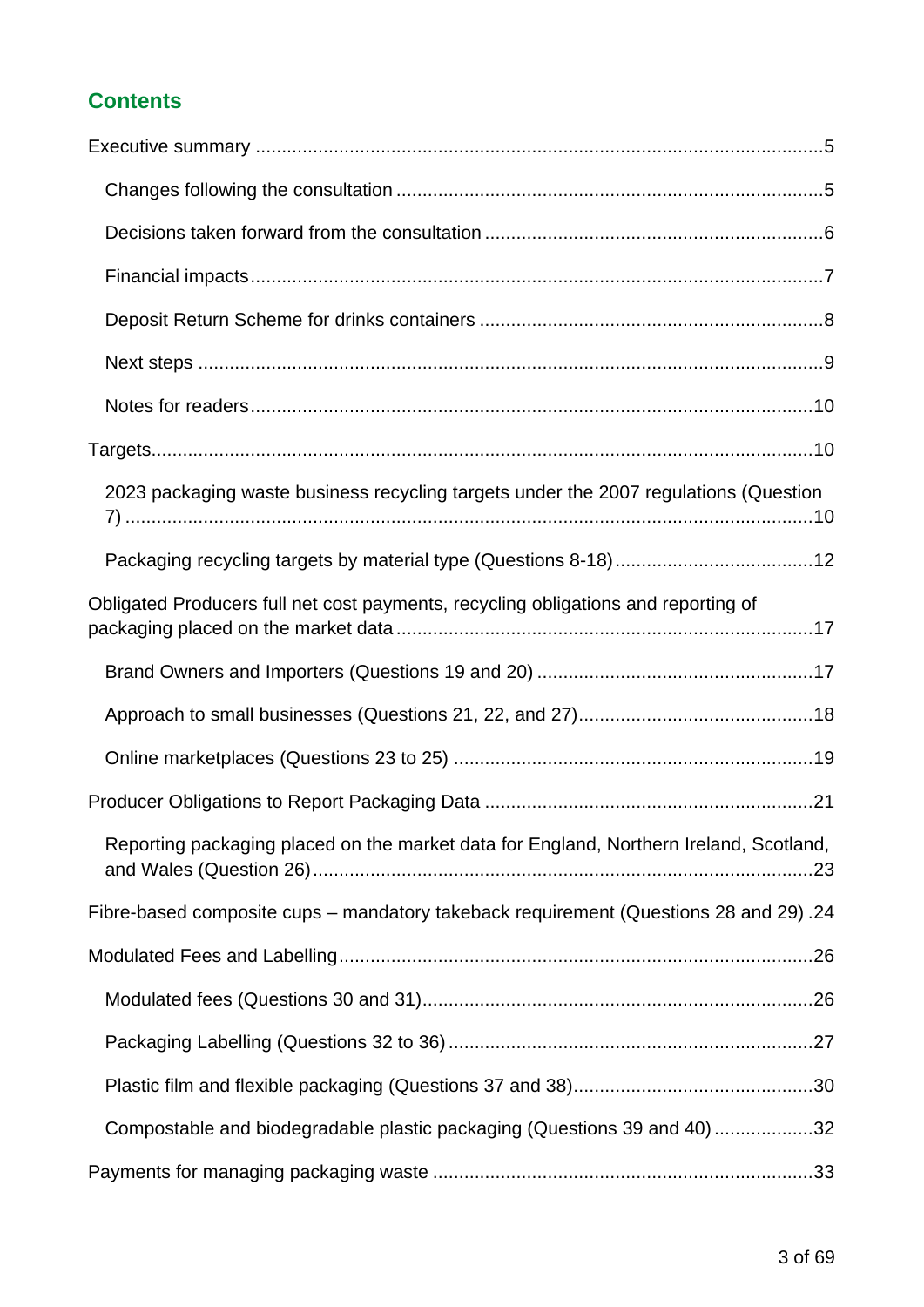| Payments to local authorities for waste from households (Questions 42 to 50)35   |    |
|----------------------------------------------------------------------------------|----|
| Payments for management of packaging waste arising from businesses (Questions 51 |    |
|                                                                                  |    |
|                                                                                  |    |
|                                                                                  |    |
|                                                                                  |    |
|                                                                                  |    |
|                                                                                  |    |
|                                                                                  |    |
|                                                                                  |    |
|                                                                                  |    |
|                                                                                  |    |
| Phased implementation of packaging EPR from 2023 (Questions 96 to 100)62         |    |
|                                                                                  |    |
| Definitions                                                                      | 64 |
| Approaches to incentivising use of reusable and refillable packaging65           |    |
|                                                                                  |    |
| Summary of estimated costs and benefits from the Impact Assessment66             |    |
|                                                                                  |    |
|                                                                                  |    |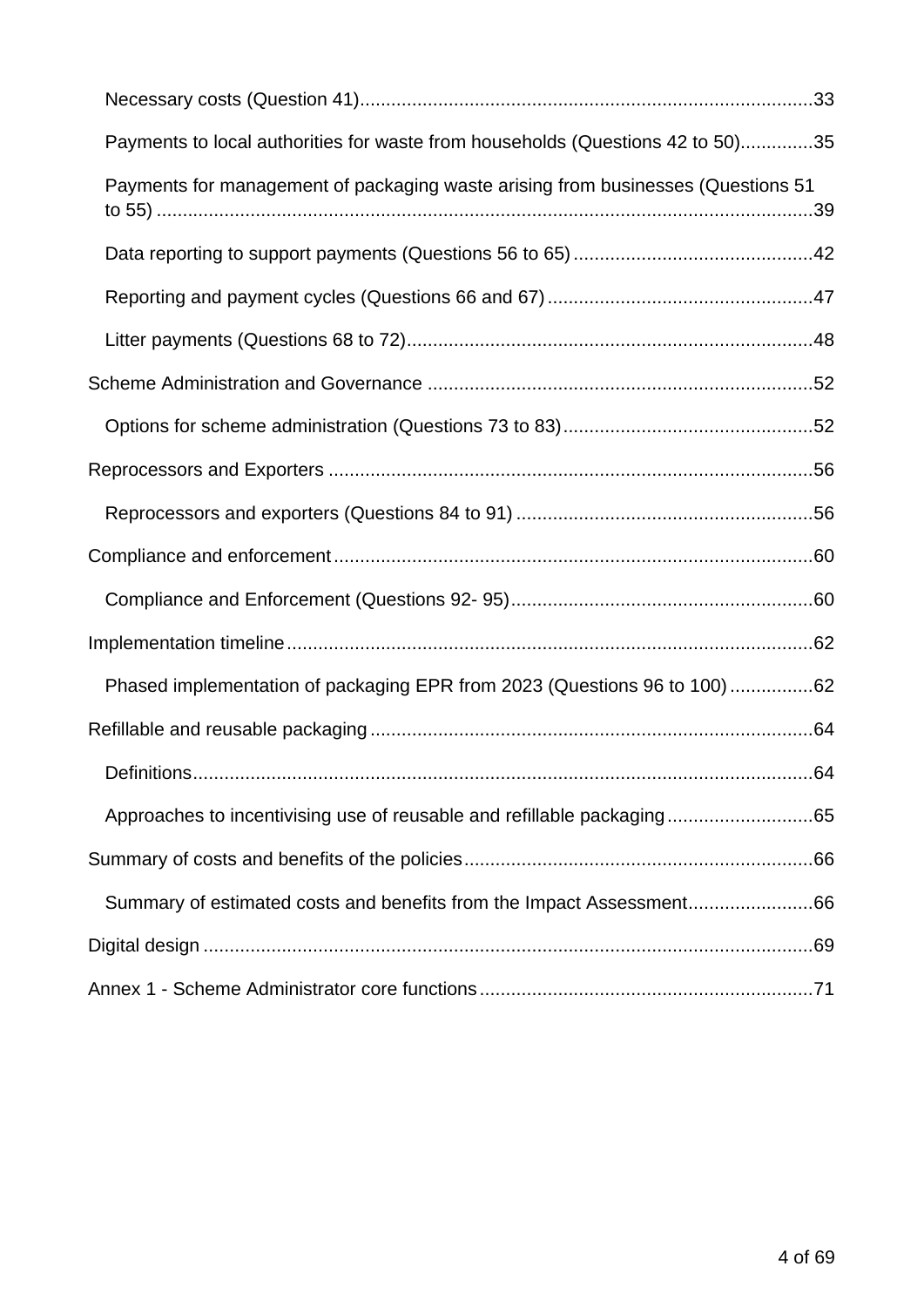# <span id="page-4-0"></span>**Executive summary**

The UK Government and Devolved Administrations have ambitious goals to protect our climate, drive green growth, and drive down unnecessary waste. Our plans for Extended Producer Responsibility play a key part in delivering those goals. The current producer responsibility system for packaging has operated since 1997, but it has never covered the full costs of disposing of packaging waste. Extended Producer Responsibility for packaging (EPR) will move the full cost of dealing with packaging waste from households away from local taxpayers and councils to the packaging producers (applying the 'polluterpays principle'), giving producers responsibility for the costs of their packaging throughout its life cycle. This will encourage producers to reduce their use of packaging and use packaging which is easier to recycle. Producers will pay more for less sustainable packaging, incentivising packaging that uses less material and is easier to recycle. Producers will also be expected to meet ambitious new recycling targets and use clear unambiguous labelling of recyclability to make it easy for consumers to do the right thing.

The UK Government and Devolved Administrations' commitments to introducing EPR include those in the 2018 *Resource and Waste Strategy for England*; the 2019 Conservative Manifesto; the Scottish Government's *Making Things Last*; the Welsh Government's *Beyond Recycling, A strategy to make a circular economy in Wales a reality*; Northern Ireland's 2019 *Waste Management Plan* and *draft Environmental Strategy 2021*.

We received 1,241 responses to the second consultation and held additional workshops and meetings following its publication. 28% of responses came from local government, 24% from packaging designers/manufacturers/converters and distributors, and 24% from product manufacturers/brands and retailers. A more detailed breakdown is provided in the accompanying full analysis of consultation responses.[1](#page-4-2)

### <span id="page-4-1"></span>**Changes following the consultation**

The reforms will require detailed work to implement, and must ensure deliverability, allow businesses time to prepare and avoid placing a burden on consumers. Following stakeholder feedback, the reforms have been modified in the following ways:

• We will now implement EPR in a phased manner from 2024, rather than 2023, focussing on payments for household packaging waste and packaging in street bins managed by local authorities, with such payments being determined from 1 April 2024. This will simplify and de-risk delivery. The payments for household packaging will support improved recycling collections for households, provide for the collection of additional packaging materials for recycling such as plastic films and flexible

<span id="page-4-2"></span><sup>1</sup> [Packaging and packaging waste: introducing Extended Producer Responsibility -](https://www.gov.uk/government/consultations/packaging-and-packaging-waste-introducing-extended-producer-responsibility) GOV.UK (www.gov.uk)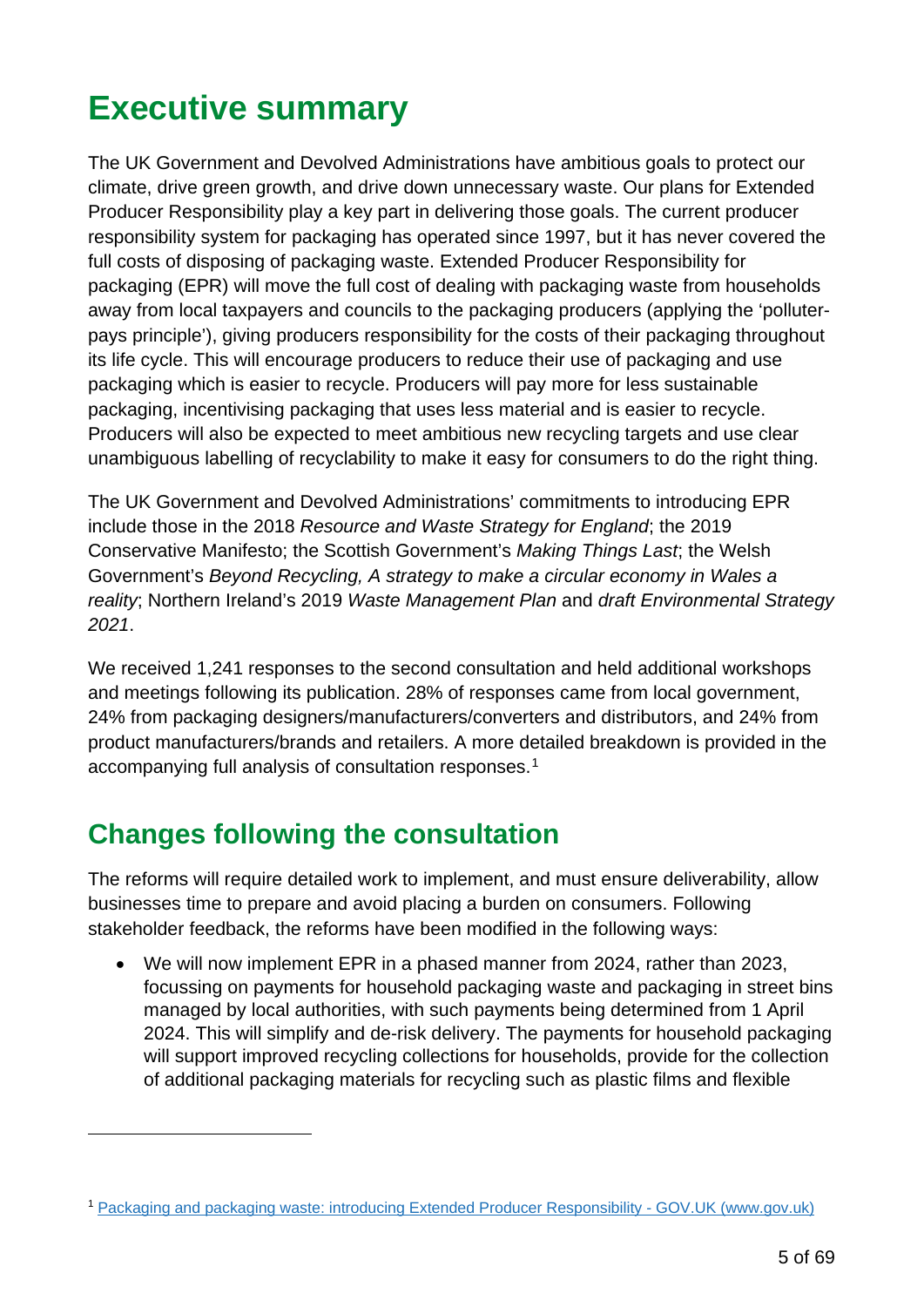packaging and mean that all households will be able to recycle the same packaging materials from home. In England this will support the delivery of the UK Government's proposals for consistent recycling collections from households which it is consulting on separately. It will also support the delivery of similar measures in the Devolved Administrations.

- We will introduce modulated fees based on recyclability from 2025, rather than 2024. In England and Northern Ireland, we will not introduce payments for packaging waste that is littered; Scotland and Wales are considering steps to obligate producers for these costs and will come forward with their proposals in due course.
- We will continue the current arrangements (known as the 'Packaging Waste' Recycling Note (PRN) system') to demonstrate recycling obligations have been met.
- We will continue to explore payments for commercially collected packaging waste (from businesses and other organisations that pay for the collection of their waste), establishing a task force, with cross-sector representation, to develop the evidence, undertake analysis and identify options.
- We have decided to maintain the threshold for producer recycling obligations and disposal cost payments at £2m turnover and 50 tonnes of packaging handled each year, rather than to lower it. However, a lower threshold of £1m turnover and 25 tonnes of packaging handled each year will be introduced for producers to report packaging placed on the market only.
- All compostable and biodegradable packaging will be required to be given the 'do not recycle' label, allowing time to build the evidence that it can be safely collected and composted separately.
- A Scheme Administrator (SA) will be appointed. It will start to mobilise in 2023 and will be fully operational in [2](#page-5-1)024. An indicative view from HM Treasury<sup>2</sup> is that the SA is likely to be classified as being within the public sector. In light of this advice Government is considering options to establish the SA within the public sector, but still maintain significant industry involvement in the delivery of its functions. The final decision on the SA will be made by the four governments.
- The EPR scheme will be reviewed after two years of its operation; this review will consider the proposals of the task force, as well as progress in reducing the volumes of packaging in street bins and littered on the ground.

### <span id="page-5-0"></span>**Decisions taken forward from the consultation**

Further detail on the decisions taken in this response is provided in the main body of the document, and confirms that we will introduce Regulations for:

• Producers to pay the costs of managing household packaging waste

<span id="page-5-1"></span><sup>&</sup>lt;sup>2</sup> The Office for National Statistics has ultimate responsibility for the statistical classification of the SA. The ONS will formally classify the SA once the SA is operational.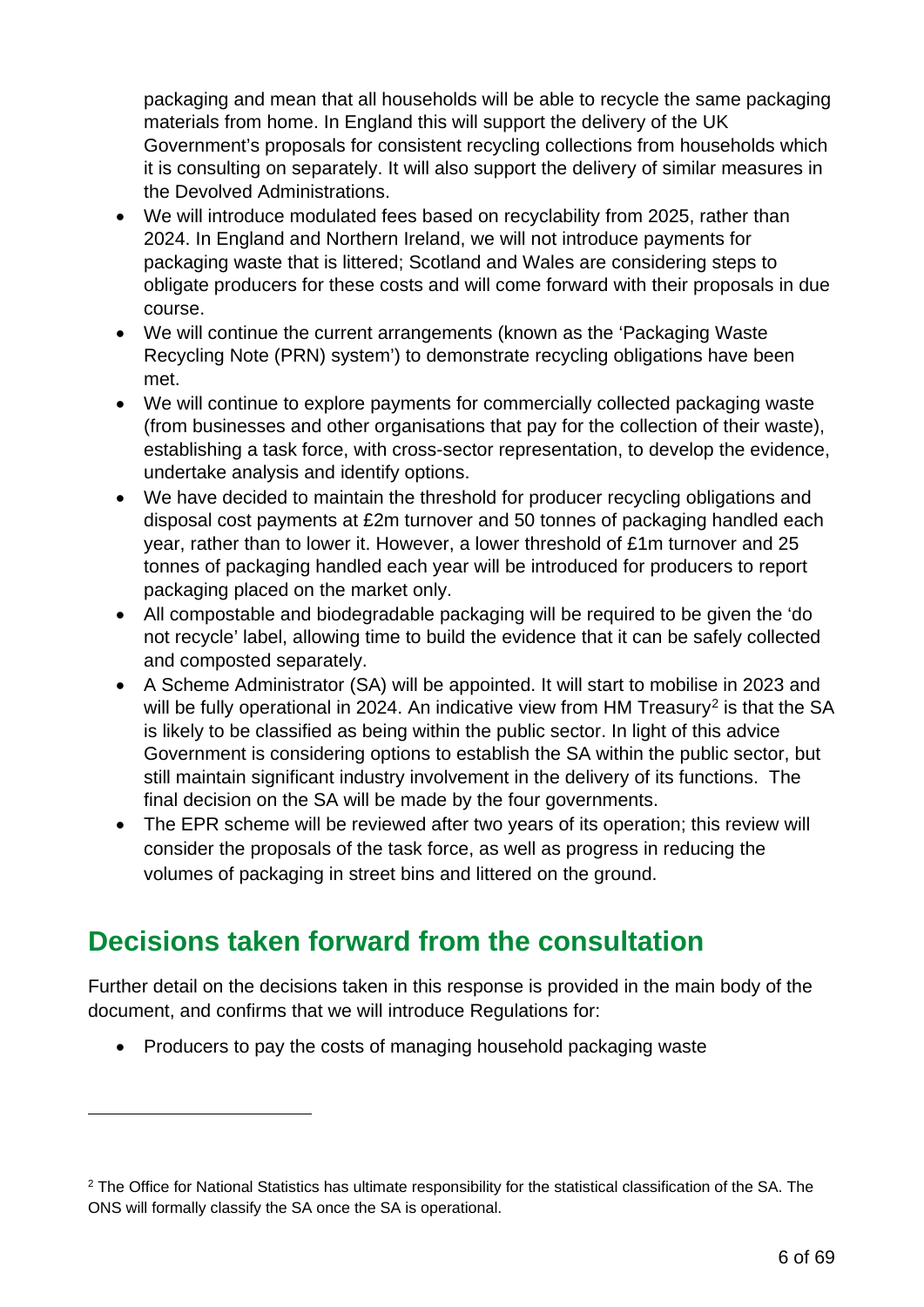- Payments to local authorities and councils (local councils in Northern Ireland) for collection of household packaging waste, and on the go packaging disposed of in street bins
- Modulated fees to incentivise the use of recyclable packaging
- Mandatory takeback scheme for the collection and recycling of fibre-based composite cups (disposable coffee cups)
- Mandatory labelling of packaging for recyclability with a single labelling format
- Annual packaging waste recycling targets to 2030
- Enhanced waste sampling to enable improved data on packaging waste
- Requirement for certain producers to report the nation packaging is placed on the market
- Strengthened requirements on reprocessors and exporters
- Appointment of a Scheme Administrator.

Government recognises the importance of looking at additional measures to further reduce packaging use. It will complete the post-implementation review of the Packaging (Essential Requirements) Regulations that aim to minimise packaging use, which started in 2021, and take forward work to develop measures to encourage the use of re-usable / refillable packaging.

### <span id="page-6-0"></span>**Financial impacts**

We expect obligated producer costs to be around £1.7 billion each year.<sup>[3](#page-6-1)</sup> Around £1.2bn of this cost arises from managing household waste and currently falls on taxpayers, with around £800m household packaging recycling costs and HWRC costs, £300 million household packaging residual costs and managing packaging in street bins is expected to cost £100m. Further systems administrations costs (including the costs of communications campaigns and regulator costs) are also expected to be around £100m; PRN costs are expected to be around £300m. This will create a strong incentive for producers to reduce packaging and increase its recyclability, reducing the costs they incur under EPR.

This response is accompanied by a Final Impact Assessment, detailing the costs and benefits of the decisions outlined in this Government Response. The final version of this Impact Assessment will be published alongside the Regulations.

Our initial analysis indicates this will not result in any significant increases in consumer prices (including food prices). As part of the phasing of EPR, producer fees will be modulated (varied) to reflect criteria such as recyclability, giving producers more control over the fees they pay and any impact on consumer prices. This will also incentivise improvements to the recyclability of packaging which is a key goal of this reform.

<span id="page-6-1"></span><sup>&</sup>lt;sup>3</sup> Estimates in this paragraph do not add up to the total due to rounding.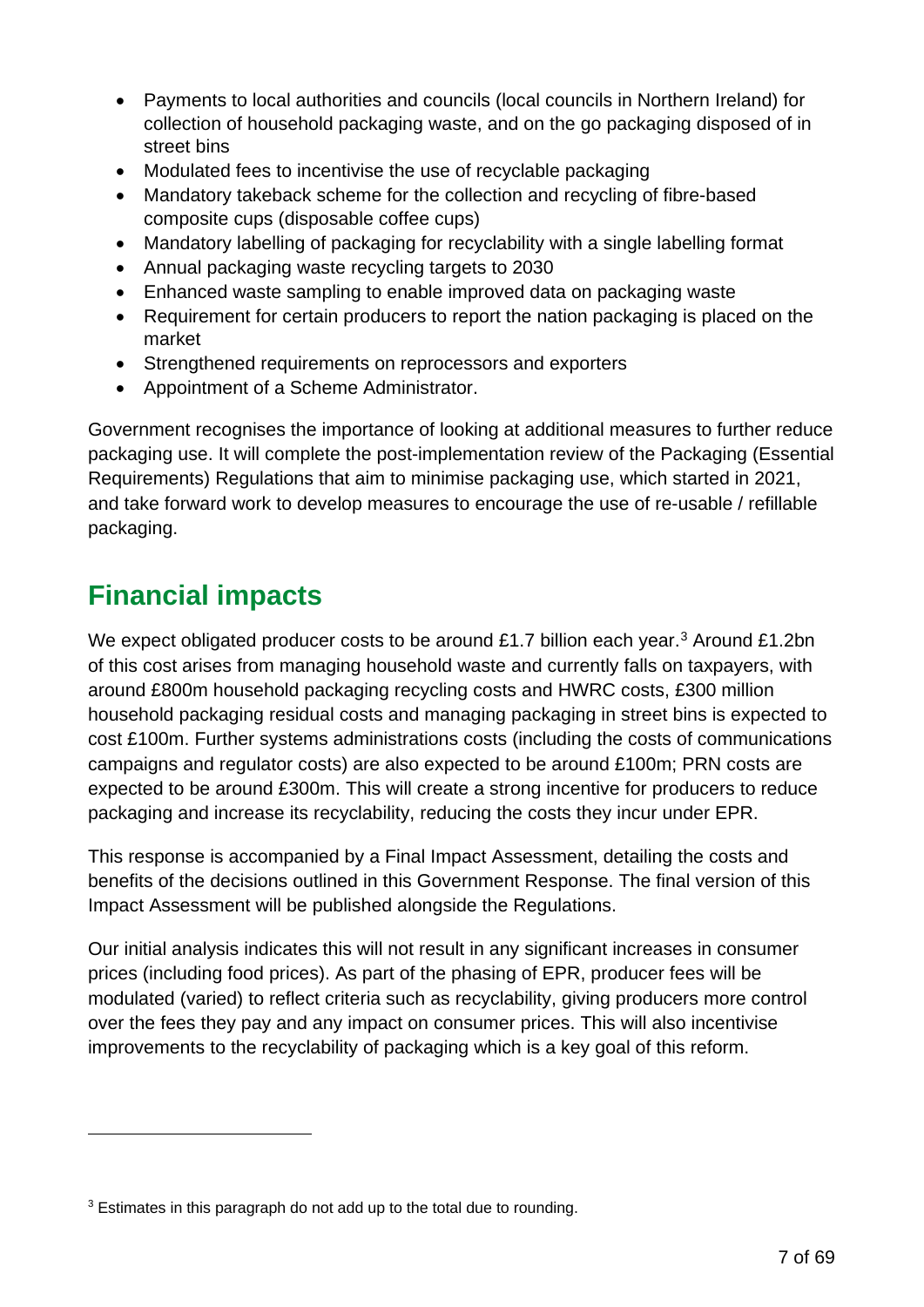### <span id="page-7-0"></span>**Interface with UK Government consistent collection proposals in England**

The UK Government believes it is important that local authorities continue to support comprehensive and frequent rubbish and recycling collections to households. The consultation on consistent collections set out proposals for collecting a common set of recyclable materials from all households, expanding food waste collections, supporting garden waste collections, and considered whether a minimum service standard of alternate weekly collection for residual waste (alongside weekly food waste collection) might be appropriate, subject to an assessment of affordability and value for money.

The payments local authorities will receive for household packaging under EPR will support the delivery of the UK government's proposals for consistent recycling collections from households. Specifically, they will support improved recycling collections of packaging materials from all households meaning that households will be able to recycle more packaging materials and all households will able to recycle the same packaging materials. EPR payments will support the delivery of similar measures in the Devolved Administrations.

### **Deposit Return Scheme for drinks containers**

On 24 March 2021, the UK Government, the Welsh Government and the Department of Agriculture, Environment and Rural Affairs in Northern Ireland launched a second consultation considering a deposit return scheme (DRS) for single use drinks containers, following an initial consultation in 2019.

Government is analysing the consultation responses and will publish a full response in due course. However, it is important to clarify the materials in scope for DRS (and hence not for EPR). We expect to work closely with industry to examine how best to progress delivery in this area.

#### **Size of container in scope of a DRS**

Defra, Welsh Government and the Department of Agriculture, Environment and Rural Affairs will implement an all-in DRS, in line with the views of most consultees. Single-use drinks containers containing between 50ml and 3ltr of liquid will be in-scope of the DRS for England, Wales and Northern Ireland. This will include containers sold both individually and as part of a multipack and is in line with the approach taken in Scotland.

#### **Materials in scope of a DRS**

The consultation examined including polyethylene terephthalate (PET) bottles; steel and aluminium cans; and glass bottles in a deposit return scheme. Some consultation responses raised concerns over glass, in particular the way glass is collected in reverse vending machines, possibly being crushed and mixed, ultimately resulting in poorer quality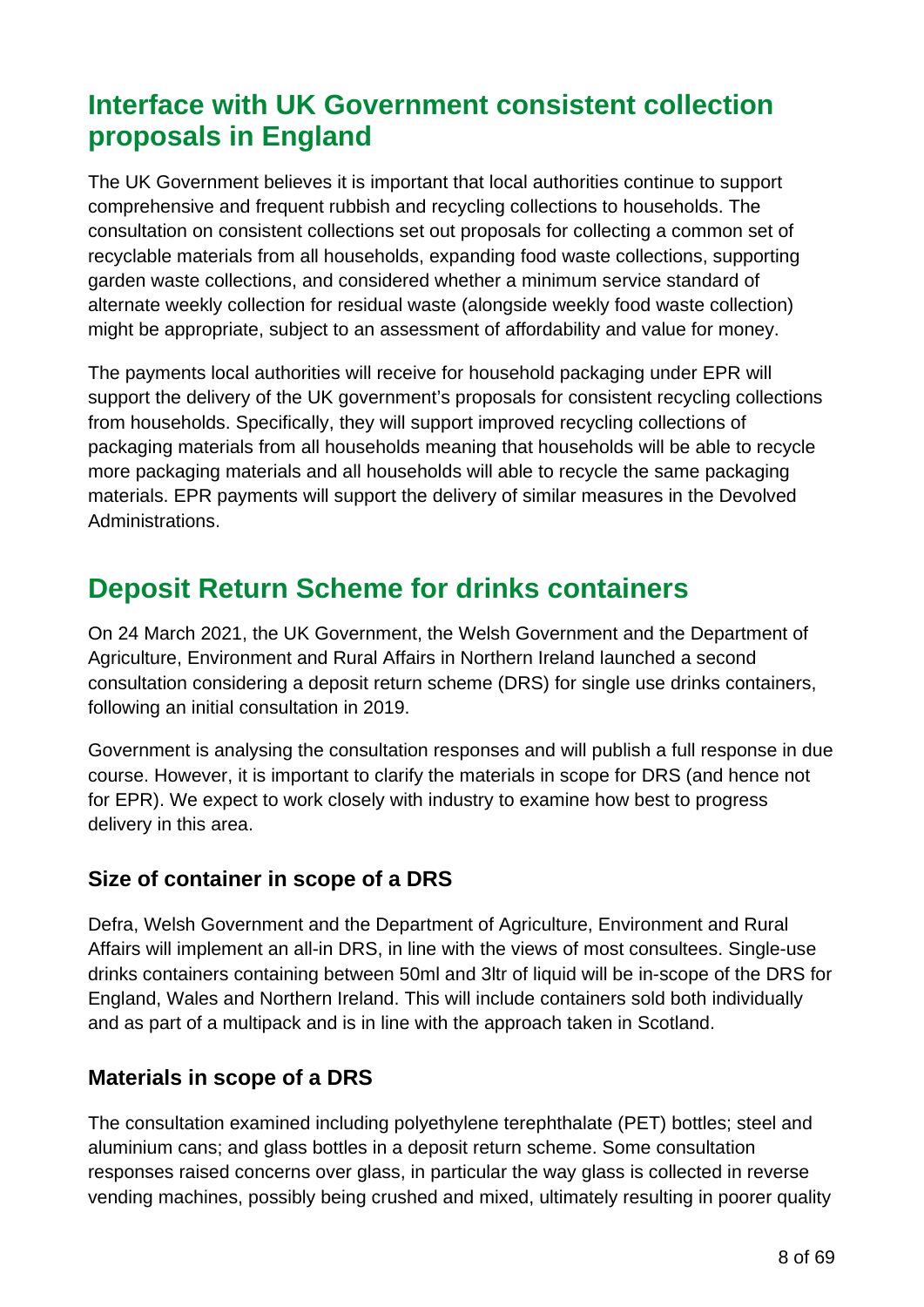glass than is collected currently through kerbside recycling. Respondents also highlighted the potential increase in handling costs and equipment complexity that comes from collecting glass bottles in a DRS. Reverse vending machines will need to be emptied more frequently and will carry safety risks associated with handling broken glass. The weight of glass and the potential for breakages also poses consumer safety issues in transporting glass bottles to return points.

Taking these concerns into consideration, England and Northern Ireland will not include glass in their DRS. Glass drinks bottles will be in scope of EPR, which will place targets on producers in relation to glass recycling and require them to pay for the cost of managing glass packaging generated by households. Northern Ireland will keep under review the inclusion of glass once the DRS is fully operational to ensure glass drinks containers are meeting the required recycling targets.

In assessing the range of materials to be included, Welsh Government considered the impact of a DRS against the baseline recycling rate in Wales, and the statutory requirements of the Well-being of Future Generations (Wales) Act 2015 and the overarching commitments to become a net zero carbon and zero-waste nation by 2050. Other factors include consultation responses requesting the inclusion of as wide a range of materials as possible; advances in digital DRS technology solutions that could allow bottle deposit return via existing kerbside collection infrastructure thereby reducing the reliance on return to retailer reverse vending machines; and an overall better return rate from the economic impact assessment with the inclusion of glass within the scheme in Wales*.*  Welsh Government will therefore progress with its recommended option as set out in the consultation and introduce an all-in DRS in Wales which includes PET plastic, steel and aluminium cans, and glass bottles.

### <span id="page-8-0"></span>**Next steps**

The UK Government, the Welsh Government and the Department of Agriculture, Environment and Rural Affairs in Northern Ireland will publish the government response to the DRS consultation in due course. In addition, for England, we will also publish the Government's response to the consistent recycling collections consultation in due course. Further information on the implementation timelines for DRS and consistent recycling collections in England will be set out in the respective government responses. All Governments will continue to work together to understand the impact of these proposals on the operation of the UK internal market.

We will develop the EPR Statutory Instrument (SI) in 2022, with a view to laying it in Parliament in Spring 2023. The SI will be a single UK-wide SI made using concurrent powers in the Environment Act and with the consent of DA Ministers. Subject to completing the parliamentary process we expect the regulations to come into force in Summer 2023.

To ensure EPR can be implemented from 2024, we will also be developing a separate Data Reporting SI, that will come into force on 1 January 2023. These regulations will be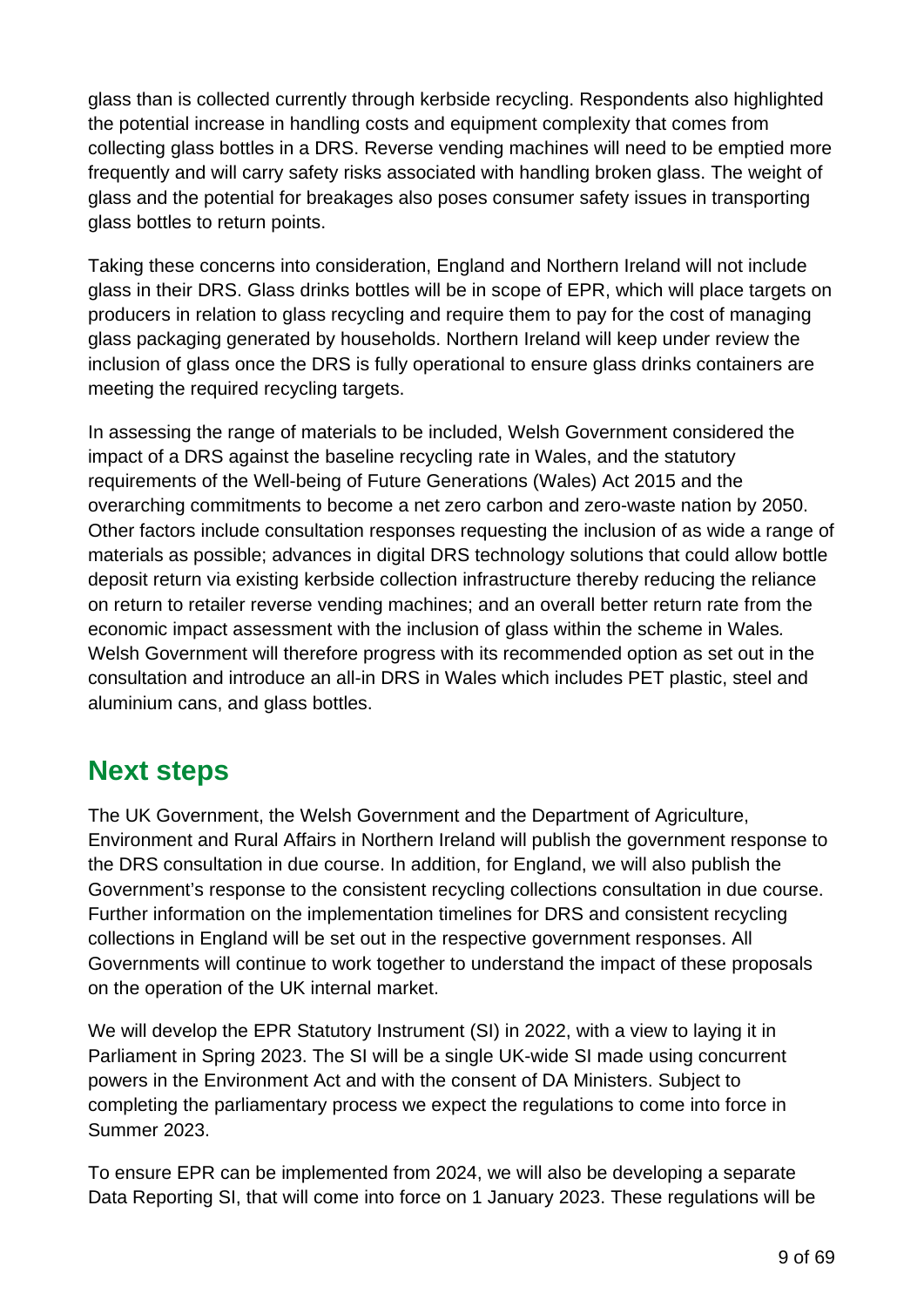in force for one year. They will cover data collection and reporting obligations for producers for 2023 only. They will be repealed by the EPR SI which will contain identical provisions that will apply to data reporting from 2024.

As our final policy proposals and detailed legislative requirements take shape over the coming months, they will lay the firm foundation for business and local authority led investment in the sector to optimise packaging choices, invest in improved collection and sorting systems, and grow domestic reprocessing capacity.

A small number of minor improvements to the PRN system may be necessary; we have published a consultation on these reforms alongside this response. [4](#page-9-3)

### <span id="page-9-0"></span>**Notes for readers**

There are some instances where reported percentages of responses do not total 100%, due to rounding to the nearest whole number.

References to "the MF Regulations" are shorthand for the various regulations which implement requirements for materials facilities to sample input and output streams and report results to regulators. In England and Wales this is Part 2 of Schedule 9 to the Environmental Permitting Regulations (England and Wales) 2016; in Scotland it is the Code of Practice on Sampling and Reporting at Materials Recovery Facilities. There are no equivalent sampling requirements in place in Northern Ireland, so reference to the 'MF Regulations' in this context refers to new requirements that will be required to be introduced in Northern Ireland through regulations.

# <span id="page-9-1"></span>**Targets**

### <span id="page-9-2"></span>**2023 packaging waste business recycling targets under the 2007 regulations (Question 7)**

We proposed that the packaging waste recycling targets for 2022, set under the current 2007 Packaging Waste Regulations (typically referred to as the 'business targets), are rolled over to 2023 to provide continuity in a year when businesses will need to prepare for changes to the producer responsibility regime that will occur in 2024. We asked whether stakeholders agreed or disagreed with this proposal. 976 respondents answered this question: 78% agreed with the proposal, 9% disagreed and 13% did not express a view.

<span id="page-9-3"></span><sup>4</sup> <https://consult.defra.gov.uk/packaging-extended-producer-responsibility/>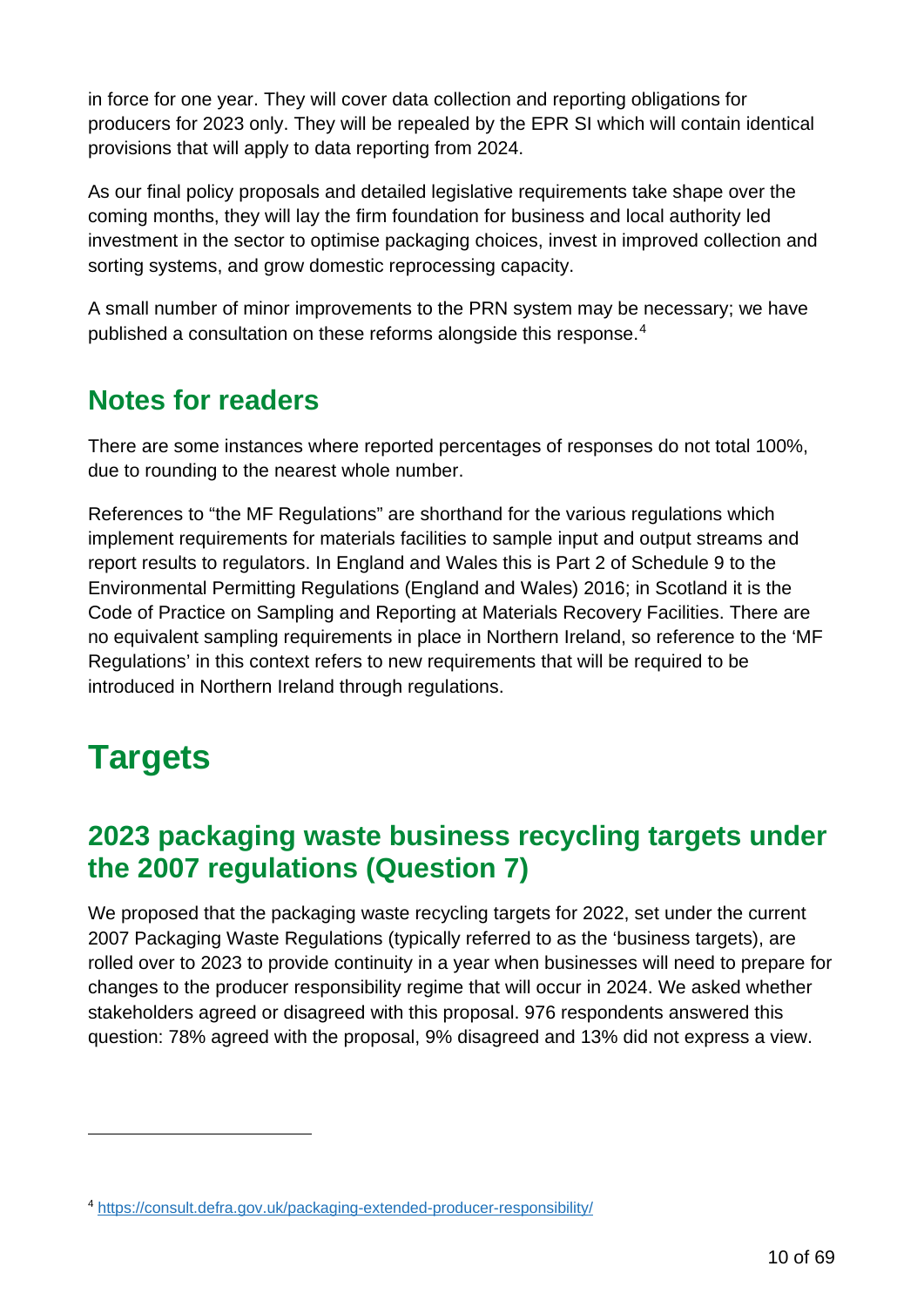#### **Decision – 2023 packaging recycling business targets**

We will roll over the 2022 packaging waste business recycling targets to 2023 for all packaging materials. These targets will be introduced through an amendment to the 2007 Regulations. We accept that businesses will have additional requirements in 2023 as they prepare for the introduction of EPR in 2024.

Packaging waste recycling targets will be set under the EPR regulations from 2024 and our proposals are set out below.

#### **Framework for packaging targets**

We proposed a targets framework for packaging in scope of the EPR regulations, in summary this set out:

- An initial focus on increasing the recycling of packaging whilst signalling our desire for the use of more reusable and refillable packaging;
- Recycling targets to be set for plastic, card, steel, aluminium, glass and wood, initially to 2030. These targets to be established on a UK-wide basis and required to be met by producers in England, Northern Ireland, Scotland and Wales;
- Recycling targets to be introduced for additional packaging materials in the future;
- Consideration of the need for additional sub-targets to drive material back into the same or similar applications (referred to as 'closed loop' targets); and
- Further consideration of targets or obligations to incentivise the use of refillable and reusable packaging systems.

We asked whether stakeholders agreed or disagreed with the proposed framework. Of 384 responses: 75% agreed with the proposal, 12% disagreed and 13% did not express a view.

Some respondents were concerned that multiple targets could make it unclear which targets should be focused on, especially if reporting on targets by devolved administration. There were also concerns around a perceived lack of focus on environmental outcomes that could encourage counter-productive behaviours amongst packaging producers and waste producers. A few respondents felt the proposals could lead to an infrastructure bottleneck, in that a lack of UK reprocessing capacity may thwart progress. Concerns of a gap between what is currently possible and what would need to be put in place to achieve future targets were also raised. A few respondents thought the timeline for implementing the framework was too slow and achievement of targets should be accelerated where possible.

The remainder of this section addresses specific elements of this framework. The 'Refillable and reusable packaging' section provides a summary of the feedback provided on some initial options that were outlined in the consultation document.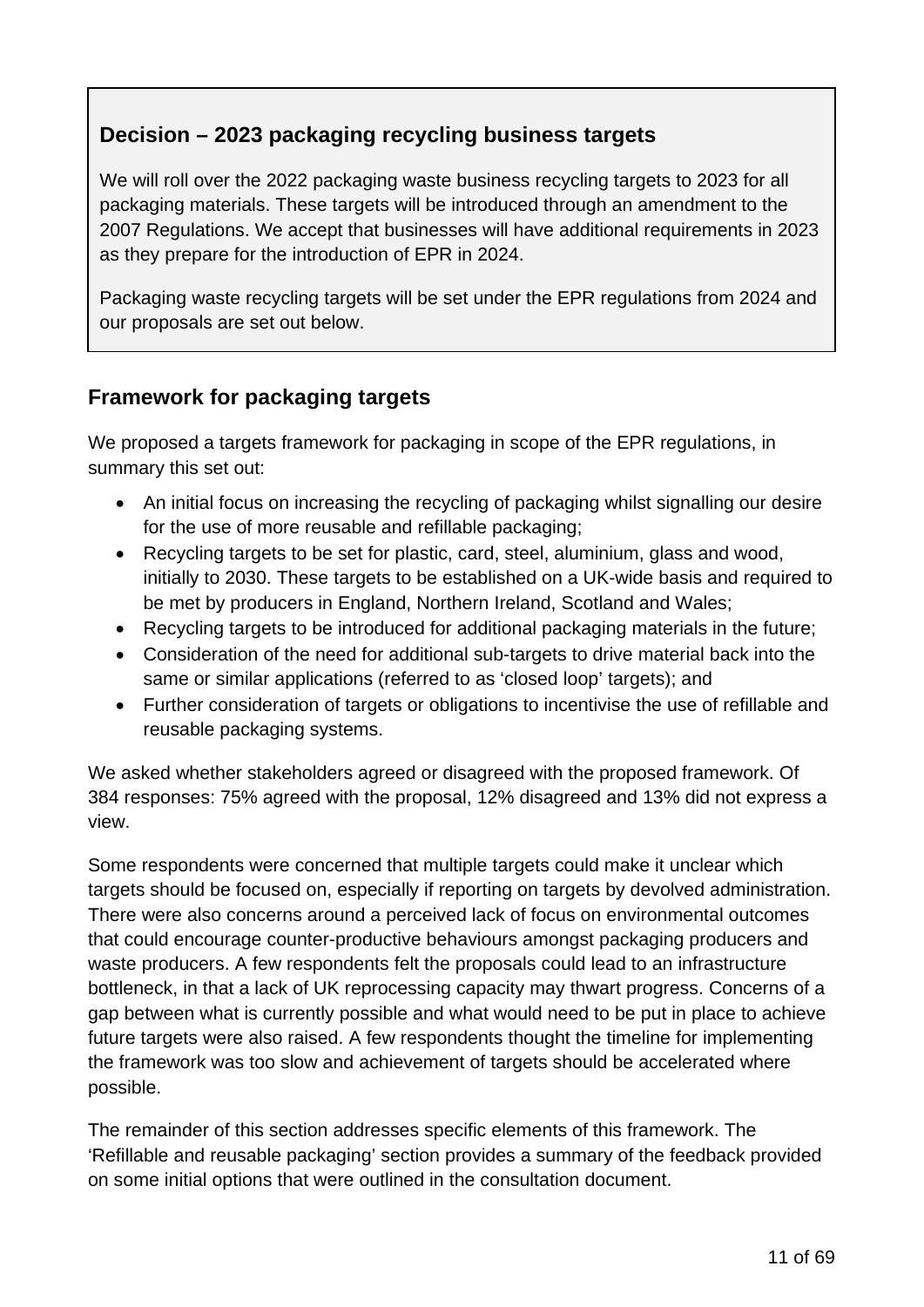### <span id="page-11-0"></span>**Packaging recycling targets by material type (Questions 8-18)**

We proposed minimum recycling target rates for 2024 and 2030 for six packaging materials (see below in Table 1) and proposed setting annual targets to 2030. We stated these targets would need to be met in each devolved administration and would exceed standards currently set for 2030 for members of the European Union.

#### **Plastic:**

We asked whether stakeholders agreed or disagreed with the proposed minimum target to be met by 2030 for plastic. Of the 928 respondents that answered the question, 54% neither agreed nor disagreed, 30% agreed and 16% disagreed. A few respondents who agreed commented that a high target for recycling plastic is positive, so long as the infrastructure is in place to sort and reprocess the material collected.

Concerns focused on the need for the detail of the England, Wales and Northern Ireland DRS to be known including anticipated performance. They also highlighted the need for confirmation of whether films and flexible packaging would be required to be collected for recycling from households and businesses, as this will impact the supply of plastic packaging for recycling and hence targets under EPR. Some respondents felt the proposed target is too low if the Government wants to lead on environmental issues and incentivise businesses and consumers to change the way they produce and use plastic packaging. Some suggested it should be in line with the UK Plastics Pact target of 70% of plastics packaging recycling or composted by 2025.

#### **Wood:**

We asked whether stakeholders thought a higher recycling target than the rate given should be set for wood in 2030, which we regarded as the minimum. Of the 852 respondents that answered the question, 62% were unsure, 23% thought we should set higher targets and 16% thought we should not. Support for not setting higher targets included that these could be achieved by diverting wood into recycling from preferable reuse routes, [5](#page-11-1) rather than by increasing the diversion of wood from disposal such as landfill. Other respondents thought higher targets would be necessary for recycling to be prioritised over energy generation, in line with the waste hierarchy and circular economy principles. Many thought the proposals for wood to be unambitious, especially when compared to the targets for other materials.

We also asked whether a sub-target should be set to encourage long term end markets for recycled wood**.** Of the 842 respondents that answered the question, 68% of respondents

<span id="page-11-1"></span><sup>&</sup>lt;sup>5</sup> This is reinforced by the fact that a high proportion of wood packaging is pallets.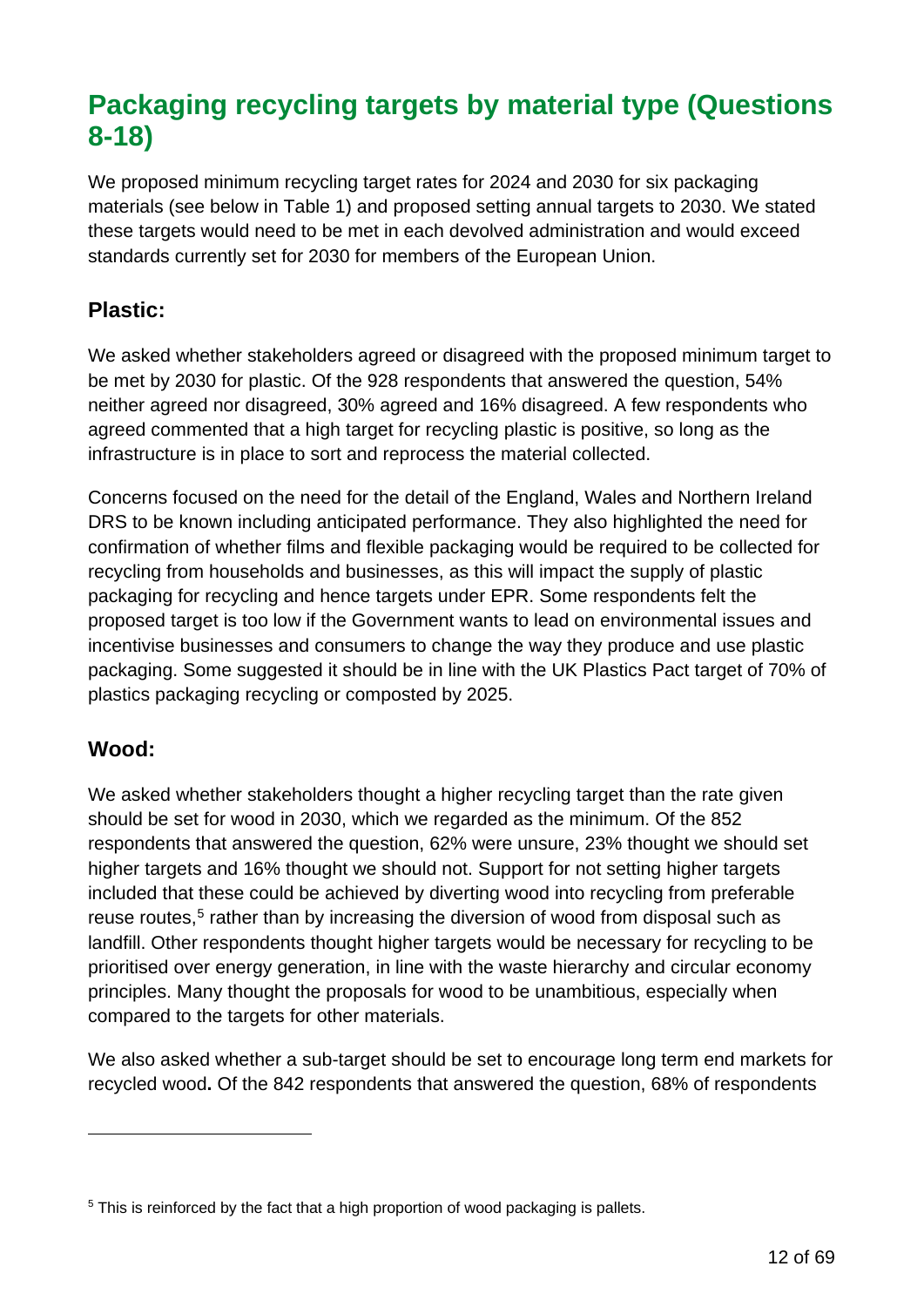were unsure, 27% supported the proposal and 5% did not support the proposal. Concerns were wide-ranging, including that a sub-target was unfeasible, would not ensure a market, would comprise clarity and stability provided by the overall target, and prevent reuse being prioritised over establishing end markets for recycled wood.

#### **Aluminium:**

We asked whether stakeholders agreed or disagreed that the recycling target to be met by 2030 for aluminium could be higher than the rate in Table 1. Of the 899 respondents that answered the question, 52% did not express a view, 46% thought the target could be higher and 2% thought that it could not. Concerns centred around the impact the introduction of DRS would have on recycling rates, the aluminium packaging that would be part of household recycling collections (aerosols and foil in particular), and whether UK reprocessing capacity could accommodate increased recycling of these packaging types.

#### **Steel:**

We asked whether stakeholders agreed or disagreed with the proposed minimum target to be met by 2030 for steel. Of the 886 respondents that answered the question, 46% did not express a view, 40% agreed and 14% disagreed. Although nearly three quarters of those who expressed a view agreed with the proposals, concerns were raised about whether this target would be achievable due to material leakage from the system (due to under reporting by small scrap merchants and other factors).

#### **Paper/Card:**

We asked whether stakeholders agreed or disagreed with the proposed minimum target to be met by 2030 for paper/card. Of the 934 respondents that answered the question, 65% agreed with the proposed minimum target for paper and card, 7% disagreed and 28% did not express a view. Many respondents had concerns achieving the target may be dependent upon appropriate collection systems and necessary infrastructure to support the sorting of paper and card being in place. They felt that it may be difficult to meet the proposed targets if plastic flexibles are mixed with paper and card in recycling collections.

#### **Glass:**

We asked whether stakeholders agreed or disagreed with the proposed minimum target to be met by 2030 for glass. Of the 887 respondents that answered that question, 49% agreed with the proposed target, 6% disagreed and 45% did not express a view. The main concern related to uncertainty around the impact DRS would have on glass recycling, and how these schemes might impact consumer behaviour (including their recycling of nondrink glass packaging, meaning that the proposed target for glass packaging in scope of EPR may be difficult to meet). A few respondents felt the proposed target is unambitious as glass is easily recycled. We also asked for views about the level at which we should set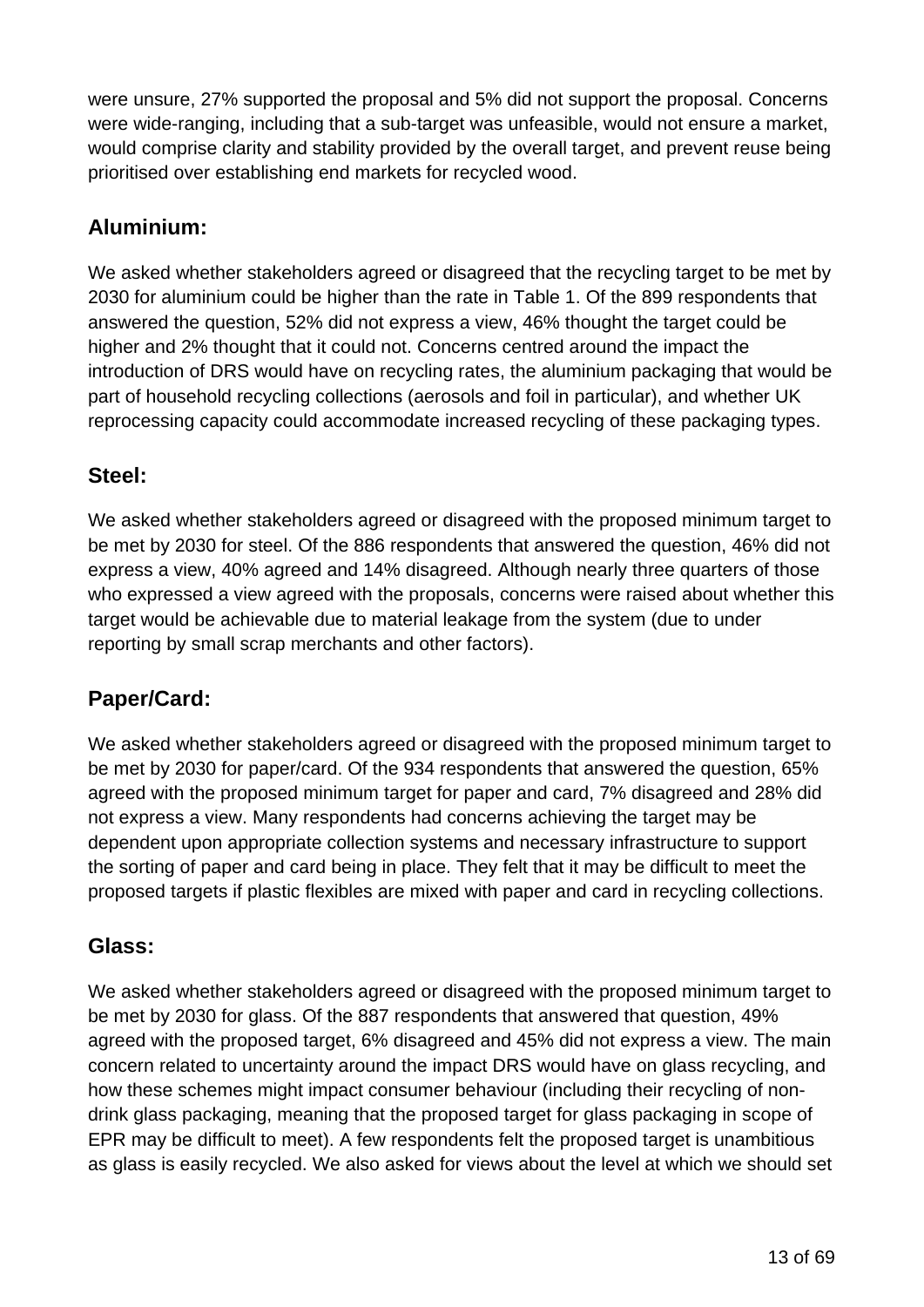a re-melt target for non-bottle glass, this in the context of glass drinks containers being in scope of DRS. Suggestions ranged between 70% and 90%.

#### **Fibre-based composite packaging:**

We asked whether stakeholders agreed or disagreed with the proposal to set recycling targets for fibre-based composite packaging. Of the 962 respondents, 42% agreed, 19% disagreed, and 40% neither agreed nor disagreed. Many respondents thought that a target for all fibre-based composites may be unnecessary as other fibre-based composites may fall within the proposed EPR fee modulation system. Many were also concerned the target would not be based on reliable data, particularly following COVID-19, and would be difficult to measure. Those who supported the proposal felt it would stimulate and enable more effective recycling and incentivise less use of material.

#### **'Closed loop' targets:**

We asked whether stakeholders agreed or disagreed that there may be a need for 'closed loop'<sup>[6](#page-13-0)</sup> recycling targets for plastic, in addition to the plastics packaging tax. Of the 990 respondents, 40% agreed with this proposal, 32% disagreed and 27% did not express an opinion. Many were concerned that the addition of closed loop recycling targets for plastic could cause unnecessary complications and ignore the global nature of the supply chain for plastic products. Many also expressed concerns surrounding the inadequate kerbside pick-up infrastructure and a reliance on the export of recyclable products, meaning there is little potential for closed loop recycling targets in the UK. Those who agreed with the proposal, however, expressed support for closed loop recycling targets and felt they would help galvanise support and funding for investment into plastic recycling and infrastructure.

We asked respondents to indicate whether any other packaging material may benefit from closed loop recycling targets. In total, 725 respondents answered this question, with many suggesting specific materials including: aluminium, cardboard, compostable materials, glass, metal, plastic, steel, and wood. Some commented that closed loop recycling is not always the most desirable outcome for packaging as it oversimplifies the flow of material so could undermine wider sustainability objectives.

<span id="page-13-0"></span> $6$  A closed loop event is where packaging such as food trays cannot be reused or made available for recycling and waste compostable packaging can be collected to be taken to be composted at a facility that accepts the material.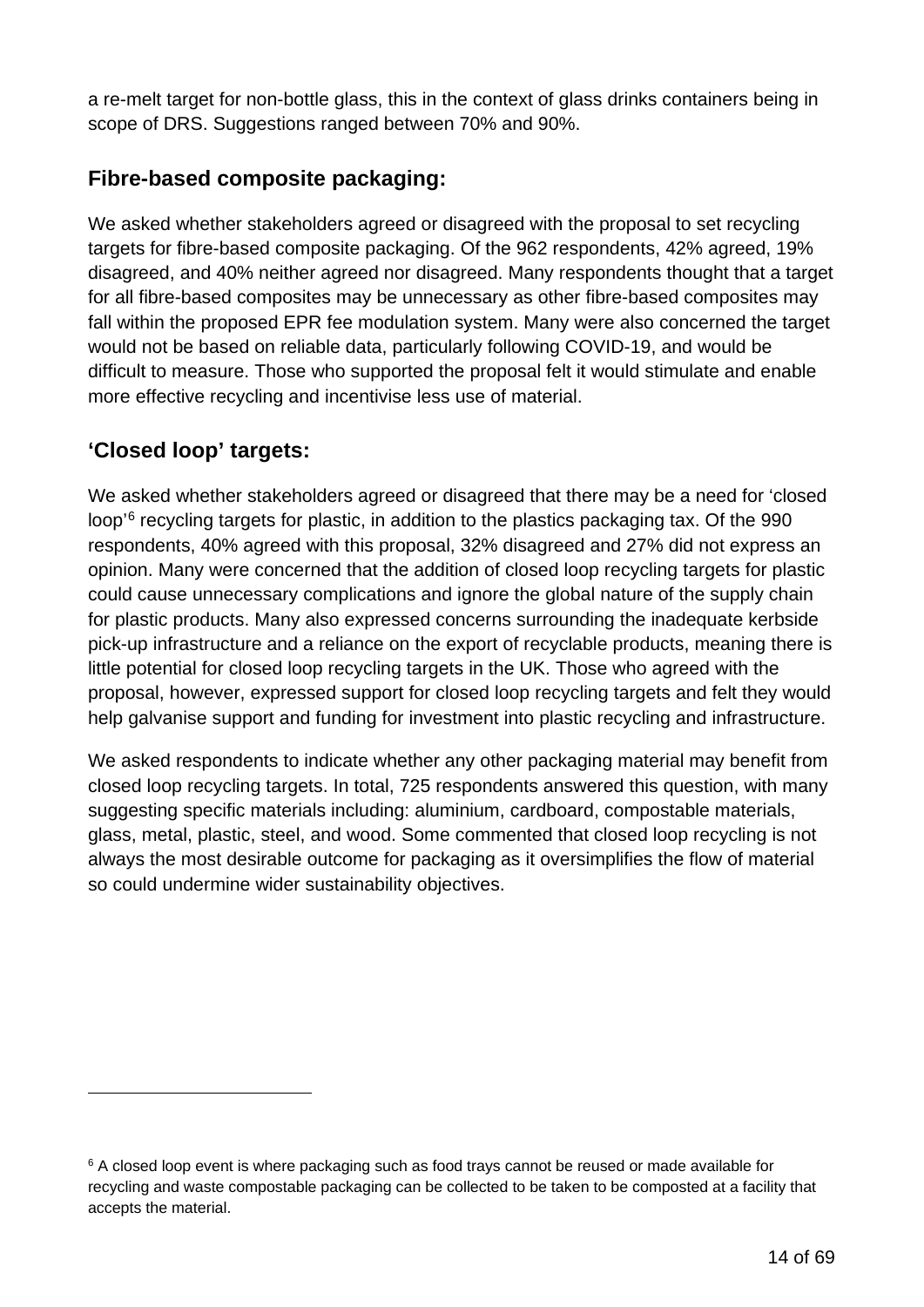#### **Decisions on recycling targets for packaging in scope of EPR**

We will adopt the framework as a guide to setting targets for packaging that is in scope of the EPR regulations.

We will set annual recycling targets for the six packaging materials (plastic, paper/card, steel, aluminium, glass, wood) for each year from 2024 to 2030. The targets for 2024 and 2030 are given in Table 1 below. Targets for the intervening years will be set on a trajectory to meet the 2030 targets.

We are not proposing recycling targets for wood packaging at this stage. We will undertake further work with the wood sector to explore options for setting re-use obligations on wooden pallets, rather than recycling targets. Recycling targets would be set for all other wood packaging, to ensure that pallets are kept in service as long as possible, and to avoid higher recycling targets disincentivising closed loop systems for pallets. This work will be completed in 2022 with the new arrangements and targets effective from 2024.

We will require recycling targets for fibre-based composite packaging to be met from 2026, following engagement with obligated producers, material organisations and other relevant stakeholders. The glass re-melt target will be increased to 80% by 2030; we will not introduce any additional closed loop targets at this time; but targets will be kept under review.

Producers will evidence that they have met their recycling obligations by acquiring packaging waste (export) recovery notes as under the current arrangements.

We remain committed to introducing reuse/refill obligations and will bring our forward proposals with the intention of introducing these in 2025.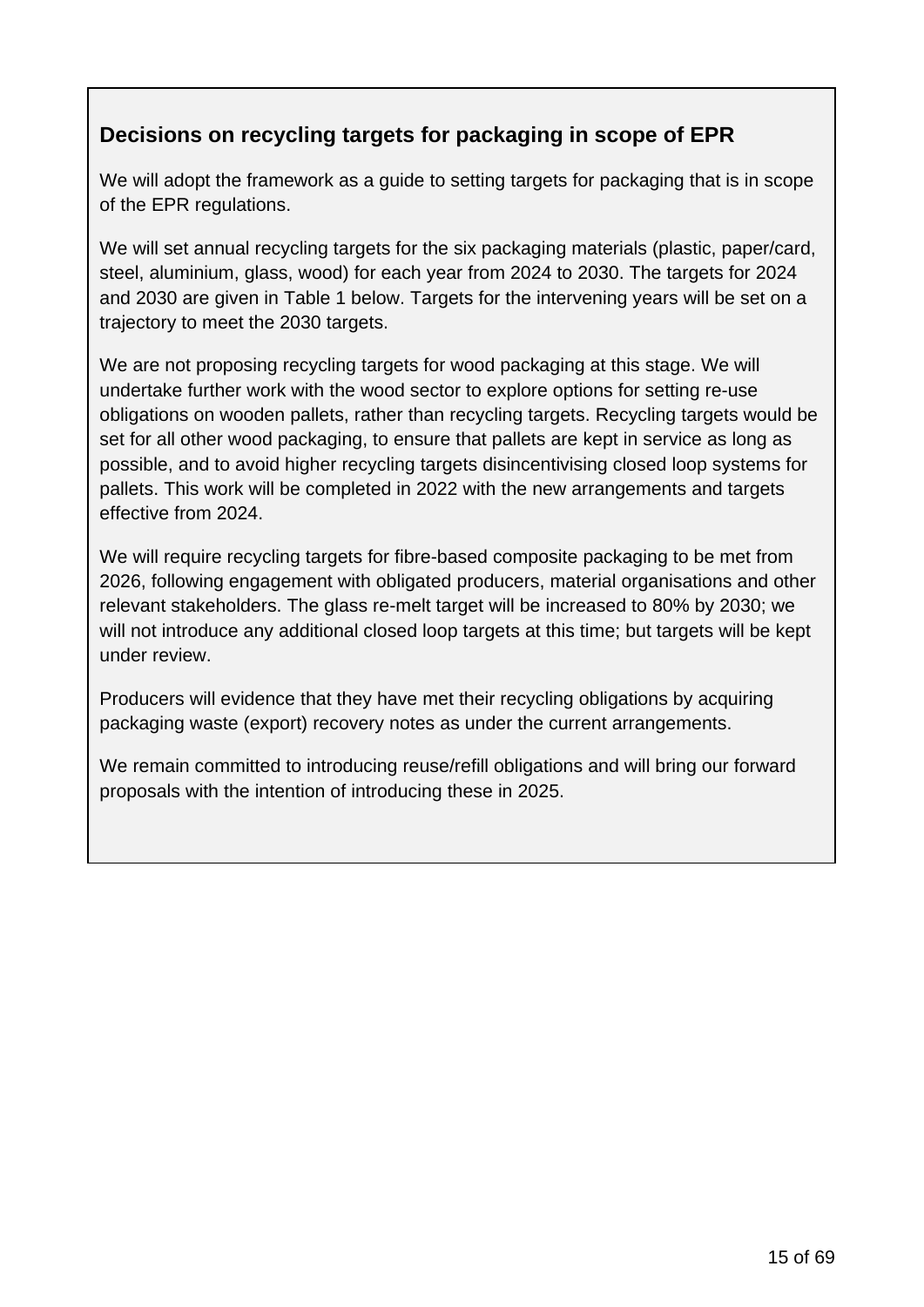|                                  | Targets for 2024            |                                                                 | <b>Targets for 2030</b> |                                  |
|----------------------------------|-----------------------------|-----------------------------------------------------------------|-------------------------|----------------------------------|
|                                  | Proposed in<br>consultation | Proposed in<br><b>Final proposed</b><br>consultation<br>targets |                         | <b>Final proposed</b><br>targets |
| <b>Plastic</b>                   | 41%                         | 51%                                                             | 56%                     | 62%                              |
| Wood                             | 38%                         | To be confirmed                                                 | 39%                     | To be confirmed                  |
| <b>Aluminium</b>                 | 30%                         | 45%                                                             | 30%                     | 50%                              |
| <b>Steel</b>                     | 85%                         | 82%                                                             | 92%                     | 85%                              |
| <b>Paper/ Card</b>               | 76%                         | 80%                                                             | 85%                     | 89%                              |
| Glass                            | 71%                         | 75%                                                             | 81%                     | 83%                              |
| <b>Glass re-melt</b>             | N/A                         | 74%                                                             | N/A                     | 80%                              |
| <b>Overall</b><br>recycling rate | 63%                         | 68%                                                             | 81%                     | 76%                              |

#### **Table 1: Recycling targets for packaging in scope of EPR regulations**

Our decisions on recycling targets take account of final policy decisions on the scope of DRS in England, Wales and Northern Ireland and decisions on other policies that will impact packaging recycling rates such as the recycling consistency measures in England. We have also had further discussions with relevant trade organisations. For several materials the targets have been increased from those proposed at consultation. Glass targets have increased, reflecting the decision not to include glass drinks containers in the DRS in England and Northern Ireland. Aluminium targets have increased to better reflect the aluminium packaging that is recovered for recycling from Incinerator Bottom Ash and higher capture rates for non-drinks cans packaging. Plastic targets have increased to reflect the requirement for collections of recyclable plastic films and flexibles to be introduced by 31 March 2027.

Government remains committed to requiring packaging waste recycling targets to be met separately in each part of the UK. However, due to the limitations of the current data on packaging placed on the market and packaging waste recycling, we recognise this will not be possible from 2024. We will introduce measures to improve data on packaging and packaging waste (see sections on ['Reporting packaging placed on the market data for](#page-22-0)  [England, Northern Ireland, Scotland, and Wales \(Question 26\)'](#page-22-0) and ['Data reporting to](#page-41-0)  support payments [\(Questions 56 to 65\)'](#page-41-0). This includes requirements on 'sellers' to report packaging placed on the market in each of the devolved administrations and in England and the introduction of Digital Waste Tracking. This will enable packaging and packaging waste data to be collected and reported for each part of the UK. Setting and measuring packaging waste recycling targets by administration will form part of the proposed business waste taskforce work and the 2026/27 review. In the interim we will put in place a set of performance measures to monitor the impact of these reforms and understand if the desired policy objectives are being achieved.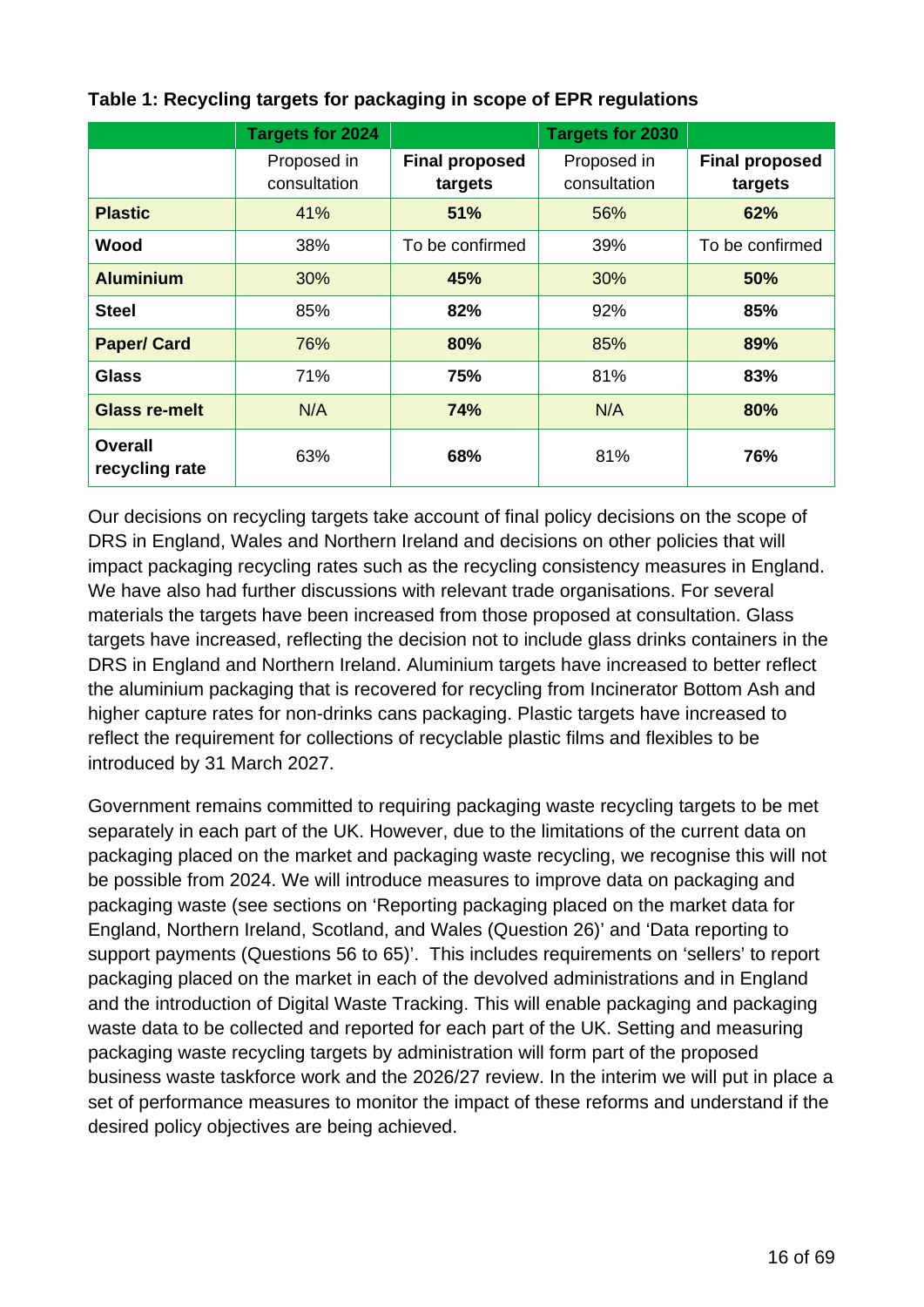# <span id="page-16-0"></span>**Obligated Producers – full net cost payments, recycling obligations and reporting of packaging placed on the market data**

### <span id="page-16-1"></span>**Brand Owners and Importers (Questions 19 and 20)**

The consultation outlined several classes of producer who will become obligated to pay waste management costs; two of these are the Brand Owner and Importer.<sup>[7](#page-16-2)</sup> We explained why we thought obligating these producer classes would be the most effective approach.

#### **Brand owners**

We asked if stakeholders agreed that Brand Owners are best placed to respond effectively and quickly to incentives that are provided through the scheme. Of the 994 who responded to the question, 59% agreed, 20% disagreed and 21% neither agreed nor disagreed. Some respondents who supported the proposals expressed concerns, including that Brand Owners would not be able to pass on costs and so would face a significant financial burden due to the need to keep prices competitive. Some respondents felt that Sellers (retailers) would have more control and influence over the packaging used and would be better placed to fulfil data reporting requirements.

#### **Importers**

We asked whether there are any situations where the proposed approach to importers would result in packaging being imported into the UK which does not pick up an obligation.<sup>[8](#page-16-3)</sup> This question was answered by 654 respondents. Many comments expressed support for the proposal and felt that it would capture all the packaging it is intended to. Some felt the proposals were overcomplicated and may cause challenges over the correct interpretation of which category a business would fall into, as well as generating confusion around who is responsible for the packaging. Some respondents suggested that regulatory guidance would help make the obligation clearer.

<span id="page-16-2"></span> $<sup>7</sup>$  Please refer to page 46 the consultation document for the proposed definitions of these and the other types</sup> of producer. The document can be found here: [https://consult.defra.gov.uk/extended-producer](https://consult.defra.gov.uk/extended-producer-responsibility/extended-producer-responsibility-for-packaging/)[responsibility/extended-producer-responsibility-for-packaging/](https://consult.defra.gov.uk/extended-producer-responsibility/extended-producer-responsibility-for-packaging/)

<span id="page-16-3"></span><sup>&</sup>lt;sup>8</sup> Except if the importer or first owner is below the de minimis, or if the packaging is subsequently exported.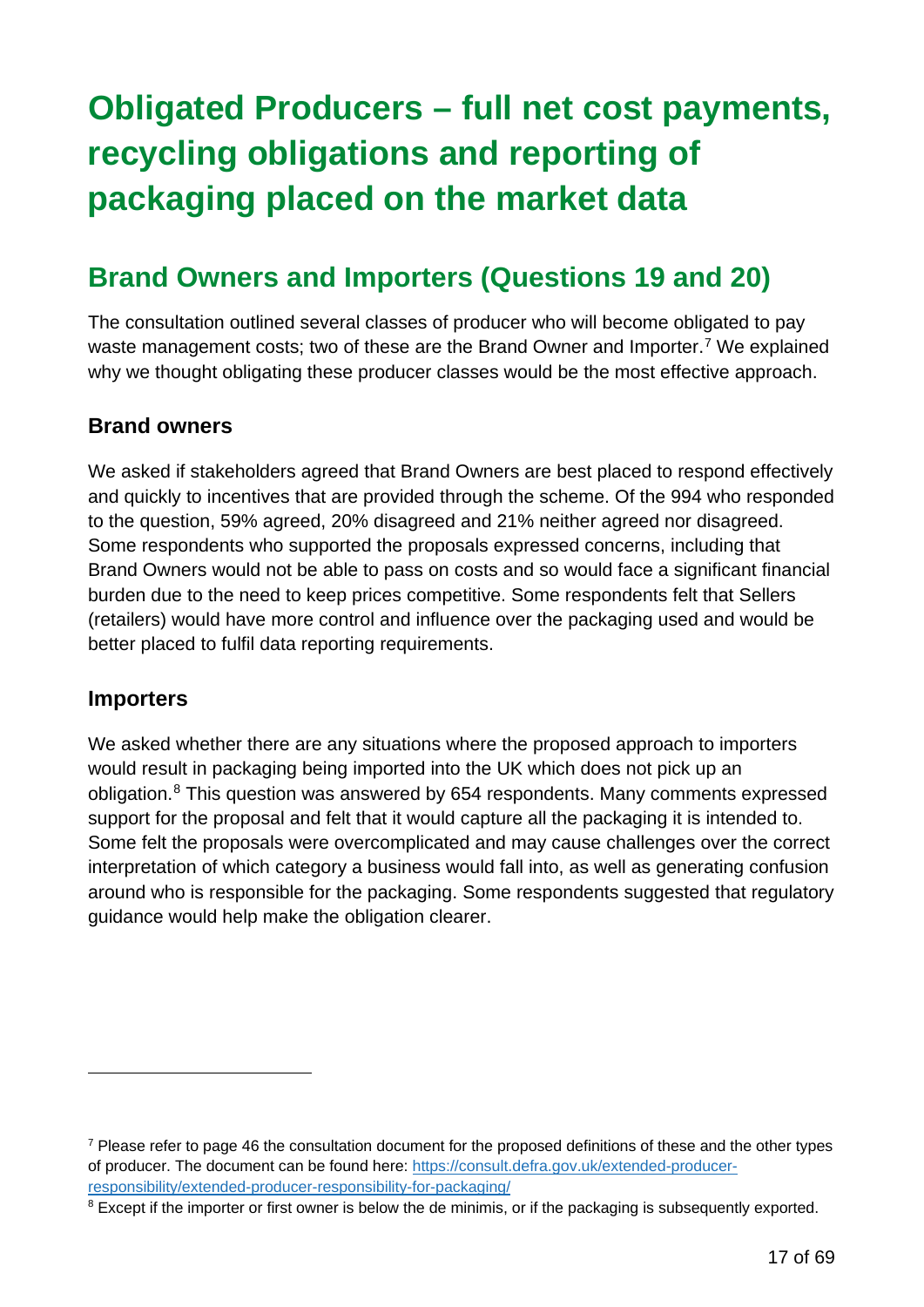#### **Decisions on Brand Owners and Importers**

We will obligate Brand Owners and Importers (in addition to other producers, discussed further below) as proposed in the consultation. We believe these producers will not shoulder all the financial cost, and instead will seek to pass on some of these costs. Whilst Sellers will have some influence over the packaging that is used on the products they sell, we think that Brand Owners generally will have the most influence. Additionally Brand Owners will have access to detailed information on the packaging that is used, making reporting obligations less complicated. We will ensure clarity of the obligations in the lead up to the new regulations coming into force.

### <span id="page-17-0"></span>**Approach to small businesses (Questions 21, 22, and 27)**

We outlined three options for obligating significantly more packaging, whilst ensuring the smallest producers are not exposed directly to the burden of reporting. Option 1 proposed lowering the existing de minimis threshold.<sup>[9](#page-17-1)</sup> Options 2 and 3 proposed placing an obligation on manufacturers, importers, and wholesalers (Option 2), or solely on manufacturers and importers (Option 3), where unfilled packaging is sold to businesses below the de minimis threshold.

We asked which of Options 2 and 3 stakeholders thought would be most effective at both capturing more packaging and ensuring the smallest businesses are protected from excessive burden. Of the 940 respondents that answered the question, 32% supported Option 3, 15% supported Option 2, 31% supported neither option, and 22% did not know.

We asked whether, if either Option 2 or 3 is implemented, stakeholders considered there to be a strong case to also reduce the de minimis threshold in Option 1. Of the 929 respondents that answered the question, 57% supported lowering the existing de minimis threshold to £1m turnover and 25 tonnes of packaging placed on the market, 16% did not support this and 27% were unsure. Those in support believed that lowering the de minimis would result in a more level playing field and was consistent with the polluter pays principle. Some raised concerns about the increased burden on both the Scheme Administrator (SA) and on the new, small producers.

We also asked whether the "allocation method" aimed at easing reporting burdens on companies just over the de minimis level should be removed. Of the 915 respondents that

<span id="page-17-1"></span><sup>&</sup>lt;sup>9</sup> This is a threshold that a business must exceed to be obligated.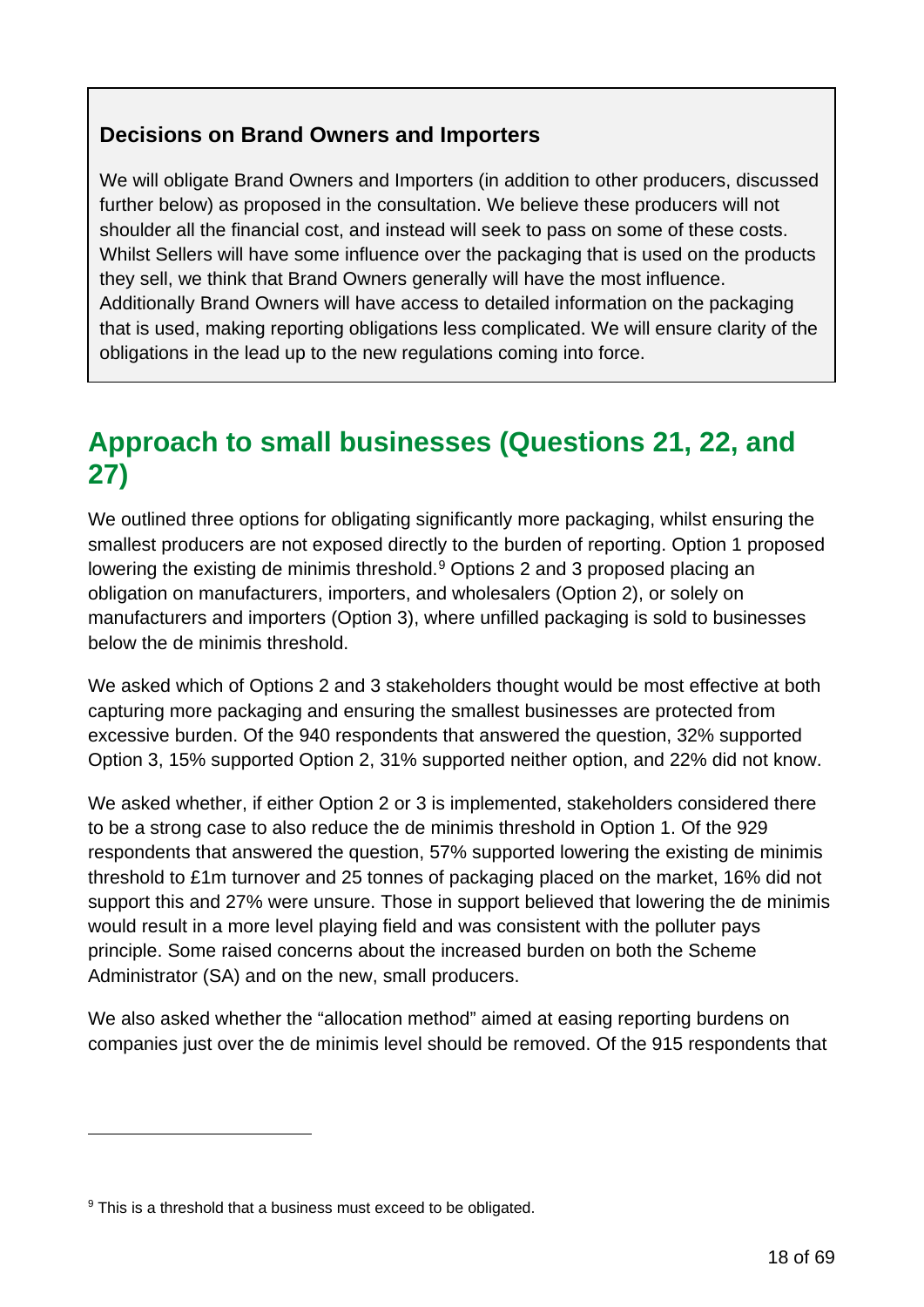answered the question, 59% agreed that the allocation method should be removed and 6% disagreed, and the remaining 34% did not express a view.

#### **Decisions on small businesses**

We will maintain the existing de minimis threshold (£2m turnover and 50 tonnes of packaging placed on the market) for producers who are obligated to pay fees to cover disposal costs and who have obligations under the PRN system.

In addition to this we will create a de minimis threshold of £1m turnover and 25 tonnes of packaging placed on the market. Producers who are between the two thresholds will be obligated to report the amount of packaging, by material and packaging type, that they place on the market in 2024. They will not be obligated to pay fees to cover disposal costs or meet recycling obligations. We will maintain this approach until at least 2026, when we will review it. This will reduce the burden on small producers, whilst still actively bringing them into the system, increasing their awareness of the impacts of their packaging. It will provide additional information on the amount of packaging placed on the market to inform the 2026/7 review.

We will implement Option 3, obligating manufacturers and importers of unfilled packaging for that packaging unless it is sold to a producer with a disposal cost obligation. This will result in more packaging being reported in the system and the costs being shared more fairly among producers, whilst protecting the smallest businesses from burdensome reporting obligations.

We will not include an allocation method, as this is not consistent with the "polluter pays" principle and would not allow for fees to be modulated.

### <span id="page-18-0"></span>**Online marketplaces (Questions 23 to 25)**

The consultation outlined our proposal to obligate Online Marketplaces (OMPs) for filled packaging sold in the UK via their platforms by businesses outside the UK. [10](#page-18-1) This does not include businesses who use their own websites or apps to sell their goods directly to customers, or packaging sold by one private household to another.

We also proposed that OMPs would be required to submit as much data as possible on the actual weights of packaging placed on the UK market, with the option for them to

<span id="page-18-1"></span><sup>&</sup>lt;sup>10</sup> OMPs provide a platform for others to use to sell their goods. As an example, an OMP would be obligated for the packaging around a TV if it was sold by a French business direct to a consumer in the UK. This is in addition to any obligations they may have as a Brand Owner or other class of producer.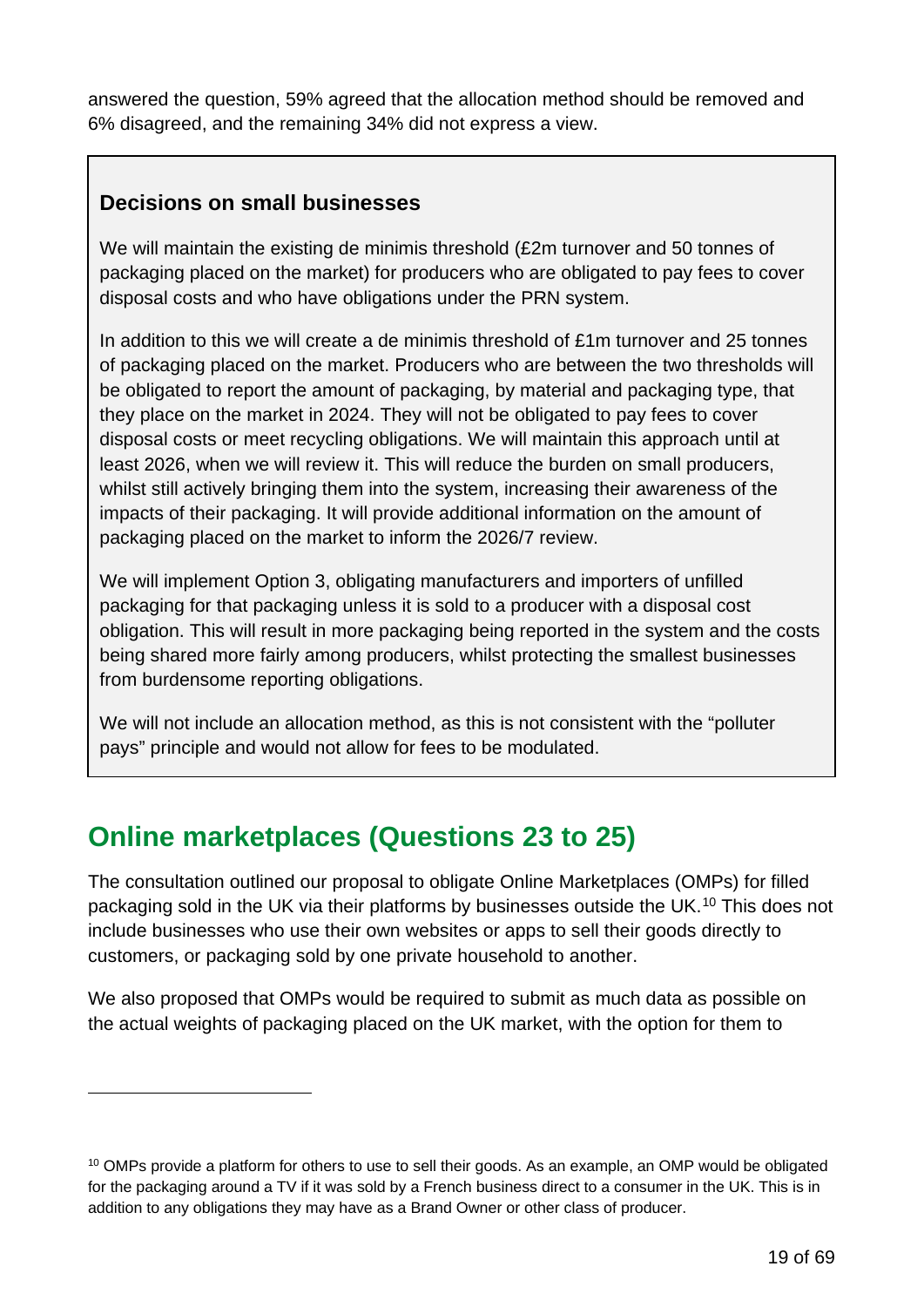propose a methodology to the regulators that could be used to compensate for gaps in their data. We considered extending the obligation on OMPs to include unfilled packaging sold in large quantities via OMPs from outside the UK (with a threshold in place to avoid targeting small quantities being supplied to individuals for non-packaging uses). Finally, we outlined our consideration of obligating fulfilment houses.<sup>[11](#page-19-0)</sup>

We asked whether stakeholders thought that OMPs should be obligated for unfilled packaging in addition to filled packaging. 949 respondents answered this question: 77% agreed, 7% disagreed and 16% were unsure. Supportive comments suggested that obligating OMPs for unfilled packaging would contribute to a more level playing field and is consistent with the polluter pays principle. However, some respondents were concerned that there may be a risk of packaging being reported twice, since it would be difficult for OMPs to know if the sales they are facilitating are to unobligated producers.

We also asked whether stakeholders foresaw any issues with OMPs not being obligated for packaging sold through their platforms by UK-based businesses. Of the 910 respondents that answered the question, 38% felt there would be issues, 22% felt there wouldn't be issues and 40% were unsure.<sup>[12](#page-19-1)</sup> A few respondents expressed concerns that the proposal would disproportionately impact costs for UK-based businesses compared to overseas businesses. However, it is our view that it is practicable for the regulators to effectively monitor the compliance of UK-based businesses, whereas it is not possible to do the same with non-UK businesses. We therefore have decided that it would not be appropriate for Online Marketplaces to take the obligation of packaging sold by UK-based businesses. We will exclude sales by UK businesses, to focus the obligation on sales by non-UK businesses.

We asked whether stakeholders thought there are any barriers to OMPs developing a methodology for filling any gaps in their data in time for the start of reporting in January 2022. Of the 901 respondents that answered the question, 33% agreed that there were barriers, 19% disagreed and 49% were unsure. Given EPR will be implemented in 2024, OMPs will need to be ready to start collating data in 2023, rather than 2022.

We discussed exempting sales between private households. We have decided to adopt a 'qualitative approach', based on feedback from OMPs and precedents set elsewhere in UK policymaking.[13](#page-19-2) The regulations will not have a numerical threshold for determining whether a sale is between private households; OMPs will need to define how they will

<span id="page-19-0"></span><sup>&</sup>lt;sup>11</sup> Fulfilment houses are businesses that store and deliver products on behalf of their clients.

<span id="page-19-1"></span> $12$  In reviewing responses to this question, we recognise that some stakeholders may not have fully understood our proposal, and we have sought to provide additional clarity in this response.

<span id="page-19-2"></span><sup>&</sup>lt;sup>13</sup> HMRC use a qualitative approach to defining a business; the amended VAT Act 1984 uses a subjective approach and defines OMPs (in relation to VAT) in Paragraph 5(1)(a); the Consumer Rights Act 2015 uses a qualitative approach in defining who is a trader and who is a consumer in Paragraph 2(2) to Paragraph 2(4).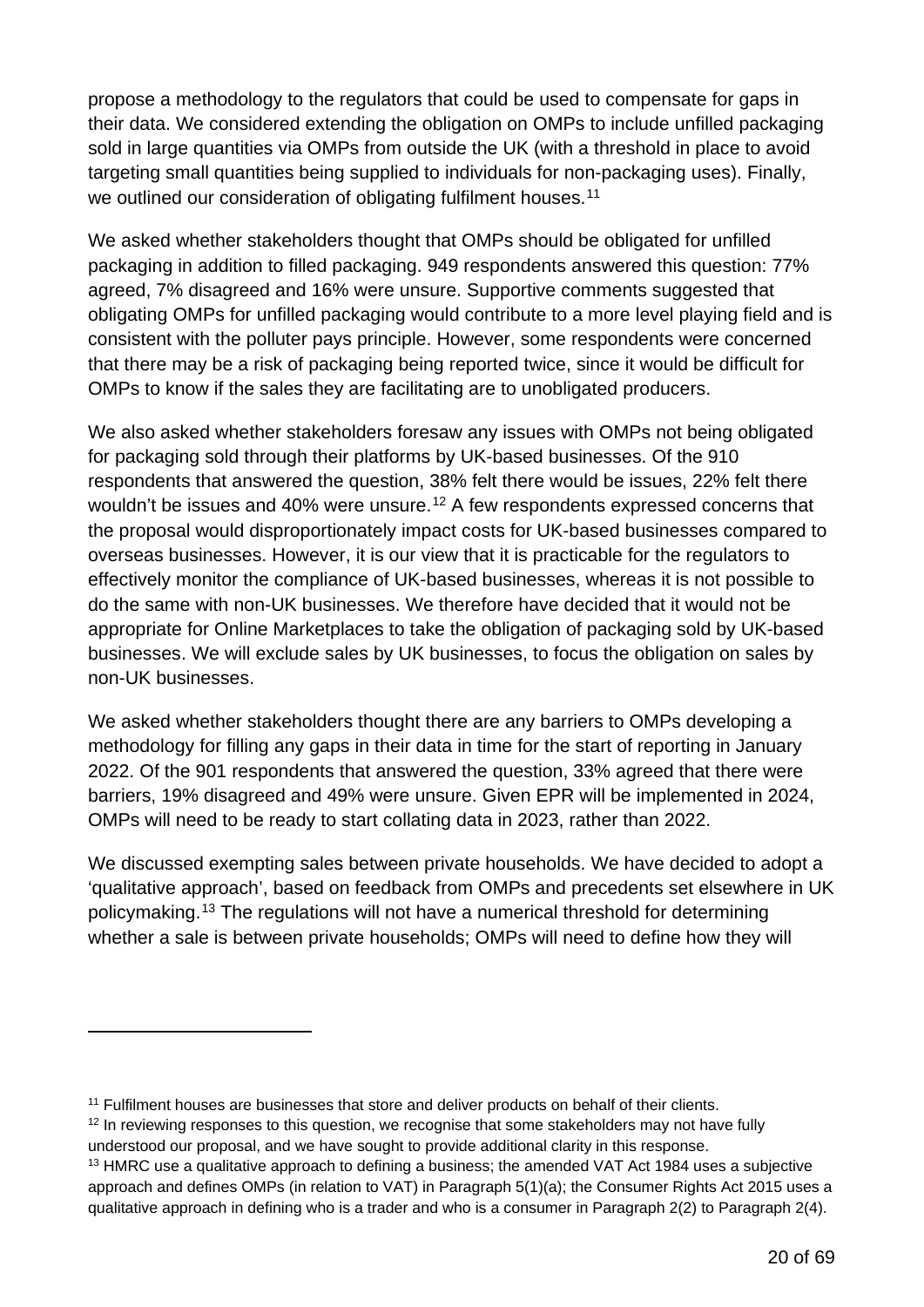identify these sales and submit this approach to the regulators as part of their reporting methodology.

We also suggested that the obligation on OMPs could be broadened to capture fulfilment houses, [14](#page-20-1) and noted that we were developing our thinking on this. While there are similarities between the two, OMPs play a key role in securing orders and providing a 'shop front' and credible brand to businesses that may not have otherwise accessed the UK market; fulfilment houses are not involved in facilitating sales.<sup>[15](#page-20-2)</sup>

#### **Decisions on online marketplaces**

We will obligate OMPs in relation to filled packaging sold in the UK via their platforms by businesses outside the UK. We will exclude packaging sold by one private household to another through OMPs, and we will not obligate OMPs in relation to packaging sold in the UK via their platforms by businesses based in the UK.

We will require OMPs to submit as much data as possible on the actual weights of packaging placed on the UK market, with the option for them to propose a methodology to the regulators that could be used to compensate for data gaps.

We will obligate OMPs for unfilled packaging, but we will not impose a threshold for determining where packaging is being sold to individuals for non-business uses.

### <span id="page-20-0"></span>**Producer Obligations to Report Packaging Data**

To comply with the new regulations, producers will need to report detailed data on packaging, with two key elements. First, they will need to report the amount and type(s) of packaging they have placed on the market. This will be used by the regulators to calculate their recycling obligations and hence requirements to acquire PRN/PERNs, and by the SA to determine the disposal cost fees they will pay for household packaging waste, and for managing on the go packaging placed in street bins. Second, they will need to report further details of their packaging to inform the assessment of its recyclability and to enable disposal cost fees to be modulated, as well as informing how they label their packaging. Sellers of 'filled' fibre based composite cups will also need to report (either directly to the regulator or to the regulator through a takeback scheme) the weight of cups they have collected and recycled each year.

<span id="page-20-1"></span><sup>&</sup>lt;sup>14</sup> We consider a fulfilment house to be a business that stores and packs goods that are owned by another person, with a view to sale by that person.

<span id="page-20-2"></span><sup>15</sup> Some OMPs may also run fulfilment house services.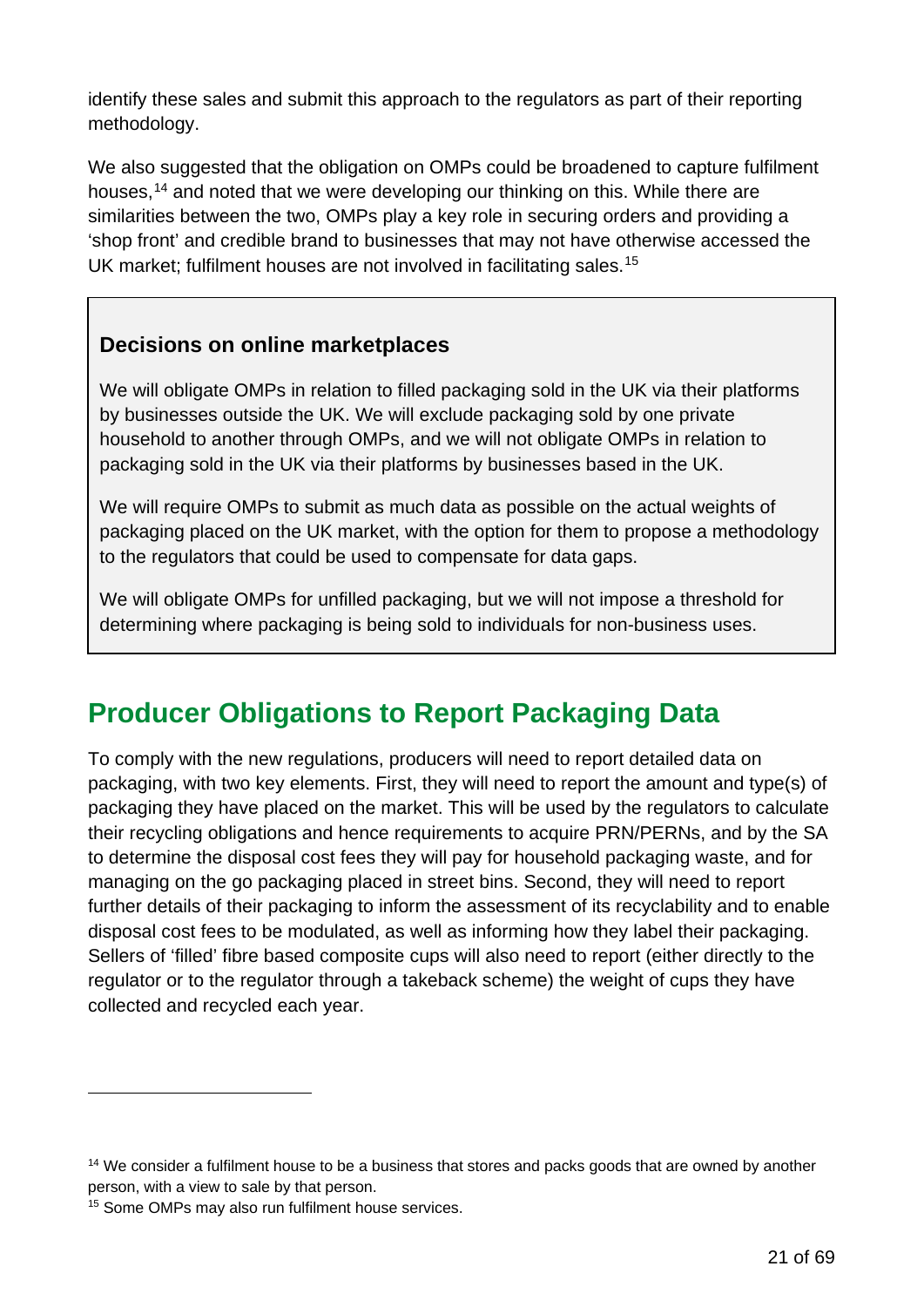We will continue to work with stakeholders to understand the exact information that producers will need to report. We will publish and clearly communicate the details of the reporting requirements once they are finalised. The types of information that we expect producers will need to collect and report (these are subject to change) are:

- All obligated producers will need to collate information under the following material categories: Plastic, Glass, Steel, Aluminium, Wood, Paper/Card, Fibre-based Composites, Other.
- Brand Owners, Importers, Distributors and Service Providers may also need to collate packaging information such as:
	- o Packaging classed as 'commonly placed in street bins'
	- o Additional material information such as plastic polymer type, treated/ untreated wood, or paper lamination
	- o Function Primary, Shipment (packaging used to deliver goods direct to households), Secondary or Tertiary
	- o Waste stream evidence regarding whether packaging is likely to end up in the household waste stream or not.
	- $\circ$  Information about the product contained within the packaging such as food/non-food, hazardous (as defined by EN643)/non-hazardous, silicone, mastic etc.
	- $\circ$  Packaging components the components that make up the whole packaging item and the weight of each component
	- o Recycling disruptors such as metal components, carbon black colouring, UV inks and varnishes etc.
	- $\circ$  Recycling enablers such as detectable inks that allow for enhanced sorting and reprocessing
	- o Format/packaging description for example tub, tray, bag, box, jar, etc
	- o Colour of material

We are developing a digital platform that will allow producers to register and report their data; relevant data will be shared with the SA and the regulators. Producers will have to report packaging data twice a year, in October and April of each year, with each data submission covering a six-month period. Producers will have three months to collate and report this data: for example, the April submission would require data from the last six months of the previous calendar year (i.e. July to December). Some producers will also need to annually report in which part of the UK their packaging is placed on the market.

Producers will be able to submit evidence of self-managed packaging waste in order to reduce its payment obligation for the same type of household packaging. This could be packaging waste collected 'front of store', through 'post-back' schemes or other schemes established by producers to collect primary packaging for recycling. This will only be the case where that packaging material is not required to be collected for recycling by local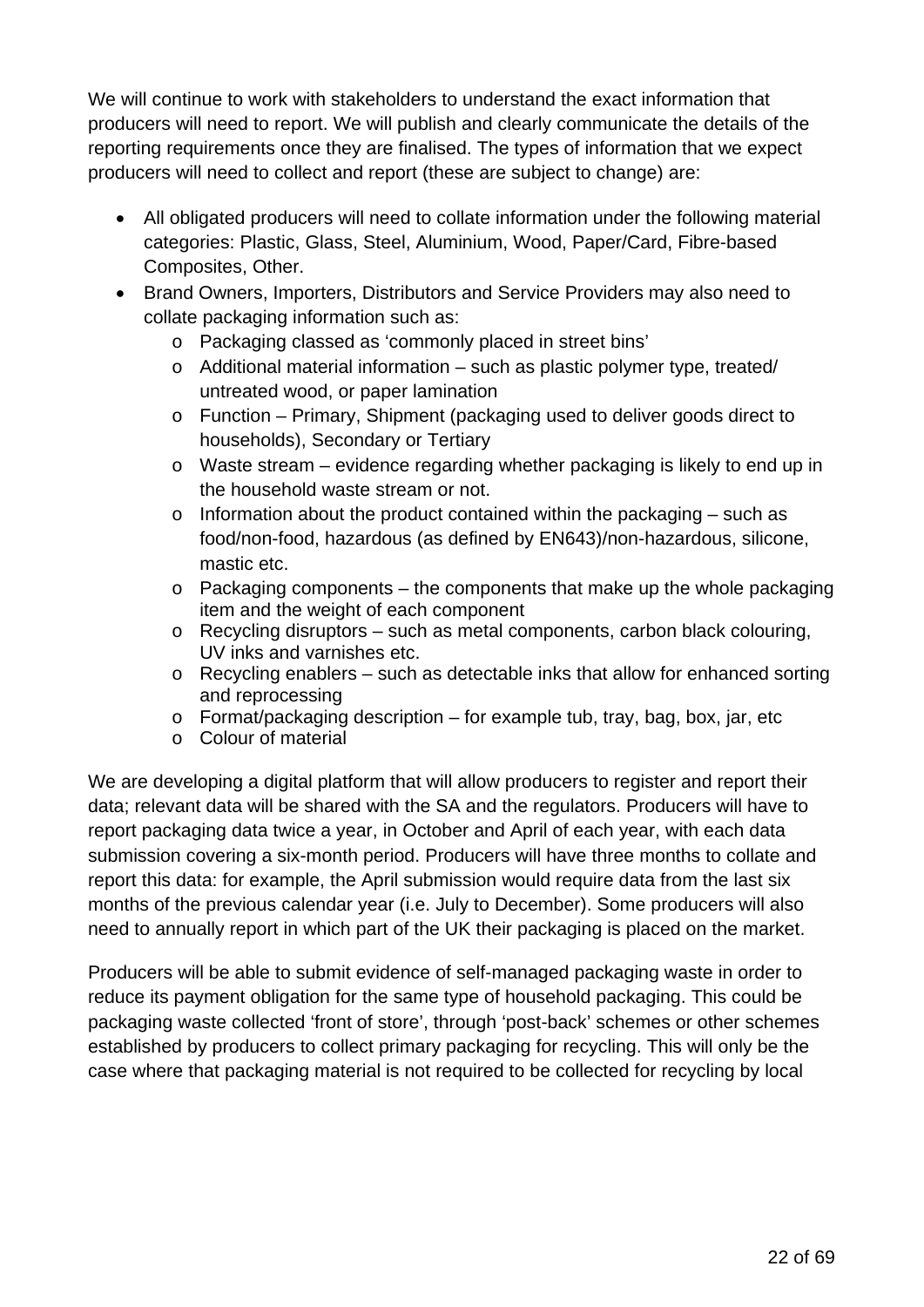authorities (LAs)<sup>[16](#page-22-1)</sup> and the producers can provide evidence of its reprocessing, except where it arises as part of a re-use system (e.g. glass milk bottles). When this occurs the recycling of this re-useable packaging, when it reaches the end of its life, could be used to reduce a producers' payment obligation, even if that format of packaging is collected for recycling by LAs. There will also be a requirement placed on producers who self-manage packaging to declare in which part of the UK it was discarded as waste to enable recycling rates to be calculated for England, Northern Ireland, Scotland and Wales. This will apply to all self-managed packaging, apart from 'post-back' packaging.[17](#page-22-2)

### <span id="page-22-0"></span>**Reporting packaging placed on the market data for England, Northern Ireland, Scotland, and Wales (Question 26)**

The consultation proposed that certain producers would be obligated to report where packaging is placed on the market. The obligation would apply to sellers, distributors, service providers, OMPs and Importers, and would apply to all types of packaging, including transit and delivery packaging.

We asked if there are any types of packaging that would not be reported by the obligation as proposed (except for packaging that is manufactured and sold by businesses who sit below the de minimis threshold). Of the 905 respondents, 16% thought there would be, 20% thought there would not be, and 64% were unsure. Some respondents believed the proposed approach sufficiently covers packaging type, but some identified the need for further analysis of the proposal to ensure accurate data would be collected.

Many respondents took the opportunity to express concern around the complexity and cost of the obligation to separately report data on packaging placed on the market in each part of the UK. They commented that as the UK is a single market, obligated producers send their products to distribution centres or wholesalers and do not necessarily know to which retailers their products ultimately will be delivered and where they will be sold.

We have decided to implement the proposal described in the consultation, but with an addition to address stakeholders' concerns. For secondary and tertiary packaging (but not shipment packaging<sup>18</sup>) producers may use estimates where it is not feasible to collate

<span id="page-22-1"></span><sup>&</sup>lt;sup>16</sup> In the consistency recycling regulations in England and equivalent arrangements in the Devolved Administrations.

<span id="page-22-2"></span><sup>&</sup>lt;sup>17</sup> For example, a producer would need to track and separately report the volumes of packaging waste collected from stores in Wales, Scotland, Northern Ireland, and England. "Post-back" means a producer funded arrangement, whereby typically hard to recycle packaging items can be sent to designated recyclers/collected by couriers and the treat/recycling arranged by the producer.

<span id="page-22-3"></span><sup>&</sup>lt;sup>18</sup> This is packaging that is used in the delivery of goods to households or direct to the consumer, such as cardboard boxes.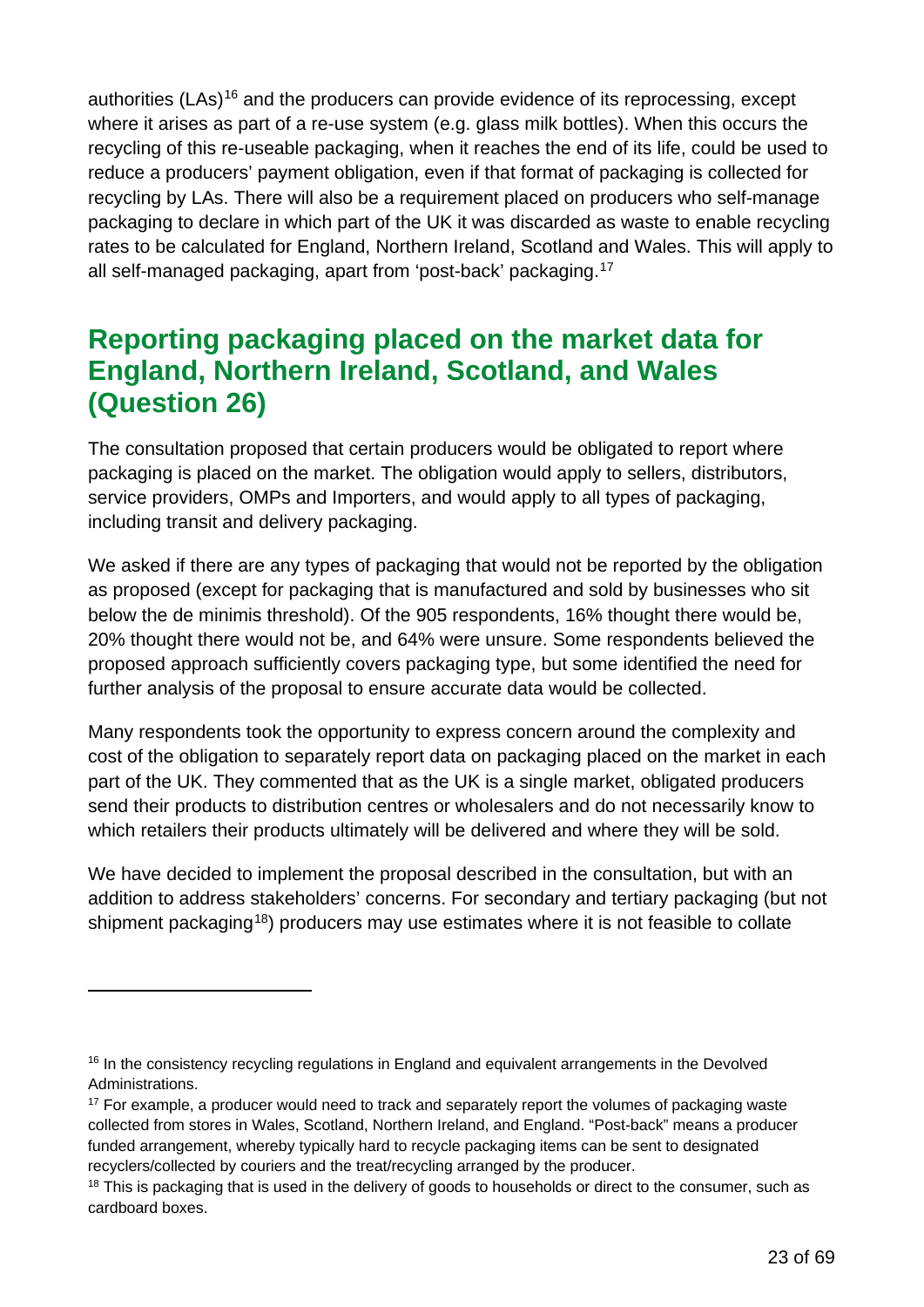entirely accurate data on where packaging ends up. Through engaging with technology companies, it is our understanding that new technologies are on the horizon that will make tracking packaging easier in the future. We will therefore reconsider allowing the use of estimates for secondary and tertiary packaging reporting as part of the review in 2026/27.

#### **Decision on reporting packaging placed on the market data for England, Northern Ireland, Scotland, and Wales**

We will implement the proposal that certain producers will be obligated to report where packaging is placed on the market. The obligation will apply to sellers, distributors, service providers, OMPs and importers, and would apply to all types of packaging, including transport and delivery packaging.

Those producers will be required to report annually on where packaging is placed on the market. In the first year, the reporting deadline will be December 2024 (for data for 2023). This will extend the timeframe for reporting and give producers longer to collate and report this information in the first year. From 2025 onwards, the deadline will be July each year, to report data for the previous year. We will accept the use of estimates for secondary and tertiary packaging until 2027.

### <span id="page-23-0"></span>**Fibre-based composite cups – mandatory takeback requirement (Questions 28 and 29)**

In 20[19](#page-23-1), around 3.2 billion fibre-based cups were placed on the market.<sup>19</sup> We proposed to introduce an obligation on sellers to participate in a takeback scheme(s) for filled fibre-based composite cups (often referred to as disposable or single-use cups).<sup>[20](#page-23-2)</sup> This obligation would be introduced in a phased approach, obligating larger businesses by the end of 2023, and all businesses by the end of 2025, and would contribute to the establishment of recycling targets for fibre-based composite material when introduced.

We asked whether stakeholders agreed or disagreed that a mandatory, producer-led takeback obligation should be placed on sellers of filled fibre-based composite cups. 919 stakeholders responded: 71% agreed with the introduction of a mandatory takeback

<span id="page-23-1"></span><sup>&</sup>lt;sup>19</sup> In 2019, 3.2 billion fibre-based food packaging units were also placed on the market.

<span id="page-23-2"></span> $20$  A takeback scheme would involve sellers of filled fibre-based composite cups providing a dedicated receptacle(s) for these cups to be disposed of by consumers, enabling the cups to be collected and sent for recycling. This may be through individual arrangements with waste management companies, or sellers may choose to join an existing scheme, where the bins, collection and recycling of these cups are handled by a separate company. Either route would involve a specific bin being available for consumers' use.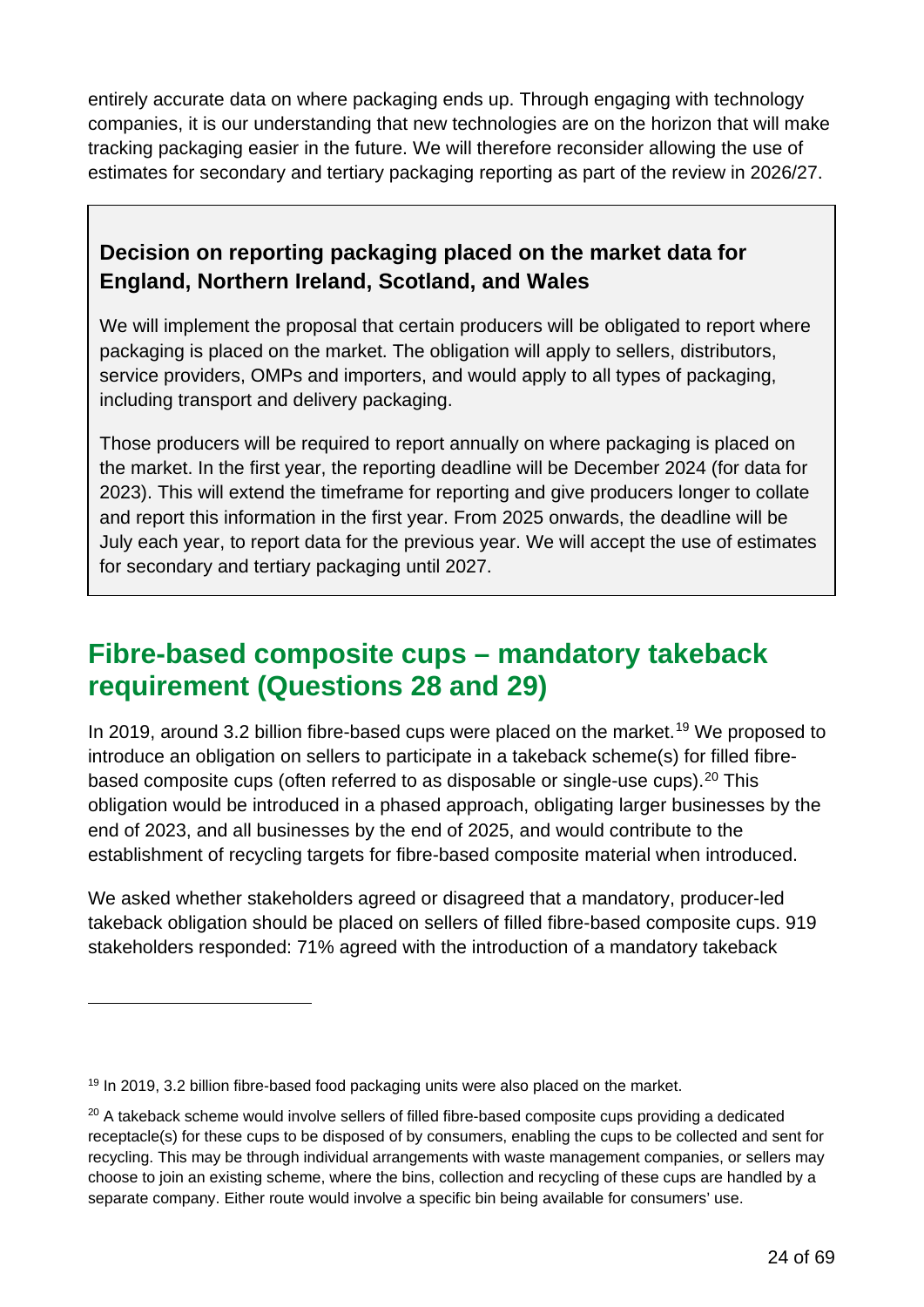scheme, 9% disagreed and 20% were unsure. Those who agreed believed this would be more effective than a voluntary approach and expected it to increase recycling rates, reduce waste and avoid litter. Some respondents, however, expressed concern that a mandatory scheme would create extra burdens on businesses.

We asked whether stakeholders agreed or disagreed with a proposed phased approach to introducing the takeback obligation, with larger businesses/sellers of filled fibre-based composite cups obligated by the end of 2023, all sellers of filled fibre-based composite cups obligated by the end of 2025. 915 stakeholders responded: 50% supported a phased approach, 29% did not and the remaining 21% neither agreed nor disagreed. Some of those who supported a phased approach drew comparisons with the approach taken to carrier bag charging, noting that a phased approach would allow smaller businesses to join takeback schemes that are established when larger businesses are obligated. Some respondents were concerned about the confusion this could generate for consumers, and that the timescales were not realistic - too short or too long.

We commissioned research<sup>[21](#page-24-0)</sup> into the factors that might affect the ability of sellers of filled fibre-based composite cups to implement and operate a takeback scheme, and to identify options for setting a threshold level based on different approaches to breaking down the industry and size of business. The main concerns of those interviewed related to space constraints for the collection and storage of cups, followed by staff numbers and health and safety issues.<sup>[22](#page-24-1)</sup> The research found that the number of employees (measured in Full Time Equivalent, FTE) and business turnover were the most viable options for determining a potential threshold level. Using turnover (measured in bands and used as a proxy for the number of cups sold) suggests that a smaller proportion of cups may be excluded from the obligation (than using FTE), were a threshold to be included on this basis. However, using turnover as a proxy for the number of cups sold brings its own complications (e.g. year-onyear volatility, and the effect of other products sold in the same shop). Using the number of FTE has the potential to exclude a larger volume of cups but is likely to be a more stable value over time (giving sellers clarity on whether or not they are obligated from 2023).

<span id="page-24-0"></span><sup>&</sup>lt;sup>21</sup> Fibre-composite Cups De-minimis Data Review  $-$  Valpak (2021). This is available on [http://randd.defra.gov.uk/.](http://randd.defra.gov.uk/)

<span id="page-24-1"></span><sup>&</sup>lt;sup>22</sup> Health and safety issues refers to the possible hygiene and pest issues associated with storing dirty cups.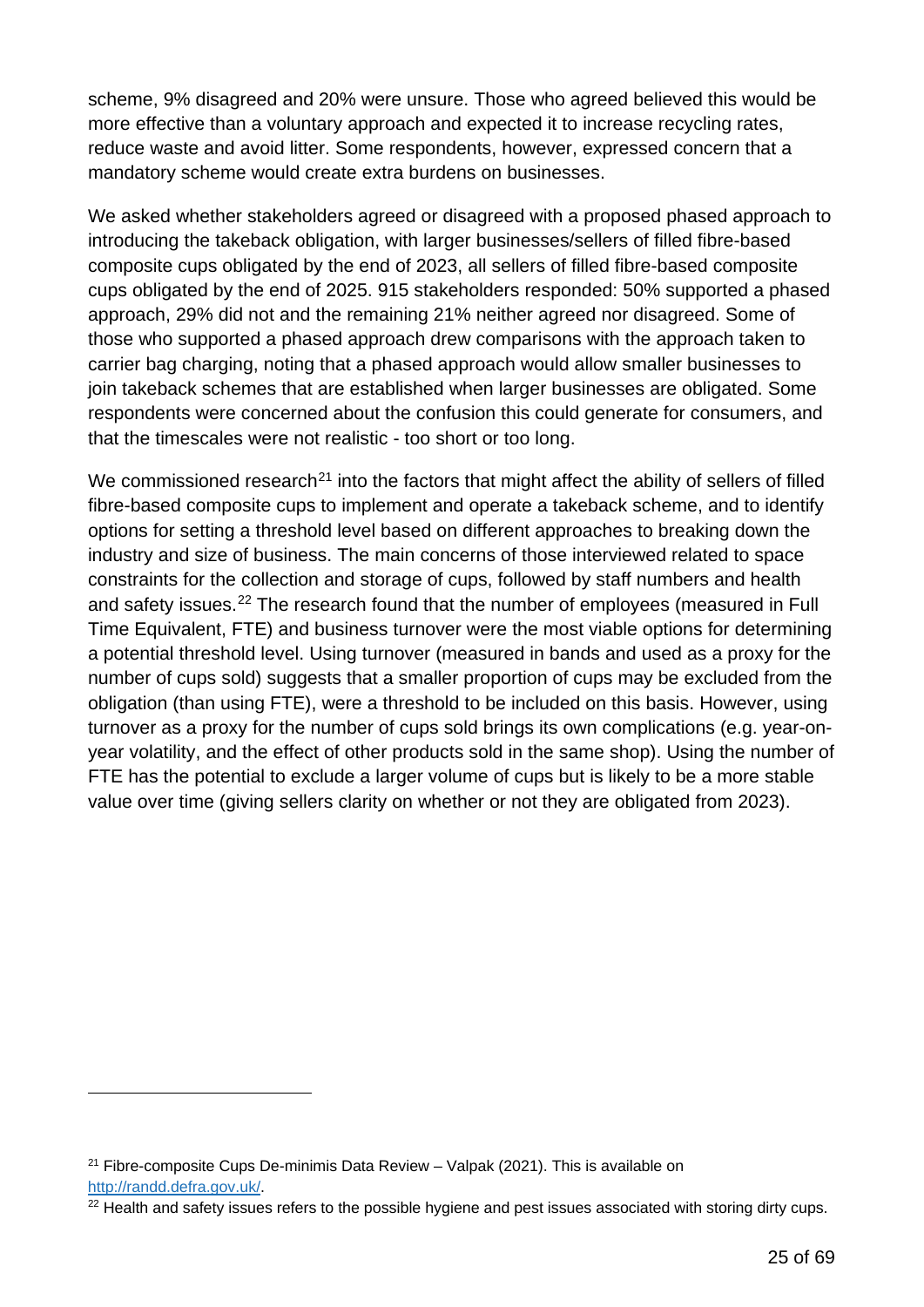#### **Decisions on mandatory take-back of fibre-based composite cups**

We will introduce a mandatory takeback requirement for fibre-based composite cups. Sellers of filled fibre-based composite cups that employ 10 or more FTEs will be required to provide a dedicated bin for the separate collection of cups in 2024, $^{23}$  and report to the regulators the tonnage they have placed on the market and the tonnage they have collected and sent for recycling. Where a business joins a takeback scheme, this information can be reported through the takeback scheme to the regulator. <sup>24</sup> We estimate this will cover three quarters of filled fibre-based composite cups that are sold from the onset of the obligation in 2024.

We will review progress of the requirement and consider whether the obligation should be extended to all sellers of filled fibre-based composite cups.

<span id="page-25-0"></span>[23](#page-25-2) [24](#page-25-3)

# **Modulated Fees and Labelling**

### <span id="page-25-1"></span>**Modulated fees (Questions 30 and 31)**

Modulated fees are the increase or decrease of fees to incentivise producers to make more sustainable decisions when designing or purchasing packaging. For example, a producer using easily recycled packaging would expect to pay a lower fee rate than a producer who uses non-recyclable packaging. We asked whether stakeholders thought the proposed framework will result in a fair and effective system to modulate producer fees. We specified that the SA should be required to determine how to modulate the fees to be paid by producers for waste management costs. We also proposed a "strategic framework" that sets out the boundaries within which Government would expect modulated fees to operate. Of the 932 responses, 51% agreed, 17% disagreed and 32% were unsure. Those who agreed felt that it was a fair approach that would help incentivise better packaging choices. Some respondents expressed concerns around the lack of detail on modulated fees in the consultation preventing businesses from making changes before the implementation of EPR. Other concerns involved the consideration of the environmental impacts of packaging when modulating fees.

<span id="page-25-2"></span> $23$  The implementation dates have been adjusted to reflect our decision to implement EPR from 2024, rather than from 2023 as outlined in the consultation.

<span id="page-25-3"></span> $24$  The regulator(s) will be confirmed in the Regulations.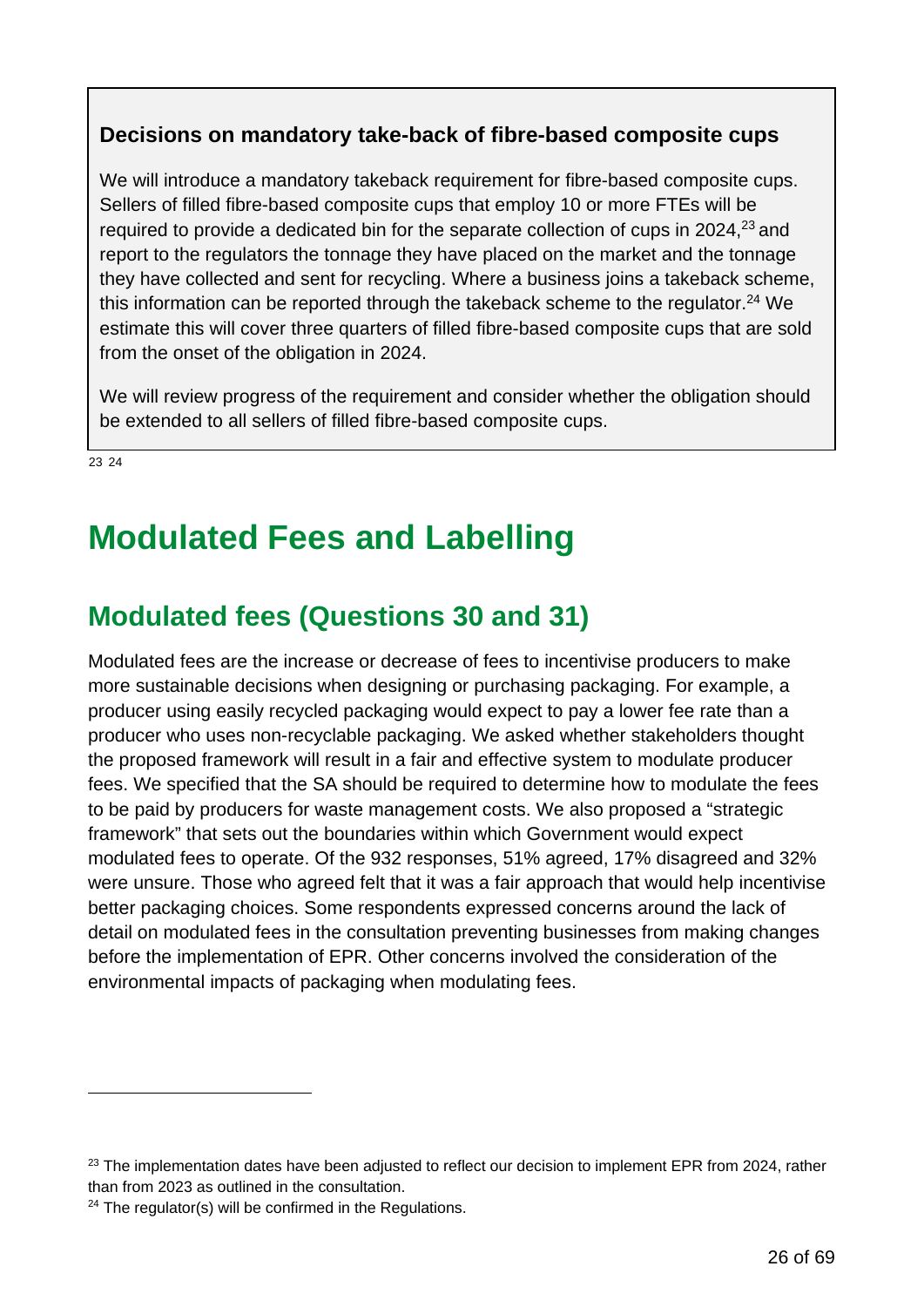We also asked whether stakeholders agreed or disagreed that the SA should decide what measures should be taken to adjust fees if a producer is unable to self-assess their packaging or provides inaccurate information (in addition to any enforcement that might be undertaken by regulators). Of the 926 respondents, 73% agreed, 11% disagreed, and 16% neither agreed nor disagreed. Those who agreed appreciated the degree of flexibility and thought the SA was best placed to handle producers who had not self-assessed their packaging (in addition to the role of the regulators in enforcing the regulations). A few respondents expressed concern that this approach may lead to ambiguity, and that more detail on the role of the SA in relation to such agreements is required.

#### **Decisions on modulated fees**

The modulation of fees will begin in 2025. Producers will report by material category in the first year (2023); the fees producers will pay in 2024 will be calculated by apportioning the disposal costs to each material category. We will then introduce recyclability assessments for packaging reported from October 2024 so that fees can be modulated based on the recyclability of packaging from 2025. Where possible, the SA will give obligated producers a long-term (3-5 years) view of modulated fee costs in advance of the start of the scheme, to allow them time to prepare and make decisions on product pricing and packaging use.

We will introduce the strategic framework through regulations. The SA will be responsible for determining how fees are set and modulating these in line with regulations, and for demonstrating that modulation is achieving the desired policy outcomes. If payments relating to disposal costs of packaging waste from businesses were to be introduced in the future, then modulated fees could be applied to these too.

In line with regulations the SA will adjust fees for producers who have not self-assessed their packaging for recyclability, from 2025 when modulated fees will be implemented. This will support, not replace, the regulators' compliance monitoring and enforcement work. This will be particularly important in the first year when producers familiarise themselves with the new requirements.

### <span id="page-26-0"></span>**Packaging Labelling (Questions 32 to 36)**

We proposed that producers should be required to label specified packaging (mainly primary packaging) to indicate if it is recyclable or not. We set out our preferred option as:

- Government would specify in regulations the criteria that labels must meet (format, size);
- Producers would be required to mark their packaging using a label which meets these requirements, either by establishing their own label or by subscribing to a labelling scheme; and
- All labels to be approved by Government (or the Regulator) prior to use.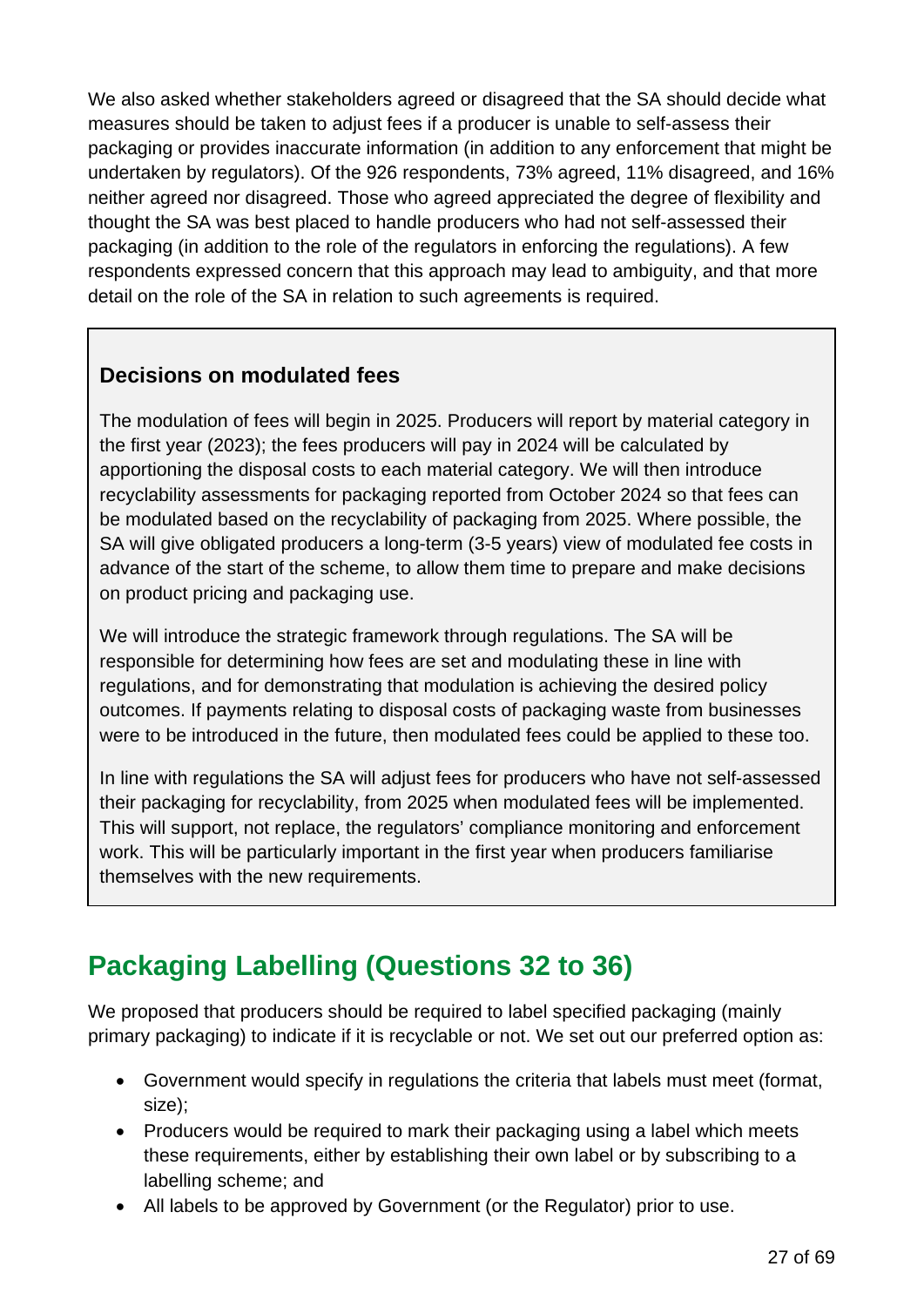We asked whether stakeholders agreed or disagreed with the approach to implementing mandatory labelling. Of the 983 respondents, 55% agreed with our proposed approach for the use of approved labels, 36% disagreed, and 9% neither agreed nor disagreed. Whilst there was overall support for the proposed approach, concerns however were raised that it could lead to mixed messages and that it did not place sufficient emphasis on simplicity and clarity. Many respondents proposed that the Recycle Now 'swoosh' is adopted as the recycling symbol on packaging because it is widely used and recognised by consumers and would enable a common approach.

An alternative to an 'approved' label was for a single 'do not recycle' label to be applied to non-recyclable packaging. We asked whether stakeholders agreed or disagreed with the proposal that all producers could be required to use the same 'do not recycle' label. Of the 973 respondents, 84% agreed, 10% disagreed, and 6% neither agreed nor disagreed.

We also asked whether stakeholders thought it would be helpful to include enhancements, such as adding the wording "in the UK" and making them digitally enabled. Of the 934 respondents, 54% agreed, 35% were unsure, and 10% felt this would not be useful. There were concerns that adopting wording such as "in the UK" may impact businesses that import or export packaged products, incurring additional costs.

We also proposed that there would be no de minimis threshold for businesses to label their packaging, but sought views on whether to obligate the business that sells unfilled packaging to small and micro businesses to label the unfilled packaging they sell. A further proposal was that binary labelling (the application of either a 'recycle' or 'do not recycle' label to packaging) should be in place by end of March 2025 for all packaging items except plastic films, required by the end of March 2027.

We asked whether stakeholders agreed or disagreed that the labelling requirement should be placed on businesses who sell unfilled packaging directly to small businesses. Of the 937 respondents, 45% agreed, 28% disagreed, and 27% neither agreed nor disagreed. Respondents' feedback included that distributors have limited ability to control the final design or use of the packaging when sold unfilled.

Finally, we asked whether stakeholders consider the timescales proposed provided sufficient time to implement the new labelling requirements. Of the 943 respondents, 40% felt the timescales provided insufficient time, 32% agreed the proposed timescales were sufficient, and 29% were unsure. Many respondents raised concerns that the adoption of labelling is dependent upon access to the recyclability assessment tool/process to be provided by the SA. There were suggestions that a three-year lead in period (following the appointment of the SA) is needed to implement the labelling requirements in full.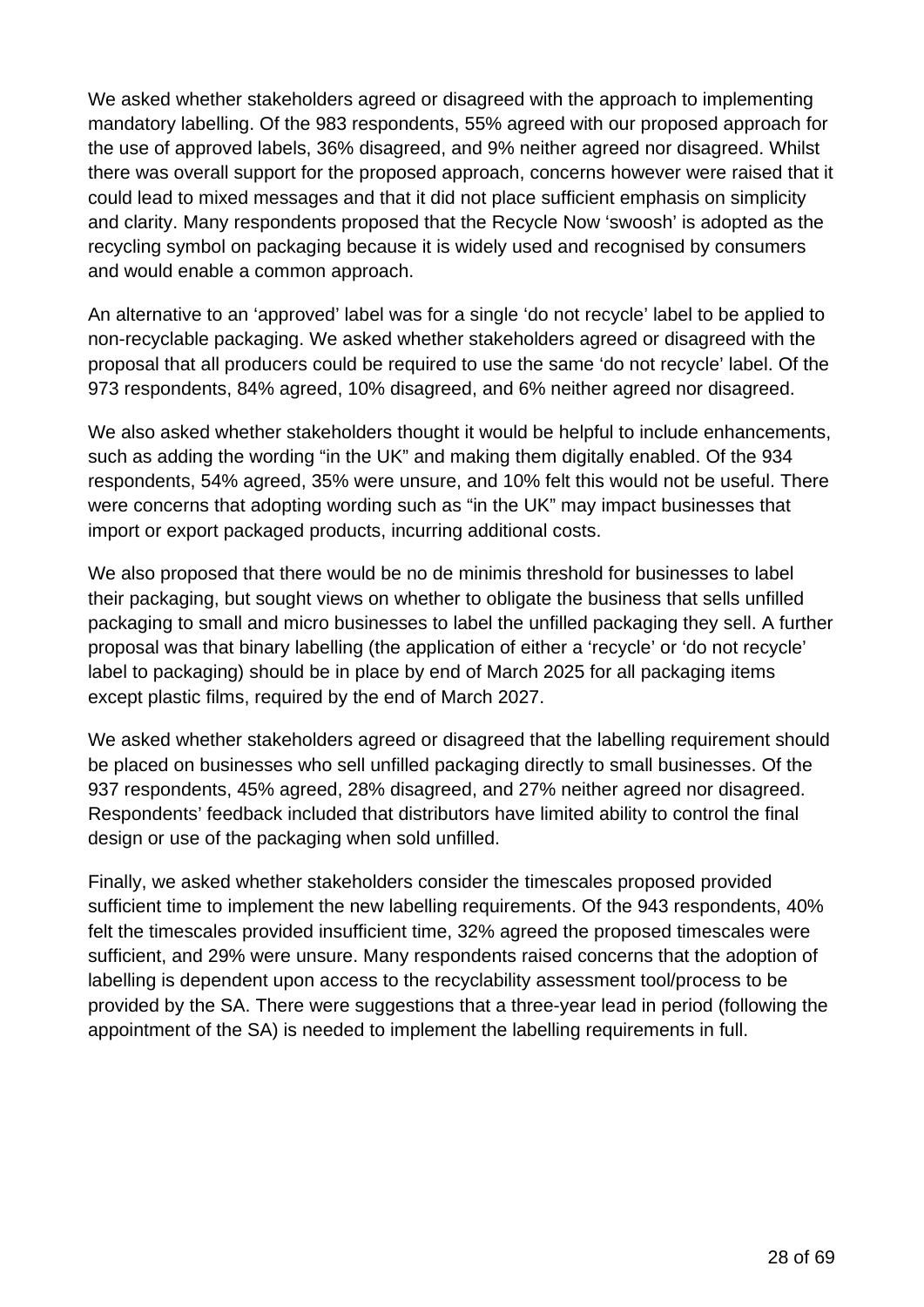#### **Decisions on labelling**

Government will proceed with its proposal to require mandatory recyclability labelling on packaging and in bringing forward these requirements in regulations will ensure these are consistent with our World Trade Organisation obligations.

Defra has agreed with WRAP the use of the Recycle Now recycle mark on packaging. This agreement will apply to packaging only and means that those producers who are required to label their packaging can use this recycle mark.<sup>25</sup> This will enable a single approach across the UK.



Producers will be required to label packaging using the Recycle Now mark and relevant wording (recycle/do not recycle). We will place the key requirements within the regulations and publish guidance to help producers understand the requirements. Producers could choose to subscribe to a labelling scheme and use the services provided by that scheme. Enhancements to labels (such as 'in the UK') will not be a regulatory requirement but advice will be included in guidance.

There will not be a de minimis threshold. We accept the practical issues associated with our proposal to place the requirement to label packaging on the business that sells unfilled packaging to the end user. We will require the packaging manufacturer to provide packaging recyclability information to the distributor who sells unfilled packaging to small and micro businesses (or small and micro businesses when selling the packaging direct). The business purchasing unfilled packaging for their products will be required to factor into their recyclability assessment any alterations they make to the packaging before applying a label.

All packaging types (except for plastic films and flexibles) will be required to be labelled as 'recycle' or 'do not recycle' by 31 March 2026. Plastic films and flexibles will need to be labelled as 'recycle' or 'do not recycle' by 31 March 2027. Advice regarding labelling of plastic films and flexibles whilst the collection infrastructure is rolled out will be included in the guidance. The revised timescales will avoid excessive and unnecessary costs for producers and provide sufficient time for recyclability assessments to be completed.

[25](#page-28-0)

<span id="page-28-1"></span><span id="page-28-0"></span>It is proposed that the Office for Product Safety and Standards (OPSS) will be the enforcement body responsible for the monitoring and enforcement of the labelling requirements and they have agreed in principle to taking on this role.<sup>[26](#page-28-1)</sup>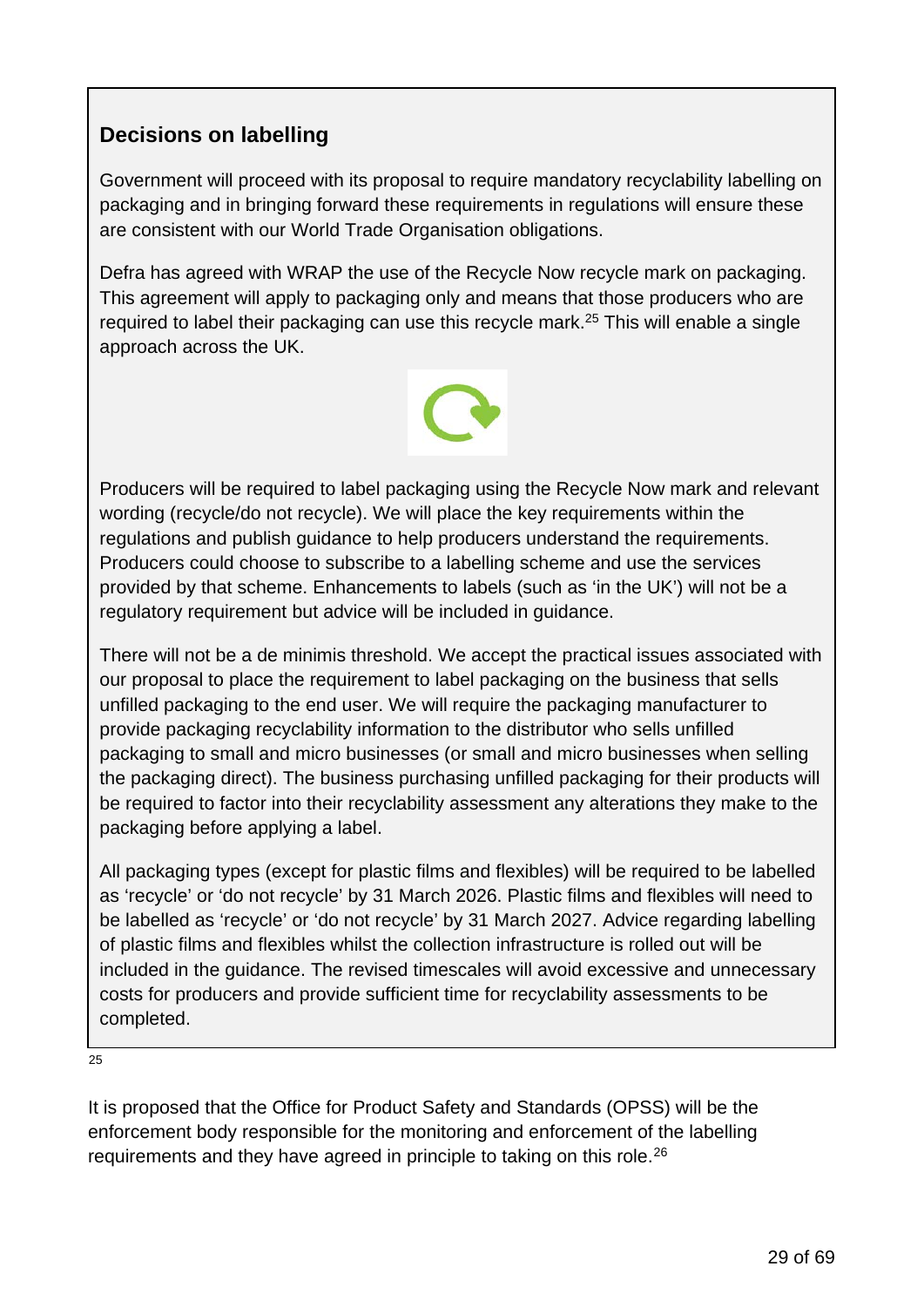### <span id="page-29-0"></span>**Plastic film and flexible packaging (Questions 37 and 38)**

With plastic film and flexible packaging comprising around a third of the plastic packaging placed on the UK market each year, we proposed that these materials should be added to kerbside recycling collections across the UK by 31 March 2025 for businesses and 31 March 2027 for households. This mirrored the dates proposed for England in the parallel consultation on Consistency in Recycling. We highlighted that front-of-store recycling is increasing, giving confidence that this can be a means through which producers can make early progress in increasing recycling of this packaging.

We asked whether stakeholders agreed or disagreed that LAs across the UK not yet collecting plastic films should start to do so by 31 March 2027. 968 responded: 65% agreed, 21% disagreed and 14% did not express an opinion. Some respondents were keen to avoid a situation where plastic films and flexibles attract high EPR fees due to being classed as not widely recyclable. There was support for expanding front of store collections and/or postal schemes as a preparatory step towards kerbside collections. Some LAs were concerned that the challenges associated with recycling plastic films and flexibles were unlikely to be addressed by 2027, citing the current shortfall in domestic sorting capability, meaning separate collection of these materials could be needed.

We also asked whether stakeholders agreed or disagreed that collections of plastic films and flexibles from non-household premises across the UK could be achieved by 31 March 2025. Of the 911 respondents, 54% agreed, 18% disagreed, and 27% were unsure. Some respondents raised concerns about the potential confusion if there were different approaches to collecting plastic films from homes and from workplaces. There was concern from some LAs that this would hinder co-collection of household and nonhousehold recycling on the same collection rounds, which is both a cost efficient and environmentally efficient practice (as it reduces vehicle movements and therefore staff time, fuel consumption and emissions). However, some respondents felt that earlier introduction of collections from businesses would help establish the infrastructure and end markets ahead of collections from households.

<sup>&</sup>lt;sup>25</sup> Official image of Recycle Now mark sourced from WRAP. A variation of this mark may be proposed for use on packaging that is not recyclable.

<sup>&</sup>lt;sup>26</sup> OPSS was created in 2018 and enforces product regulation on behalf of BEIS and, case by case, other Government departments Introduction to OPSS - delivering for others (2).pdf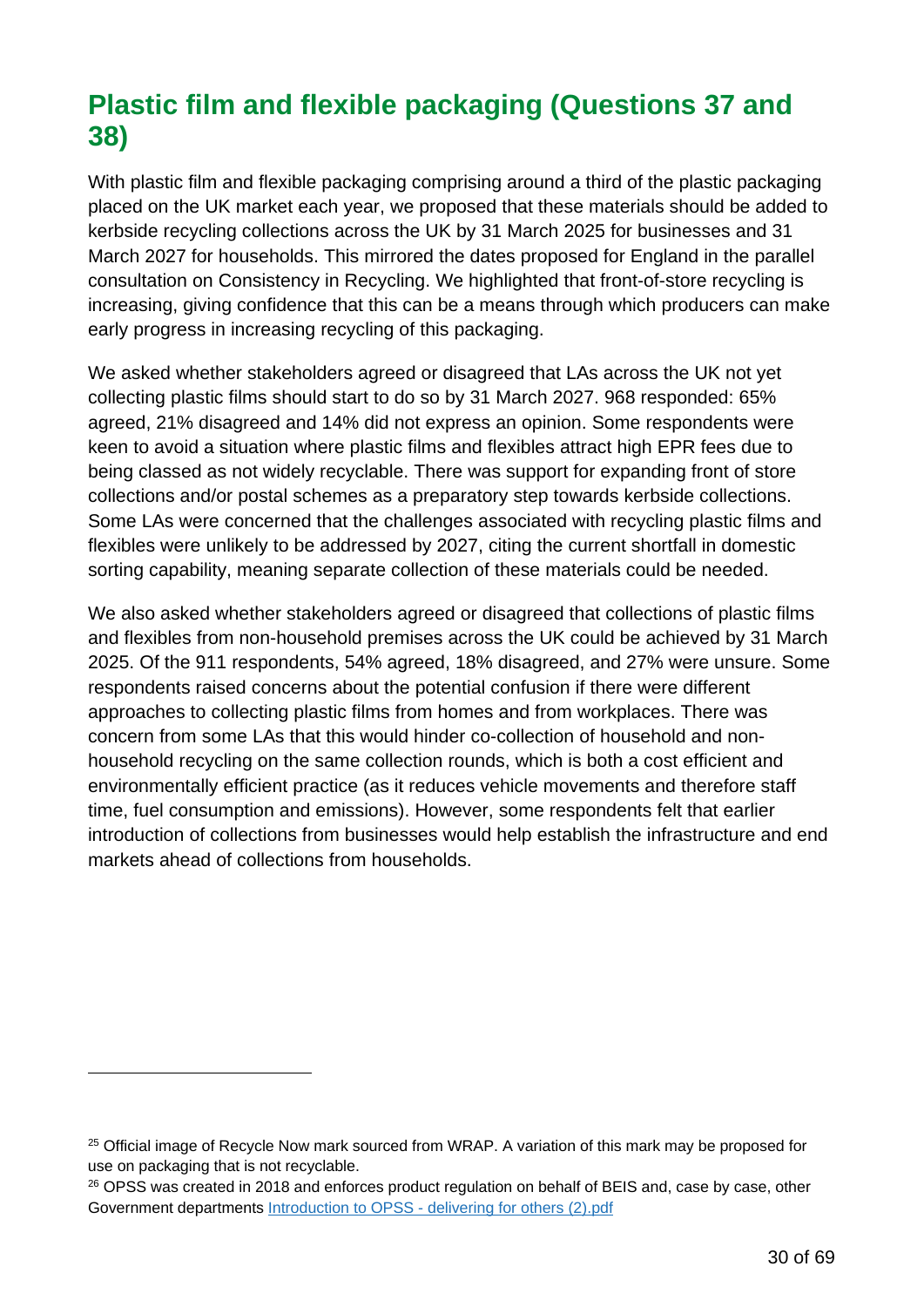#### **Decisions on plastic films**

Recyclable plastic film and flexible packaging is to be collected for recycling from both households and businesses across the UK by 31 March 2027.

This requirement will be brought in under new or existing regulations in Northern Ireland by end of March 2027. The consistency in recycling regulations in England will require LAs, and other waste collectors, to collect recyclable plastic films from households and non-household municipal premises by this time. In Scotland, plastic film and flexible collection requirements will be taken forward through new or existing regulations, and appropriate review and update of the Scottish Household Recycling Charter's Code of Practice. The Recycling Collections Blueprint for Welsh Local Authorities will be updated to include the separate collection of plastic film. In addition, in Wales the Non-Domestic Premises Recycling Regulations are likely to include a requirement for the separate collection of plastic film. This decision is based in England on the responses to the Packaging EPR and Consistency in Recycling (England) consultations, and in other parts of the UK on the policy ambitions held by each of the Devolved Administrations.

In the lead up to this, existing kerbside, front of store and postal take back collections of plastic films for recycling will continue and are expected to increase in response to certainty over the timing of the introduction of this new collection requirement. Investment in new UK plastic reprocessing facilities can also be expected.

We are already seeing the sector respond to these reforms by investing in plastic reprocessing capacity. This includes a planned new facility in South Wales, along with UK Government investment of £20 million into four new facilities to support development of new plastic waste recycling technologies. Three of these include nonmechanical recycling plants to reprocess waste plastics, including film packaging, that are more challenging to recycle in traditional mechanical facilities.<sup>27</sup>

As recycling develops and packaging designs change the types of packaging, including plastic films, that can be classed as recyclable in the UK and hence can be collected for recycling are expected to change. It will be possible to update each devolved administration's recycling regulations or equivalent arrangements to include those additional items.

[27](#page-30-0)

<span id="page-30-0"></span><sup>&</sup>lt;sup>27</sup> Non-mechanical recycling is classed as recycling if the resulting oil or syngas is converted into a non-fuel product (such as replacing virgin plastic in new plastic products) and is classed as a recovery operation if used as a fuel or to create energy. Traditional mechanical recycling of plastics can be complemented by non-mechanical recycling technologies, increasing domestic capacity for reprocessing plastic waste including plastic film.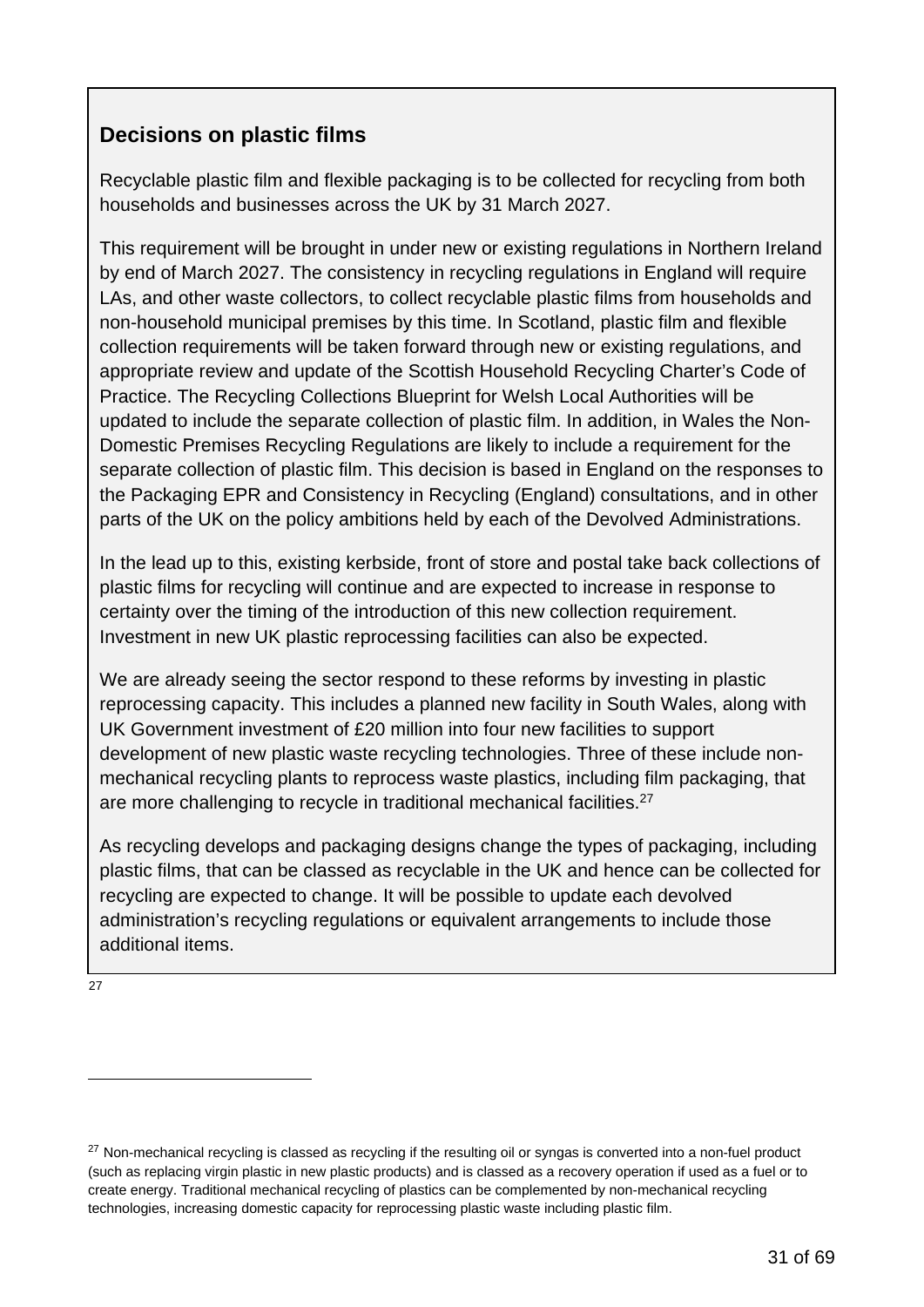### <span id="page-31-0"></span>**Compostable and biodegradable plastic packaging (Questions 39 and 40)**

The consultation outlined that compostable or biodegradable plastic packaging would be labelled 'do not recycle' and attract higher fee rates under EPR, until infrastructure to appropriately manage it is in place UK-wide and sound evidence exists that it provides ecological or agricultural benefits to soils or digestate when properly broken down. We recognised that there is evidence that, when used at 'closed loop' events<sup>[28](#page-31-1)</sup> where there is a means of collecting used compostable packaging to be taken for industrial composting, the use of compostable packaging could avoid packaging waste being disposed of in residual waste. Therefore, an exemption from the 'do not recycle' label for packaging used at such events was proposed, as well as retaining the option to consider a different approach, should the SA see a strong, evidence-based, case for this.

We asked whether stakeholders thought there should be an exemption from the 'do not recycle' label for compostable or biodegradable plastic packaging that is filled and consumed (and collected and taken to composting or anaerobic digestion facilities that accept it) in closed loop situations where reuse and recycling options are unavailable. Of the 952 respondents, 32% agreed, 53% disagreed and 16% neither agreed nor disagreed. Those disagreeing gave a range of reasons, including the importance of avoiding contaminating conventional recycling streams with compostable plastic, and contaminating soils or digestate with microplastics. Some considered there was weak evidence that closed-loop events cannot use re-usable or recyclable packaging instead of compostable, and that such a proposal would be unworkable in practice.

Some respondents advocated that this exemption should be extended to all compostable packaging, regardless of circumstance, with some also suggesting it should apply to only compostable packaging certified under the BSI EN1342 standard. Others advocated a label indicating compostability (whether certified or not), to avoid confusion and to help consumers understand how to dispose of that packaging. Some also noted that the appropriate infrastructure and/or research, and work to develop a label, should be carried out before such a label could be used. A small minority of respondents favoured banning biodegradable and compostable packaging altogether, arguing this would enable reusable packaging, and packaging capable of being recycled back into packaging, to be prioritised. Some respondents supported the continued use of compostable material for nonpackaging applications such as tea bags and fruit labels. Overall, the greatest number of respondents that provided a reason for selecting disagree explained that they did so as they considered only a 'do not recycle' label should be used for this packaging.

We asked whether stakeholders thought any unintended consequences may arise from the proposed approach to modulated fees for compostable and biodegradable plastic

<span id="page-31-1"></span><sup>&</sup>lt;sup>28</sup> Events where packaging such as food trays cannot be reused or made available for recycling and waste compostable packaging can be collected to be taken to be composted at a facility that treats the material.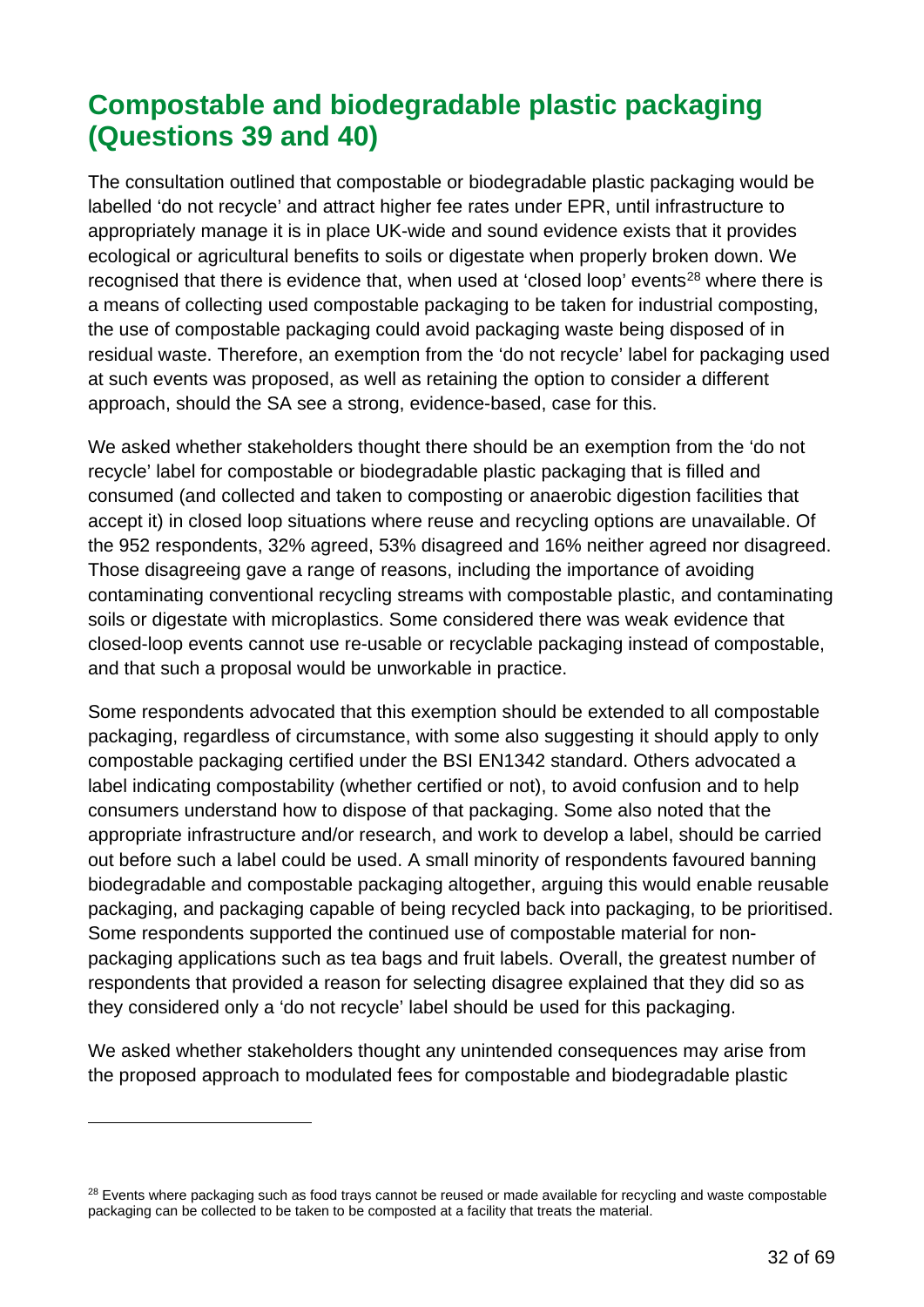packaging. Of the 918 respondents, 44% said yes, 24% said no, and 32% were unsure. The unintended consequences mentioned included:

- adverse effects on the compostable packaging industry such as reduced profitability or discouraged expansion of this market;
- discouragement of developing new types of biodegradable or compostable packaging, especially if modulated fees are set too high;
- incentivising producers to switch to alternative packaging options with a potentially higher carbon footprint or environmental impact; and
- the impact on the environment of micro-plastics from any increased use of biodegradable or compostable packaging.

#### **Decisions on compostable and biodegradable plastic packaging**

Until the infrastructure and evidence base can be improved, compostable and biodegradable packaging must have the 'do not recycle' label applied. Further evidence is needed to consider the disposal of compostable packaging via composting under industrial conditions as recycling, including independent evidence of the benefit to soils and land obtained by incorporating compostable packaging into compost or digestate. We will consider supporting an alternative approach should the SA see a strong, evidence-based, case for doing so.

As part of its role in determining producer fees and modulating these fees, the SA will need to engage with the compostable and biodegradable packaging sector to ensure an appropriate fee is set.

# <span id="page-32-0"></span>**Payments for managing packaging waste**

### <span id="page-32-1"></span>**Necessary costs (Question 41)**

We proposed that the definition and scope of necessary costs include all efficient and effective waste management services needed to deliver scheme objectives. Further, we proposed that all reasonable and proportionate-to-packaging operational and support costs should be included. A table detailing the broad necessary costs that could be covered by that definition and scope was provided (e.g. bins, vehicles, transport, waste sampling and communications to households).

We asked whether stakeholders agreed or disagreed with the proposed definition and scope of necessary costs. Of the 971 respondents, 54% disagreed with the scope, 34% agreed and 14% neither agreed nor disagreed. Those who agreed said the costs in scope were fair and aligned with the principles behind extended producer responsibility. Those who disagreed either stated that the definition was too broad and subjective or did not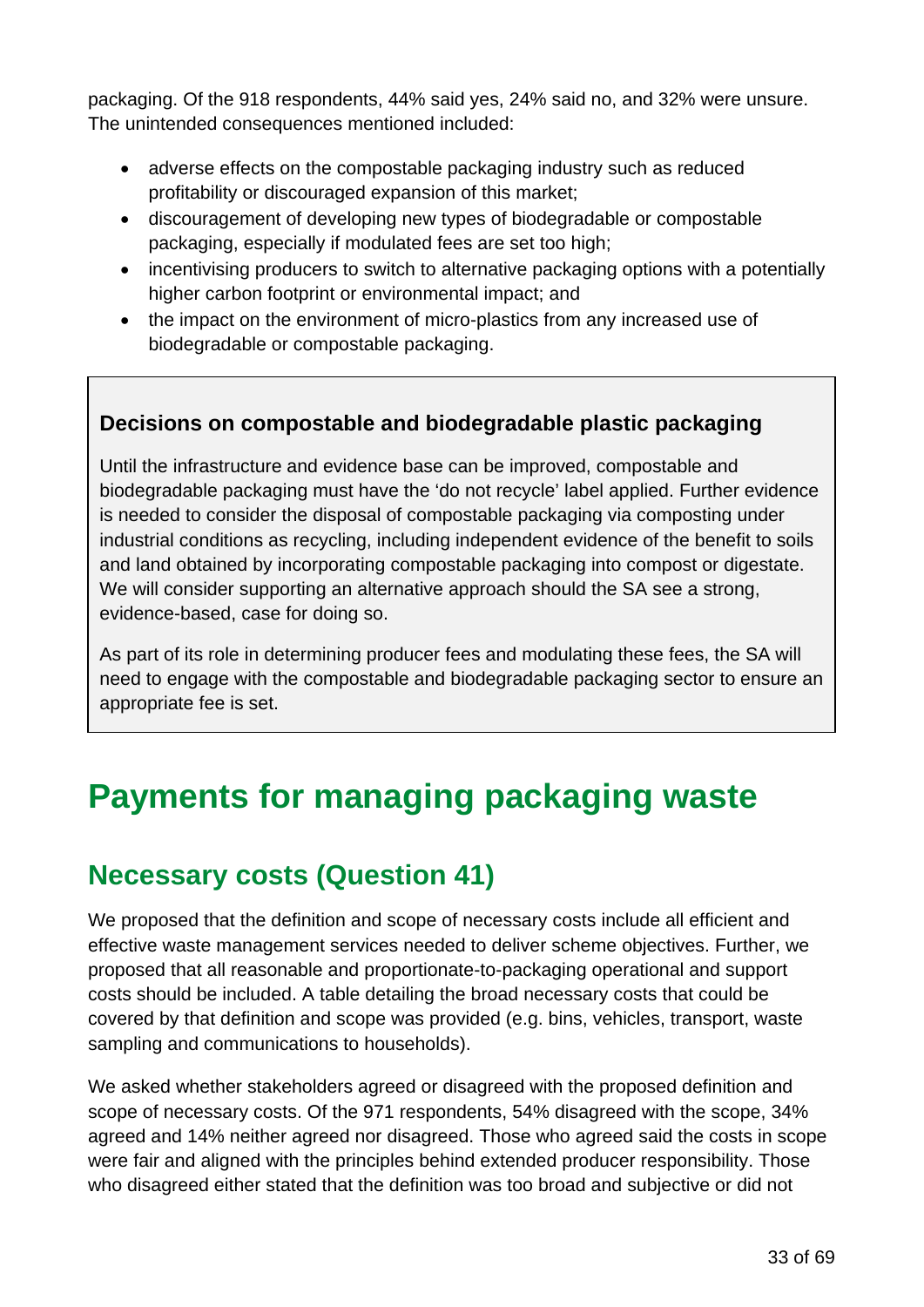cover all costs they thought were necessary. Many (primarily producers) expressed concern that it is unfair to burden producers with litter management costs as they should not be punished for offences committed by others. Some respondents (primarily producers) felt there would be high costs compared to other countries, either due to the broadness and subjectivity of the proposed definition, and some (primarily LAs) that it could have underfund LAs who need to transition to new systems and bear costs associated with contract changes. Some respondents that disagreed (primarily LAs) stated that they agreed in principle but either had concerns about the definition and scope or made suggestions for changes or inclusion of costs. Suggested activities incurring costs to be included were the costs of transitioning to new collection arrangements; the costs of making other changes (e.g. to contracts and sorting infrastructure); and enforcement costs incurred by LAs related to the collection of waste as required under legislation.

#### **Decisions on necessary costs**

Necessary costs will apply to the collection and management of packaging waste produced by households through consideration of effective and efficient services. Details on litter and business packaging waste streams are set out in the 'Litter Payments' and the 'Payments for management of packaging waste arising from businesses' sections.

We will take forward the broad scope of costs for household packaging proposed in the consultation and set those out in regulation, with some exceptions. Costs in scope must be necessary in collecting, managing, recycling and disposing of household packaging and connected to the delivery of efficient and effective systems. Not all LA costs incurred will be necessary in that they could be considered unnecessary or unreasonable in delivering services in an efficient and effective way. This will depend on the circumstances in which that cost has arisen.

The SA will determine which costs are necessary and reasonable in recycling and disposing of packaging waste, linked with their assessment of efficient and effective systems, in consideration of national policies and local circumstances. The SA will also be required to engage with LAs, producers and other relevant stakeholders and seek agreement from Ministers where appropriate (dependent on scheme governance arrangements). Costs that go beyond those incurred by a LA in delivering their services related to packaging are not considered in scope (e.g. financial rewards or incentives).

Producers will not be required to fund costs that relate to statutory enforcement action related to non-compliance with separate collection and recycling requirements. Should any additional costs be incurred through this route they will be considered as part of the new burdens funding process in England, or equivalent processes in each Devolved Administration.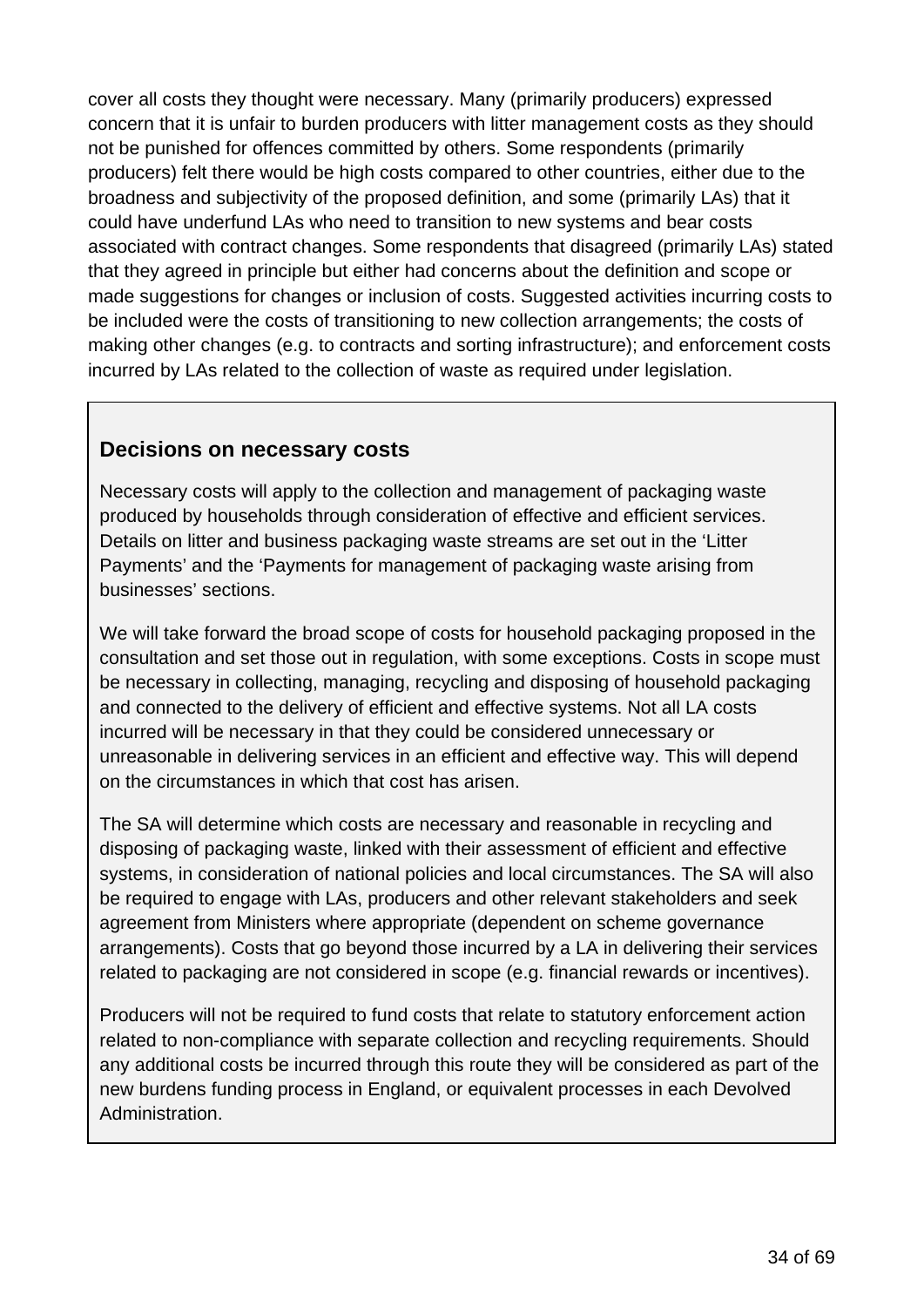The decisions taken by the SA in determining necessary costs will need to be transparent, fair and in accordance with the regulations, with an appropriate appeals process in place. The Government will consider further what appeals process will be necessary.

### <span id="page-34-0"></span>**Payments to local authorities for waste from households (Questions 42 to 50)**

We proposed that those LAs that operate good practice, efficient and effective waste management systems will have the full net costs of managing packaging waste from their households met through EPR payments. We suggested that per tonne payments calculated from modelled archetypes of efficient and effective systems, along with the establishment of performance benchmarks based on similar authorities, could be a feasible approach to calculating the level of payments. We explained that the SA will be responsible for determining the specific approach for calculating the costs associated with the disposal of household packaging waste. We proposed that the SA works with LAs to understand local and national circumstances and tailor payment arrangements accordingly, while also keeping in mind the wider costs to producers and consumers across the UK.

The consultation also set out:

- that household packaging waste payments should be net of material income
- that payment incentives could be used to support LAs to meet performance benchmarks and encourage increased recycling
- that unallocated payments, not paid to a local authority through incentive adjustments based on performance benchmarks, could be raised and used to support lower performing LAs or be used for wider LA innovation/ investment
- that residual payments should be calculated using modelled costs of efficient and effective systems based on the average composition of packaging waste within the residual stream
- that in a two-tier area (England only), payments should be made directly to the authority that incurs the costs.

We asked whether stakeholders agreed or disagreed that payments should be based on costs of good practice, efficient and effective systems, and relevant peer benchmarks. Of the 963 respondents, 76% agreed, 18% disagreed, and 7% were not sure. Some respondents raised concerns in relation to a lack of detail on how the efficient and effective costs and benchmarks would be calculated and set through a modelled approach. LAs also raised concerns about ensuring that they receive technical support and payments to cover the costs in transitioning to the efficient and effective systems.

We also asked whether stakeholders agreed or disagreed that the per tonne payment to LAs for packaging materials collected and sorted for recycling should be net of an average price per tonne, for each material collected. Of the 916 respondents, 63% agreed with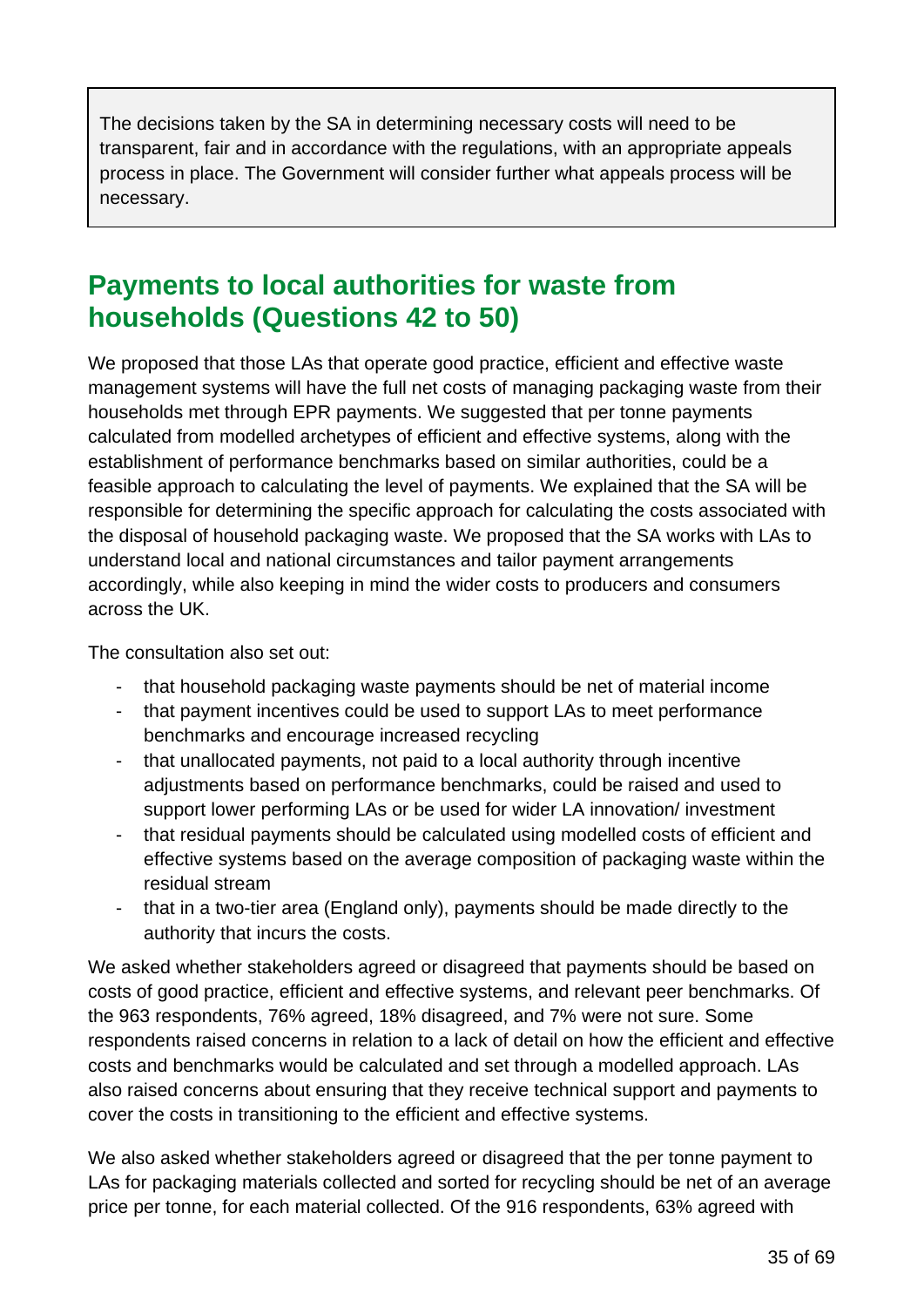deducting average material value from total costs to calculate net costs, 23% disagreed and 15% neither agreed nor disagreed. Those who disagreed raised concerns that this could disincentivise LAs from becoming efficient and reward inefficiencies.

We asked whether stakeholders agreed or disagreed that the SA should be able to apply incentive adjustments to LA payments to drive performance and quality in the system. Of the 930 respondents, 79% agreed, 7% disagreed, and 14% neither agreed nor disagreed.

We asked whether stakeholders agreed or disagreed that LAs should be given reasonable time and support to move to efficient and effective systems and improve their performance before incentive adjustments to payments are applied. Of the 931 respondents, 75% agreed, 15% disagreed and 10% neither agreed nor disagreed.

We sought views on whether individual LAs should be guaranteed a minimum proportion of their waste management cost regardless of performance. From 940 respondents, 54% disagreed, 35% agreed and 11% were unsure. The concerns raised focused on the entire system being based on performance and not wanting to pay for poor performance. Those that agreed with this proposal, however, stated that it would be beneficial in providing a level of certainty and security in LA budget setting, contract management and investments, and help to deliver efficient and effective systems and meet performance benchmarks.

We asked whether stakeholders agreed or disagreed that there should be incentive adjustments or rewards to encourage LAs to exceed their modelled recycling benchmarks. Of the 930 respondents, 76% agreed, 13% disagreed, and 11% neither agreed nor disagreed. Those who agreed felt that incentives would be an encouragement to LAs leading to greater levels of recycling. Some respondents didn't see this as fair and were concerned that LAs that exceeded their recycling performance benchmarks and were already receiving a higher income would receive additional payments, whereas LAs that were not meeting performance benchmarks and who needed additional income and support would not receive any.

We asked whether stakeholders agreed or disagreed that unallocated payments should be used to help LAs achieve recycling performance benchmarks and contribute to extended producer responsibility outcomes through wider investment and innovation, where it provides value for money. Of the 930 respondents, 67% agreed, 20% disagreed, and 13% neither agreed nor disagreed. Some respondents commented that they did not understand how there could be unallocated payments in the system if LAs are paid based on their performance.

We asked whether stakeholders agreed or disagreed that payments for residual waste should be calculated using modelled benchmark costs of an efficient and effective system, based on the average proportion packaging makes up of the residual waste stream. Of the 867 respondents, 61% agreed, 24% disagreed, and 15% neither agreed nor disagreed. Some respondents raised concerns about using average composition, particularly the amount of compositional analysis that would be required to establish robust data on which to calculate these averages. Some also suggested that costs should eventually be based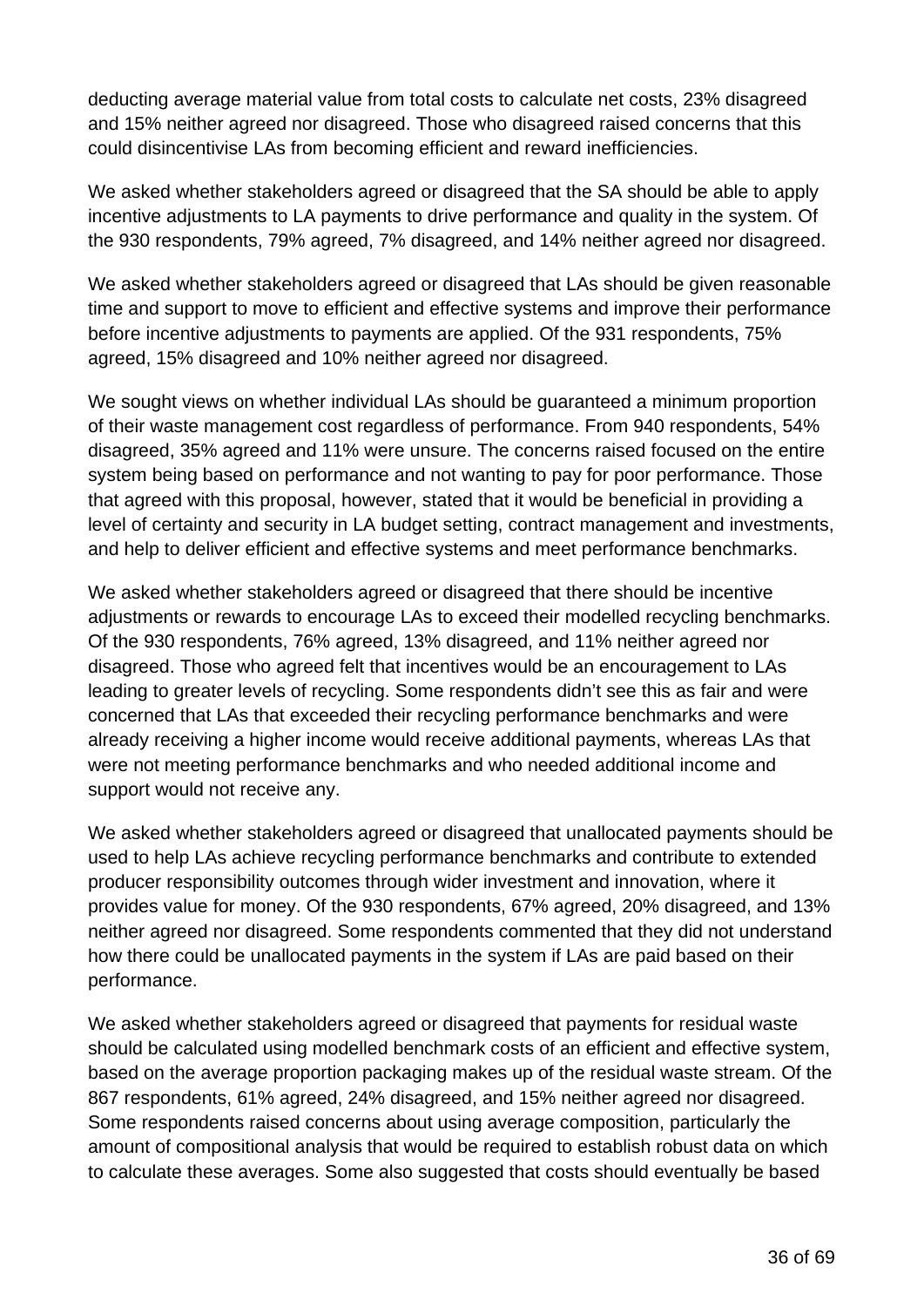on the actual composition of residual waste in each local authority area because it varies between authorities.

We asked whether stakeholders agreed or disagreed that a disposal authority within a two-tier authority area (England only) should receive the disposal element of the residual waste payment directly. Of the 854 respondents, 64% agreed, 2% disagreed, and 34% neither agreed nor disagreed. Many respondents felt that authorities within a two-tier system should receive the payment directly as they incur the relevant costs, although some note that it is important that residual data is calculated based on up-to-date costs.

#### **Decisions on local authority payments for waste from households**

The SA will be required to distribute payments to LAs for the full net disposal costs of providing efficient and effective systems for managing household packaging waste and to demonstrate how these costs reflect local circumstances and policy outcomes in each devolved administration of the UK. In doing so the SA will be expected to monitor and report on the broad cost parity between comparable LAs in each devolved administration to ensure the fair treatment of producers and consumers across the UK. Where new devolved administration level policies are introduced and these result in cost divergences between devolved administrations, the SA will seek collective agreement from the UK Government and devolved administrations before applying changes to payments.

We will set in regulations a requirement for the SA to set out how it proposes to calculate costs associated with efficient and effective services, both for the recycling and residual household packaging waste streams, and what considerations should be made in assessing efficient and effective systems and LA performance (e.g. fair, objective, transparent, good practice waste management systems, local circumstances (geography, rurality, deprivation), and regulatory requirements and abilities of LAs etc). The SA will be responsible for determining the approach to calculating payments, in accordance with the regulations.

The SA will have the ability to model the costs of efficient and effective systems or use actual costs in future, where these relate to packaging waste management costs and reflect efficient and effective systems.

Where a LA collects tonnage above modelled efficient and effective performance benchmarks and incurs additional costs, we will make provision for the SA to review the LAs costs and performance and agree to cover any additional necessary costs incurred by an LA in exceeding their benchmarks.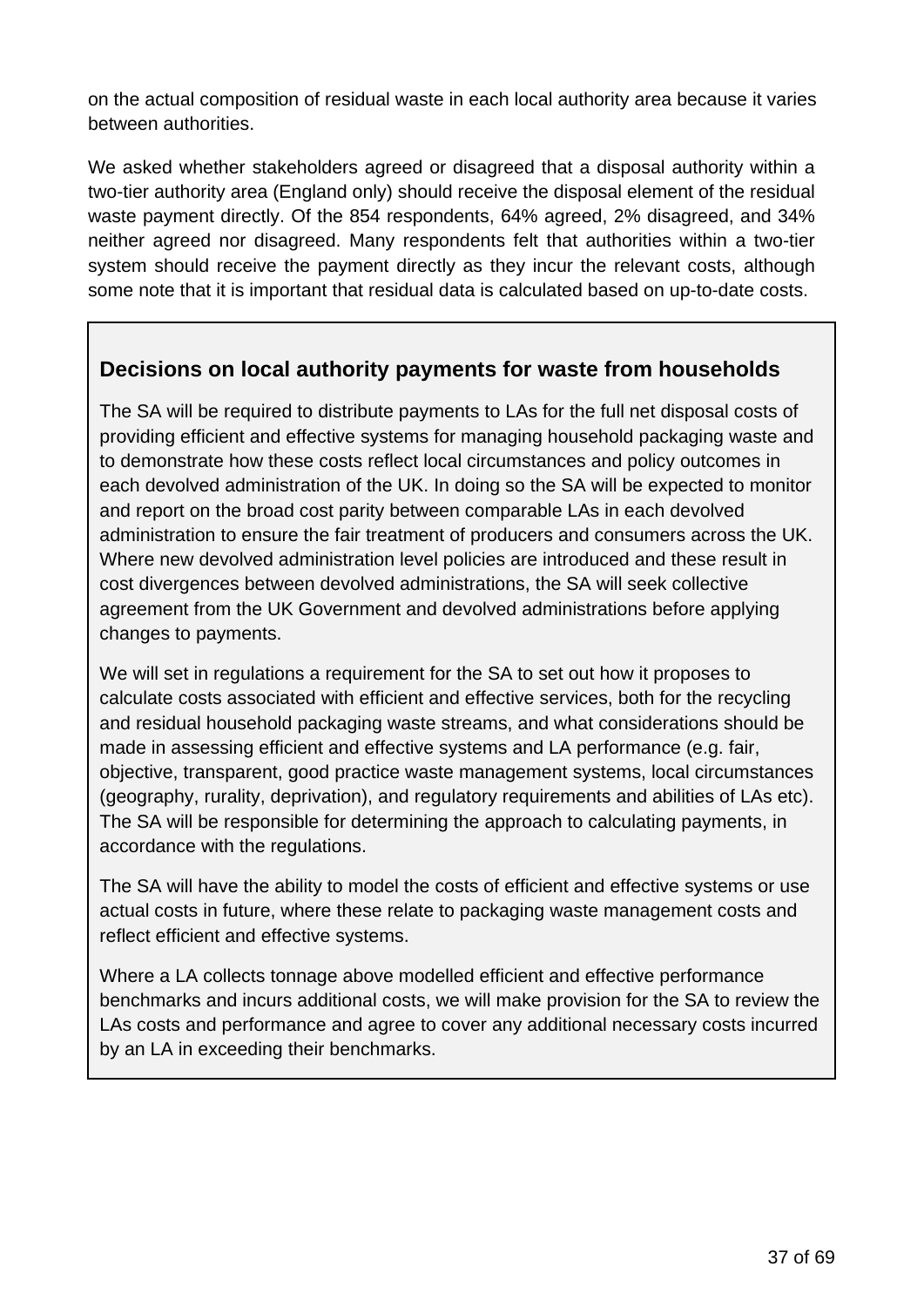We will make provisions for the SA to assess whether a LA is delivering an efficient and effective waste management system in calculating their costs. We will also make provision for the SA to adjust a LA's payment where they consider a LA is not delivering against reasonable cost and performance benchmarks of efficient and effective systems. We will make provisions in the regulations for an appeals process.

We recognise a majority of respondents supported the proposal that unallocated payments in any year, associated with incentive payment reductions, could be held and used by the SA to support LAs in achieving performance benchmarks and to develop their services. However, we will not take these proposals forward as set out in the consultation as we believe they go beyond the scope of necessary costs incurred by a LA.

The SA will need to demonstrate that they have engaged with individual LAs in assessing costs and calculating payments and provide them with support, guidance, and a reasonable period to achieve efficient and effective system performance benchmarks before adjusting payments to reflect the delivery of efficient and effective systems, in consideration of local circumstances and relevant national waste policy. We expect that a LA should receive their full net costs where they have taken all reasonable steps to establish effective and efficient systems. The SA will need to demonstrate that the method used to calculate performance benchmarks is sufficiently robust before considering adjustments. As a result, adjustments, where used, should not be applied in the first year of EPR implementation.

Payments will be made directly to the LA that incurs costs associated with their waste management functions, with disposal authorities in two-tier areas (England only) receiving the disposal cost element of the residual payment, unless other arrangements have been made between authorities. Payment timings are discussed further in the payment cycle section.

To ensure the SA has the data necessary to calculate LA payments, the SA will be able to request LAs to provide accurate and timely data to support their payment functions, with LAs able to recover reasonable costs in providing that data. Where an LA fails to provide this information, or the SA has concerns about the accuracy of the data provided (and the LA cannot provide sufficient evidence to address these concerns), the SA will have the ability to base payments on the data and evidence they have available. We will continue to engage and work with the sector and LAs in advance of the EPR implementation date to ensure the SA's proposed approach to modelling full net costs under conditions of effectiveness and efficiency is transparent, reliable, and reflective of local circumstances and actual costs borne by LAs.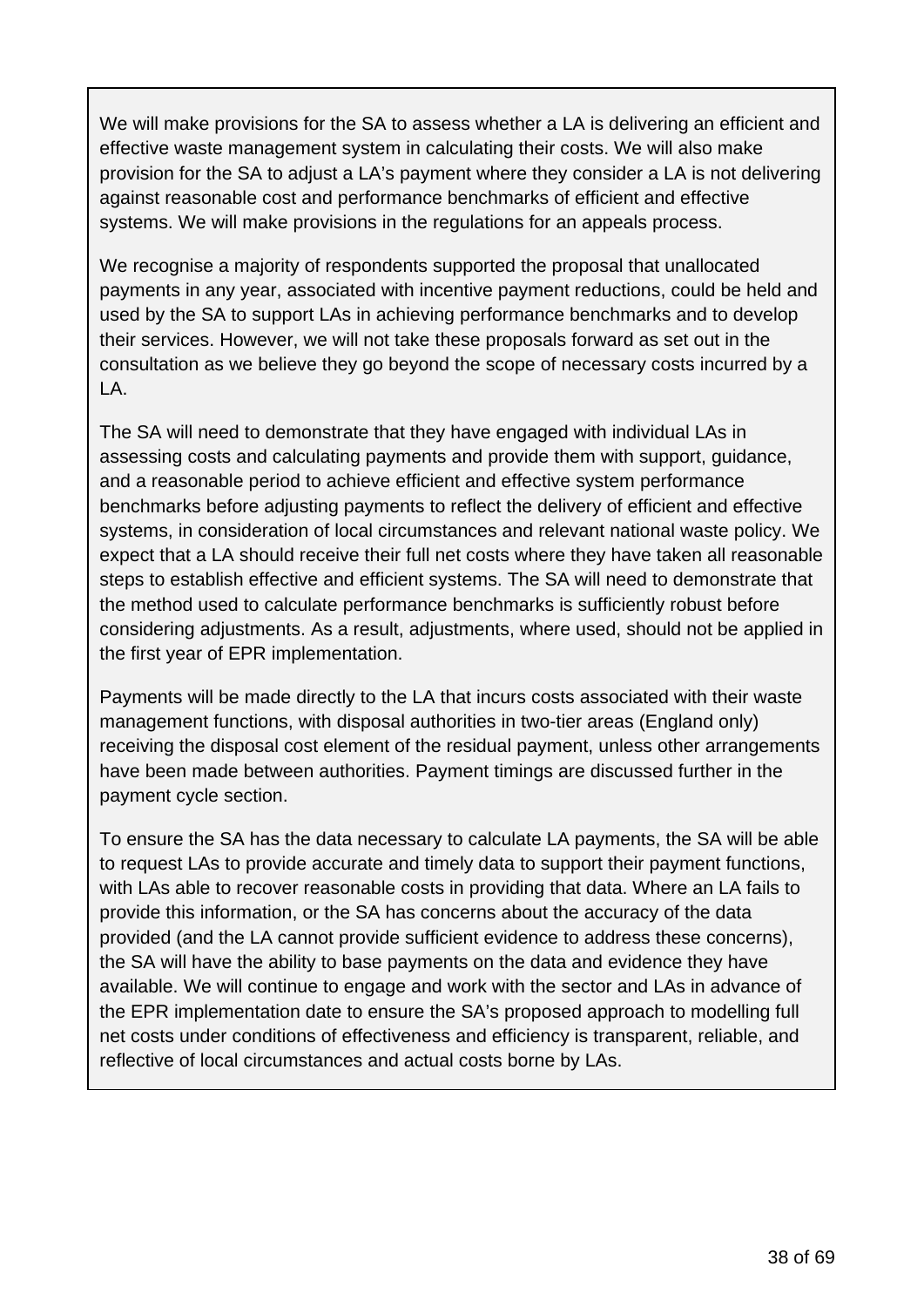### <span id="page-38-0"></span>**Payments for management of packaging waste arising from businesses (Questions 51 to 55)**

We outlined proposals to develop a system of full net cost payments for the collection. sorting and recycling of packaging waste generated by businesses and public sector organisations. We asked whether stakeholders agreed or disagreed that there remains a strong rationale for making producers responsible for these costs. Responses were fairly even, with 47% of the 971 respondents agreeing and 44% disagreeing (9% of respondents neither agreed nor disagreed). A large majority of local authority respondents agreed that producers should be responsible for these costs.

We also asked whether stakeholders agreed or disagreed that all commercial and industrial packaging should be in scope of the producer payment requirements except where a producer has the necessary evidence that they have paid for its management directly. Of the 933 respondents, 76% agreed, while 15% disagreed and 9% neither agreed nor disagreed.

We sought views on three potential options for introducing payment arrangements that would more closely align an individual producer's payment obligation for the packaging that it places on the market. Responses to the consultation highlighted the complexity of developing such an approach: of the 927 respondents, 56% said they did not know enough to be able to choose a preference of the three options and, of the remaining responses to this question, option 2 gained the most support (21%). Similarly, of the 902 respondents that answered an additional question, 63% noted that they strongly disagreed with one or more of the three options. Respondents raised concerns around the proposals, including the impact on existing commercial relationships and/or small and independent recyclers, as well as the potential burden the approach could place on the SA. Some raised concerns about the risk of fraud or unintentionally driving the focus towards (or away from) specific material types.

We also asked whether stakeholders thought there would be any issues with not having either Packaging Waste Recycling Notes (PRNs)/Packaging Waste Export Recycling Notes (PERNs) or the business payment mechanism (and as a result recycling targets) in place for a short period of time. Of the 914 respondents, 47% said that there would be issues, 17% said that there would not, and 35% were unsure.

Following the consultation, we have concluded that, since there is no immediate viable solution for implementing payments from 2024, and given the current uncertainty within the data, an interim solution will be taken forward.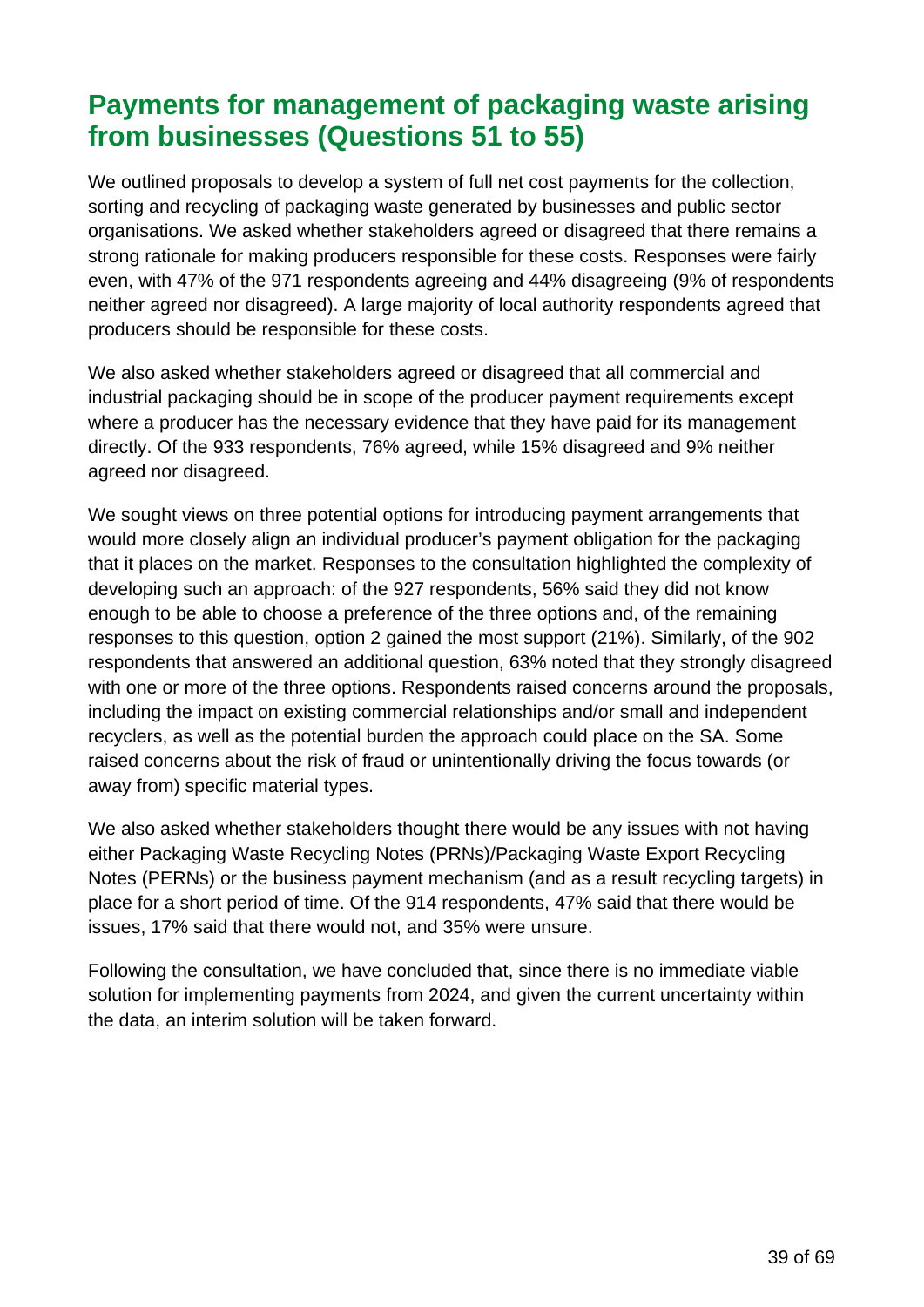#### **Decision on payments for managing packaging waste arising from businesses**

We will introduce an interim solution for managing packaging waste arising from businesses. This will be based around the current system, whereby packaging producers purchase PRNs and PERNs to demonstrate recycling obligations have been met for the packaging they have placed on the market, and to support investment in reprocessing, but with a shift to a single point of compliance as set out earlier in this response.

We will establish a taskforce, with the involvement of producers, LAs and the waste sector, to continue to improve data and develop and review options for payments for business packaging waste, ahead of a review in 2026/27.

This approach recognises that other elements of our packaging reforms (full net cost payments for household packaging, modulated fees, mandatory labelling, enhanced communications, etc) address many of the shortcomings of the current producer responsibility system. However, Government recognises there may be scope for further, more minor improvements to the functioning of the PRN system and has published a consultation on these improvements alongside this response, $29$  with a view to having legislated for any identified improvements in advance of EPR commencing in 2024.

In continuing the PRN system, Government recognises there is a risk, particularly for aluminium but also plastic, that even at a 90% DRS collection rate, DRS materials collected with EPR packaging, could undermine the effective functioning of the PRN market. If reprocessors and exporters are not able to clearly and robustly exclude DRS containers that remain mixed with EPR material when issuing PRNs/PERNs this could result in the oversupply of evidence, and therefore suppress PRN prices which in turn could lead to reduced necessary investment in domestic reprocessing. As a result, we will consult on the likelihood of this occurring and options to address it. We will also require DRS obligated producers to report the tonnage of DRS material they place on the market in 2023 to ensure necessary data is available to monitor and address potential impacts on the PRN market.

**[29](#page-39-0)** 

This interim solution will follow the approach taken under the current system, whereby target recycling rates are set for each material type as set out in Table 1, and producers purchase PRNs/PERNs as evidence that they have met their obligations. A single type of PRN will apply to all packaging waste in a broad material category (i.e. the category against which a packaging waste recycling target is set), with no distinction between

<span id="page-39-0"></span><sup>29</sup> <https://consult.defra.gov.uk/packaging-extended-producer-responsibility>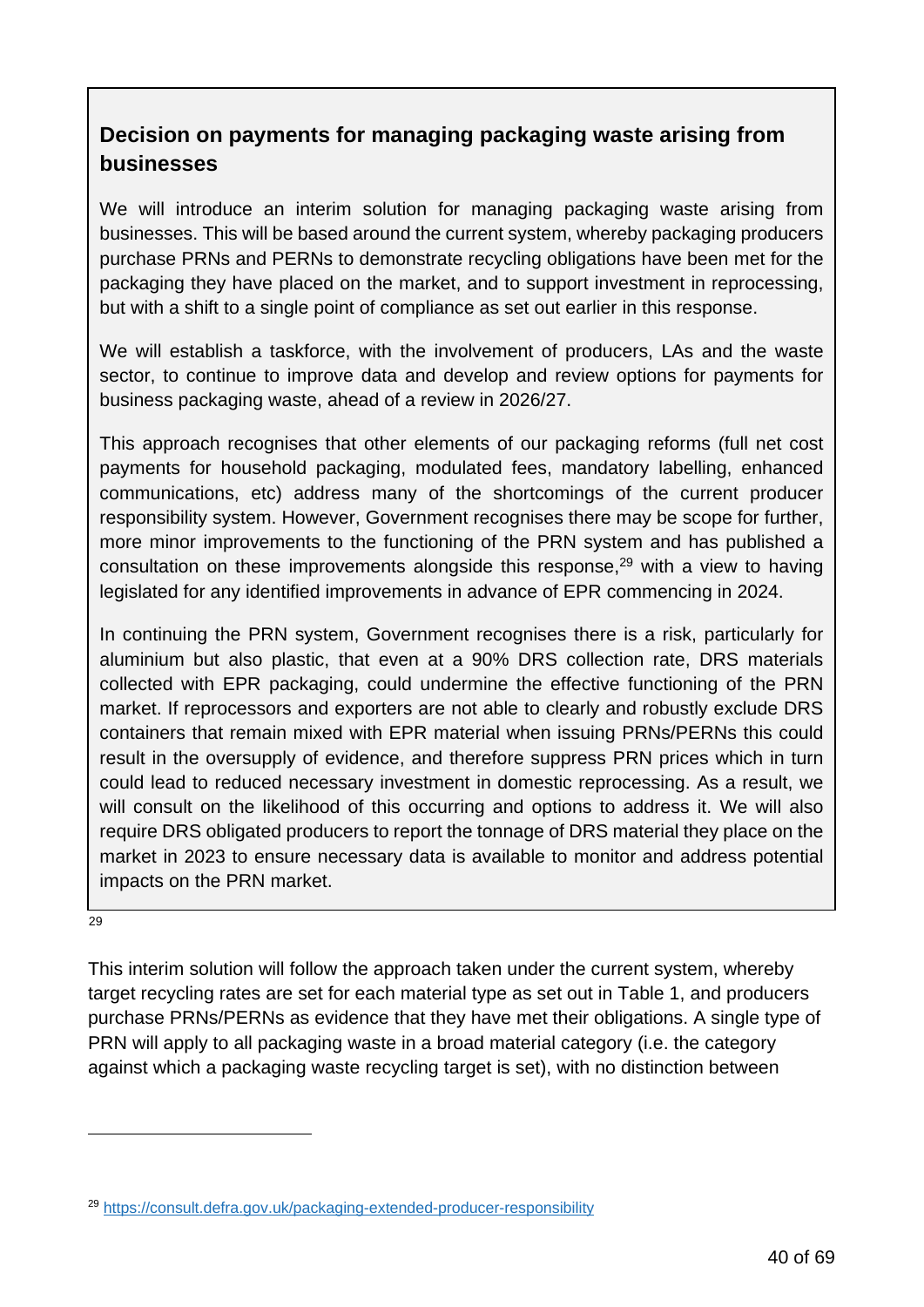household, and commercial and industrial packaging waste. Producers will be required to purchase PRNs to demonstrate that they have met their recycling obligations; this will represent a partial cost payment for the recycling of both household and business waste, as it does at present.

Producers that place packaging on the market that is 'likely to end up in households' will also make a payment to the SA, to bring their contribution for the management of household packaging up to full net cost. [30](#page-40-0) This approach ensures that producers' full net cost obligation is met for household waste, whilst allowing for some money to continue to go directly to reprocessors, thereby ensuring they are not paying twice.<sup>[31](#page-40-1)</sup>

To enable this, producers will be required to report on the tonnage of primary, shipment (e.g. boxes and mailing bags (or similar) associated with online sales to the end consumer), secondary, and tertiary packaging they place on the market and, when reporting on the primary and shipment packaging, will report how much is likely to end up in households (and, by implication, how much is likely to end up in businesses).

#### **Figure 1: Examples of stages of packaging**



Such approaches exist in other countries with mature EPR schemes. Government will undertake a rapid review of these approaches in 2022 to establish the extent to which the advice, guidance, and protocols available to producers in other countries could be adopted for use in the UK. Where feasible, we will seek to have such advice, guidance, and protocols in place by the end of 2022 to support producer reporting, focussing on areas with the highest tonnages to reduce uncertainty. Where this is not possible, the assumption will be that all primary and shipment packaging is likely to end up in households except where producers clearly and convincingly evidence this was not the case.

<span id="page-40-0"></span><sup>&</sup>lt;sup>30</sup> The additional payment is the collective modelled system cost for household waste, minus the price paid by reprocessors for the recyclates (which incorporates the value of the PRN that the obligated producer has purchased separately).

<span id="page-40-1"></span><sup>&</sup>lt;sup>31</sup> This is considered further in Annex F of the final impact assessment.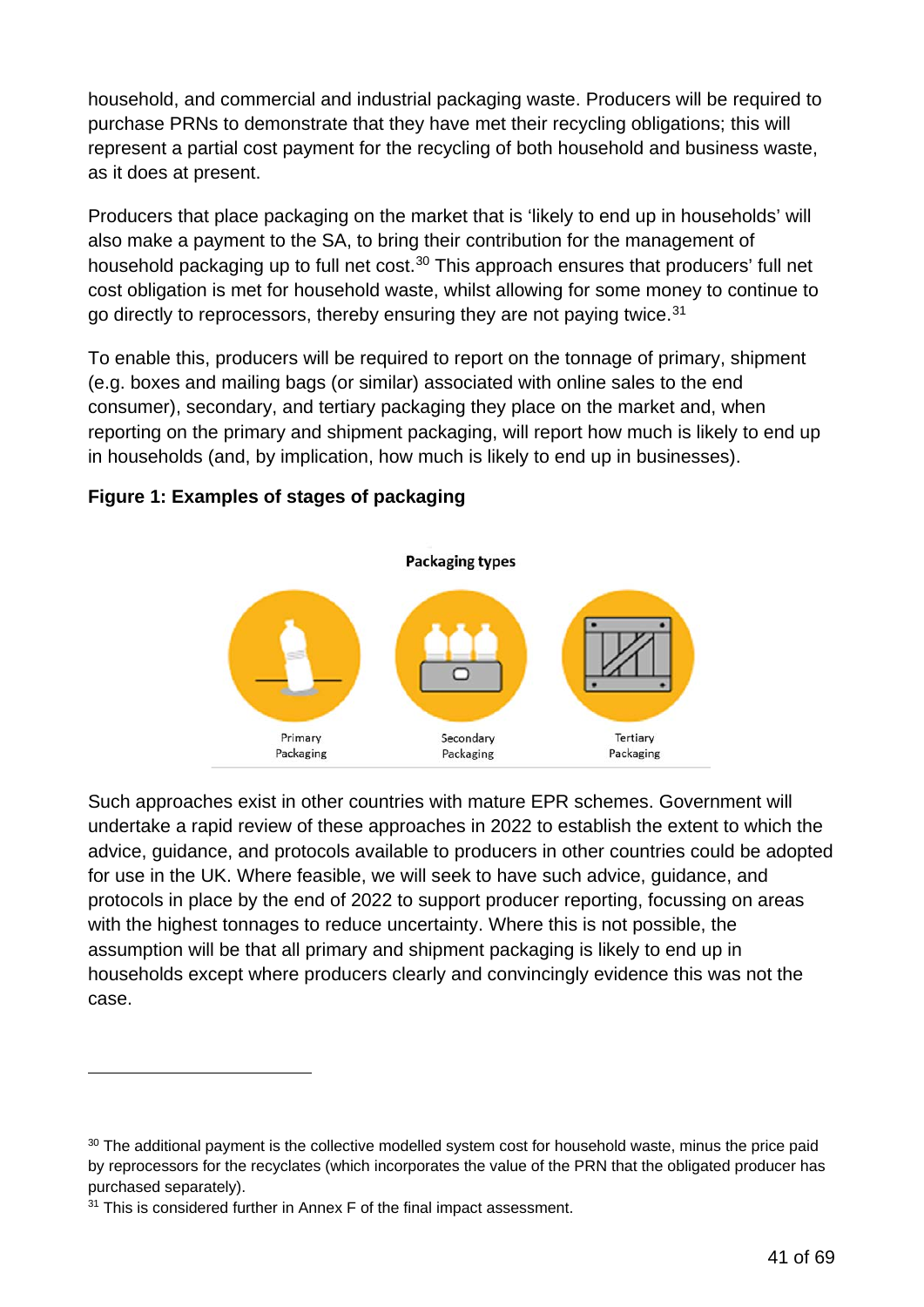In future years the SA, compliance schemes, and producers would be able to submit evidence to regulators to inform the development of protocols for different packaging types.

Self-managed 'back of store' packaging will be eligible for a PRN/PERN as now.

### <span id="page-41-0"></span>**Data reporting to support payments (Questions 56 to 65)**

We set out in the consultation the importance of LAs and material facilities (MFs) that receive and handle packaging waste collating and reporting packaging data for EPR purposes including for calculating payments. We proposed that MFs referred to as 'First Points of Consolidation' (FPOC) would be required to seek accreditation for EPR purposes and report on packaging collected, managed, and recycled.

We proposed that sampling and compositional analysis methodologies that reflect packaging requirements should be introduced through amendments to the existing material facility sampling regulations (MF Regulations) in England, Wales (Part 2 of Schedule 9 of the Environmental Permitting Regulations (England and Wales) 2016, and Scotland (Code of Practice on Sampling and Reporting at Materials Recovery Facilities) and for incorporation into new or existing regulations in Northern Ireland.

In presenting this option, we suggested that the existing MF Regulations' de minimis threshold would need to be removed or changed, and the scope of obligated facilities widened to not only include Material Recovery Facilities (MRFs) receiving 1000 tonnes of mixed waste annually but 'FPOC' and MFs managing source separated streams, to reduce gaps in collection data for EPR payment purposes. A definition of FPOC was suggested.

We included a proposed list of material categories to sample against and suggested that frequencies of sampling would also need to increase to improve the accuracy and increase the confidence in data for EPR purposes, and that we were considering frequencies ranging from eight tonnes to 25 tonnes. We also suggested that we may want to consider using existing packaging proportion protocols for MFs that accept source segregated streams, and in the longer-term to adopt the use of visual detection technologies to obtain the data and reduce the sampling burden. We presented high-level cost estimates for implementing a new regime and stated that further work was being done to develop and test the MF sampling methodology proposed to better understand the possible costs, impacts and constraints. We also proposed that minimum material output quality standards could be introduced at MFs to support the EPR objective to increase the quality of packaging waste for recycling.

We asked whether stakeholders agreed or disagreed with the proposal to introduce a sampling regime for packaging waste as an amendment to the MF Regulations in England, Wales and Scotland and incorporation into new or existing regulations in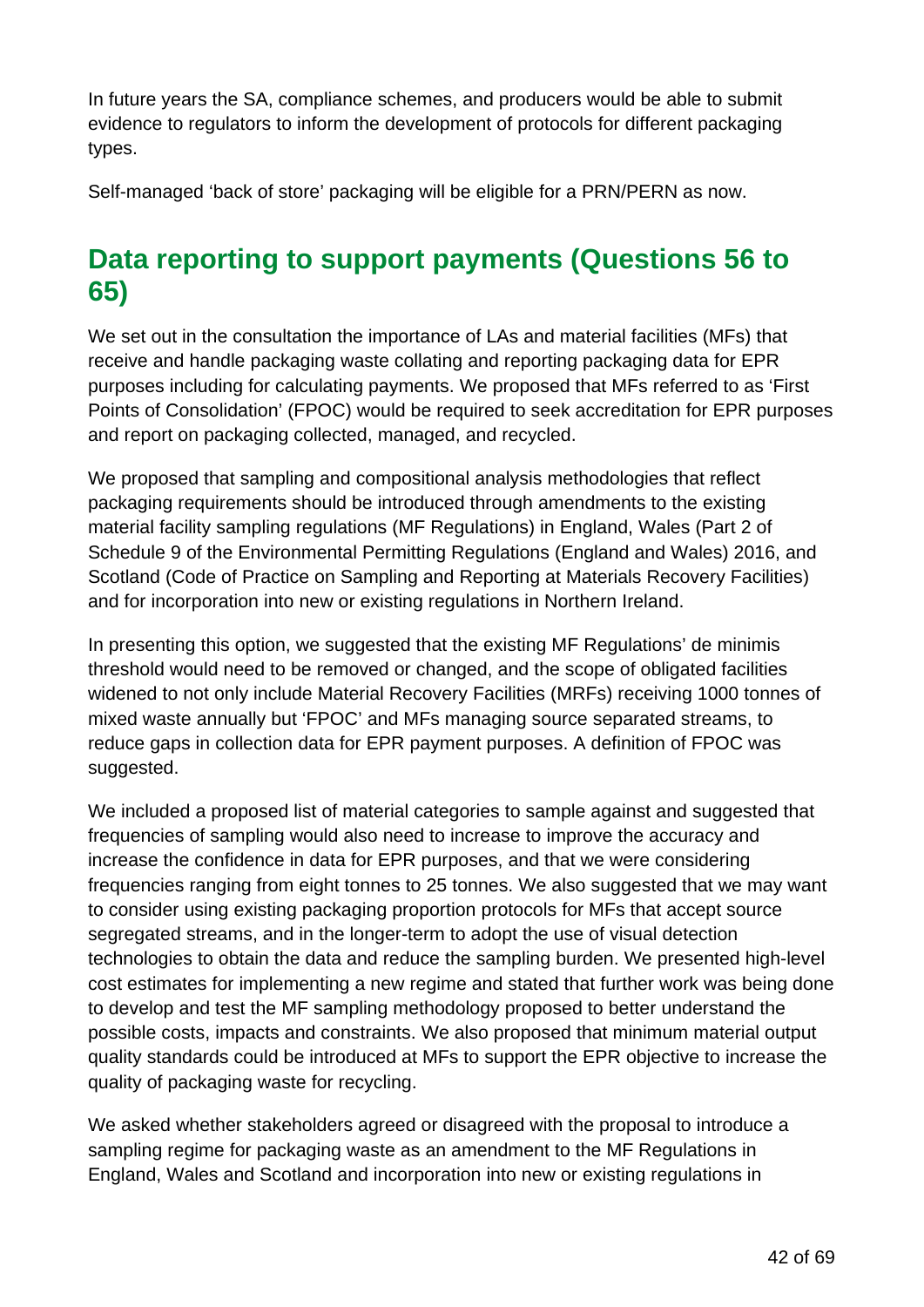Northern Ireland. Of the 906 respondents, 74% agreed with the proposals, 3% disagreed, and 24% neither agreed nor disagreed.

We asked whether stakeholders agreed or disagreed with the proposal to require all FPOCs to be required to sample and report in accordance with a new packaging waste sampling and reporting regime. Of the 886 respondents, 71% supported the proposals, 8% disagreed and 21% neither agreed nor disagreed.

We asked whether stakeholders agreed or disagreed that the existing MF Regulations' de minimis threshold of facilities that receive 1,000 tonnes or more per annum of mixed waste material would need to be removed or changed to capture all FPOCs and MFs managing source segregated streams. Of the 838 respondents, 74% agreed with this proposal, with 2% disagreeing and 24% neither agreed nor disagreed. Key concerns raised were in relation to the upgrades and changes that may be required to meet these new regulations and associated financial burdens, especially for smaller facilities.

We asked whether the proposed list of materials and packaging formats should form the basis for the manual sampling protocol. Of the 849 respondents, 45% supported the proposal, 31% disagreed and 23% were unsure. Concerns raised included the categories alignment to modulated fees, challenges in sampling packaging and sampling costs being underestimated. Suggestions included:

- the inclusion of additional plastic polymers, films and flexibles, foams, paper cups and fibre composites, wood, aerosols, and listing steel and aluminium separately;
- distinguish between EPR and DRS materials; and
- finalise following review of costs and implications.

We asked whether stakeholders thought it was feasible to implement more rigorous sampling arrangements within 6-12 months of the regulations being in place. Of the 850 respondents, 41% agreed with this timescale, 18% disagreed, and 41% were unsure. Some respondents perceived 6-12 months to be an excessive amount of time, whereas others felt more time would be needed. Key concerns raised were that smaller facilities would struggle to meet the requirements within this time period, and that the tasks required of some facilities (hiring and training staff, purchasing infrastructure, obtaining planning permission) could not be achieved within 12 months.

We asked whether stakeholders thought visual detection technology should be introduced from 2025 to further enhance the sampling regime. Of the 845 respondents, 62% agreed, 5% disagreed and 32% were unsure. Those who supported the proposal stated it could improve recycling rates in a cost-efficient manner in the long term, minimising reliance on manual sampling. Concerns expressed included the feasibility, financial viability, reliability and accuracy of the technology being clearly proven before having to use the technology, with some also concerned about the suggested introduction timeline of 2025.

We asked whether packaging proportion protocols, used by reprocessors and exporters currently, would provide a robust and proportionate enough system to estimate the packaging content of source segregated materials. Of the 1,031 respondents, 45% agreed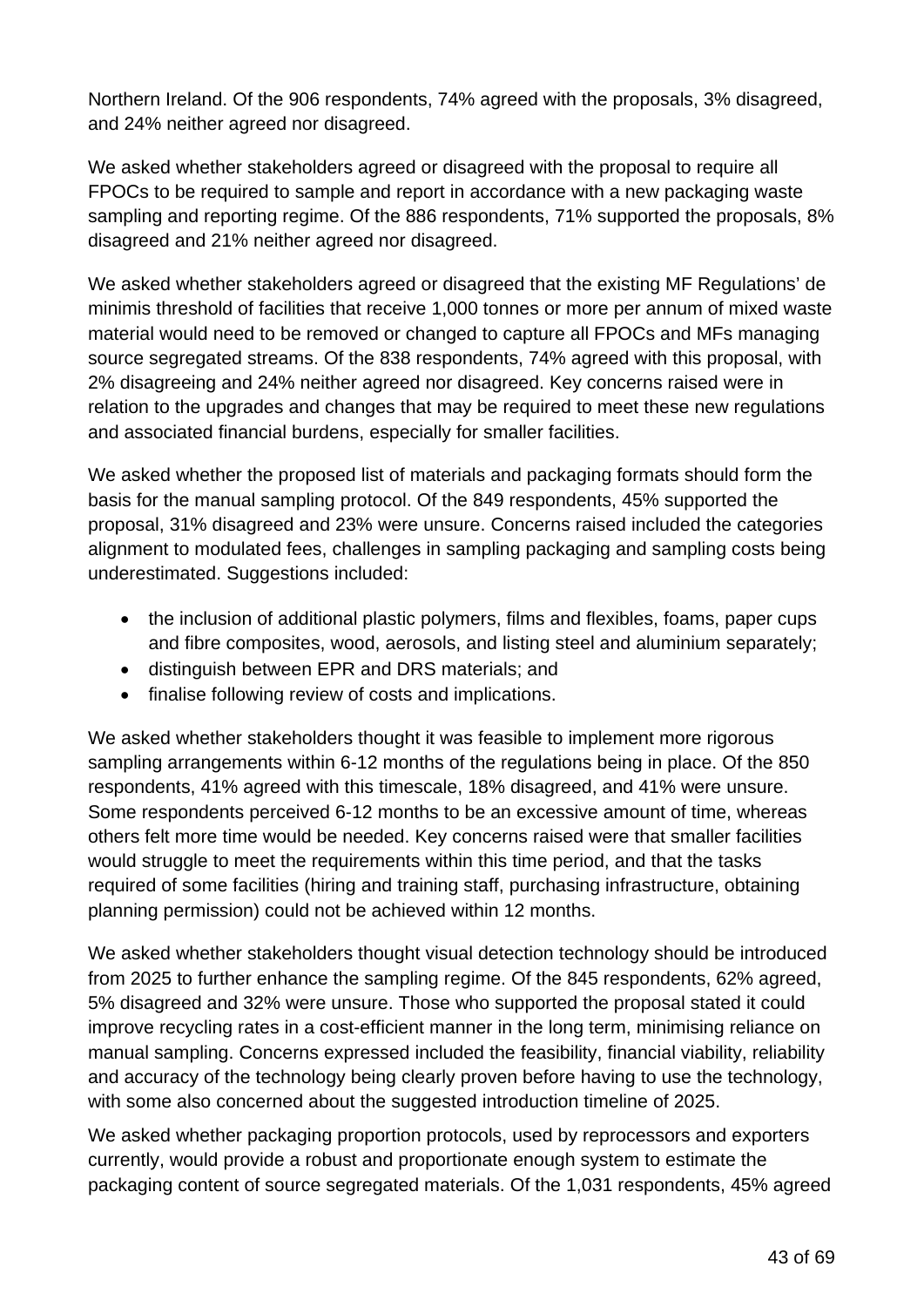they could, a further 24% responded "yes with refinement", 29% were unsure, with only 2% disagreeing. Concerns raised included that the current packaging proportion protocols are outdated and do not accurately reflect current practices or the potential impact of Covid-19 on consumer behaviours. Some respondents also expressed concerns that current protocols are not robust enough to counter fraudulent activities nor indicate contamination within these streams, with suggestions that further analysis of the existing protocols and their suitability going forward should be undertaken and supported through regular reviews.

We asked whether stakeholders agreed or disagreed that minimum output material quality standards should be set for sorted packaging materials at a material facility. Of the 899 respondents, 79% agreed that minimum quality output standards should be introduced at MFs; 6% disagreed and 16% neither agreed nor disagreed. Supporters of the proposal cited the protection of the sector long-term and ensuring high standards in packaging recycling and that it could help in understanding how quality flows through the system. However, this was opposite to the responses received when engaging with stakeholders (waste management companies, LAs, material representative groups and reprocessors) during the consultation period; these stakeholders saw little value in setting minimum output standards where commercial specifications were required to be met, stating that commercial arrangements were the best way to drive quality. Where they did mention benefits, they also highlighted the difficulties in enforcing these standards.

Key concerns expressed in response to this consultation included that having to meet standards would increase the costs to MFs and collectors, especially where higher than or different to commercial specifications; that decisions about acceptable material quality should lie with the reprocessors; and that we should not hinder recycling by closing off markets where lower standards are acceptable. Views were also expressed that setting standards could inhibit innovation in the resource management system at a time when there is likely to be substantial change. Questions were asked about how quality would be measured and how standards would be set.

In the light of the consultation response, we initiated a project to further assess the feasibility and costs of implementing these more rigorous sampling arrangements. This project involved trialling an enhanced sampling regime at a small number of MFs and asking facilities to respond to cost surveys, providing estimates of the cost of meeting the current MF Regulations and what it would cost to meet the proposed enhanced EPR sampling regime. We further assessed what an appropriate sampling frequency would be to obtain robust data for EPR purposes. We tested increasing the sampling frequency to a 60kg sample every 25 tonnes, in accordance with the consultation proposal, and assessed the impacts to both material facilities costs and service delivery as well as the accuracy and confidence in the data generated.

The outcomes of the trial and cost surveys suggests that the cost and burdens on smaller facilities to implement an enhanced sampling regime (especially below 1,000 tonnes of input) are disproportionally higher compared with larger facilities. The feedback and results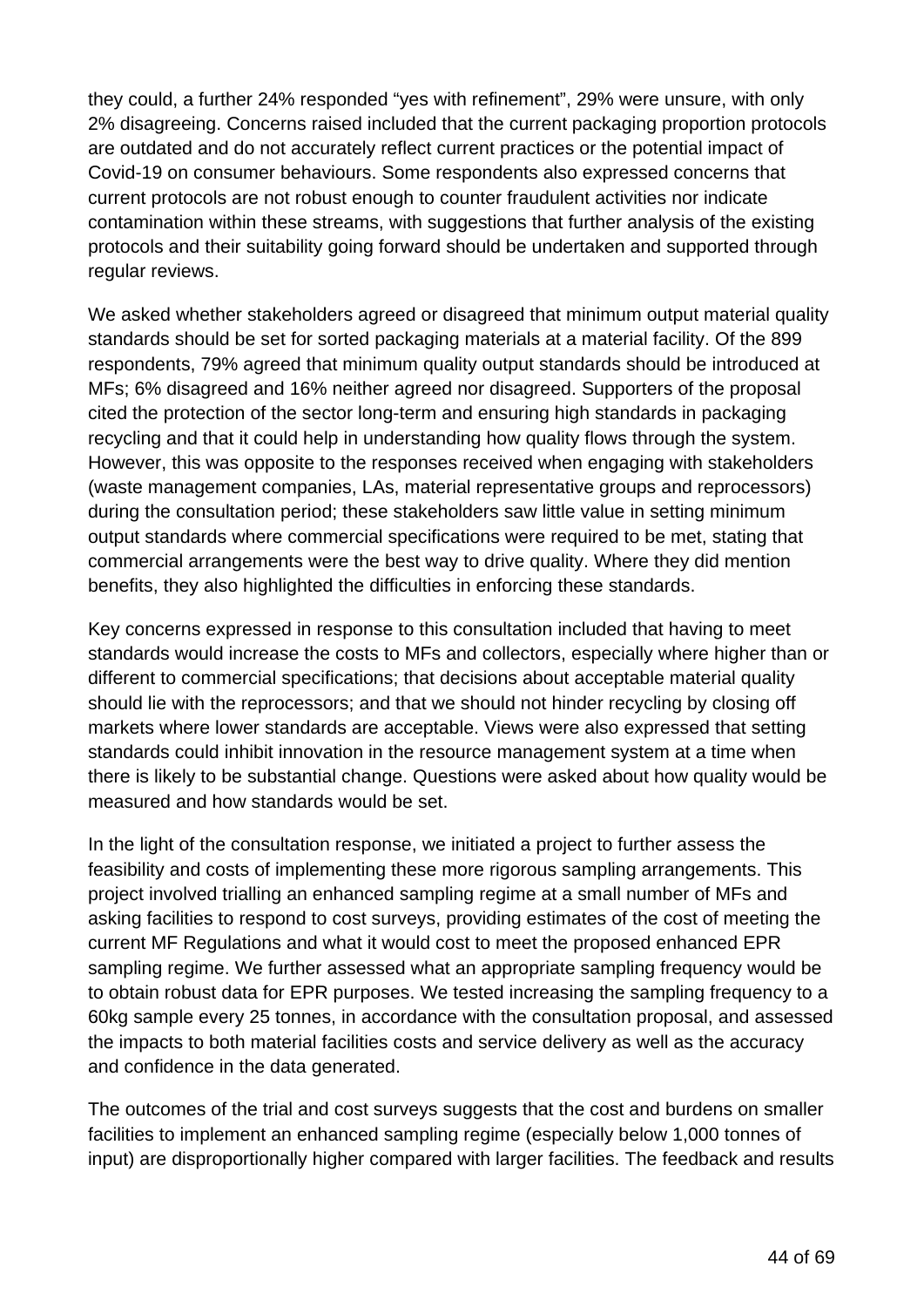from the trial also supported the view that smaller facilities and those not currently within scope would require at least 12 months to meet the sampling requirements.<sup>[32](#page-44-0)</sup>

#### **Decisions on sampling and reporting**

We will amend the existing MF Regulations for England, Wales and Scotland based on the proposals set out in the consultation. Sampling and reporting amendments made for England, Wales and Scotland will be incorporated into new or existing regulations in Northern Ireland.

We will not, initially, place any accreditation requirements on FPOCs under the EPR regulations because the new and amended MF Regulations will ensure essential EPR data required from MFs, including FPOCs, is captured. Subsequently, FPOCs will not be required to obtain proof of recycling from reprocessors or exporters, at this time.

We will amend the FPOC definition we proposed in the consultation to reflect that only MFs that receive waste from multiple suppliers or third parties and undertake the first weighing, bulking or sorting processes on that waste, will be defined as a FPOC for EPR purposes. In other words, if a MF receives and manages waste from only one supplier or a local authority only manages its own waste, it is not a FPOC.

FPOCs and other MFs that receive either mixed dry recyclate and/or source separated recyclate will be brought within scope of the amended regulations and required to meet the enhanced sampling requirements.

Depending on the waste streams received and processes undertaken (bulking and/or sorting) at a MF, input and output sampling requirements will differ. We will not require output sampling to be undertaken by MFs who do not undertake sorting processes, and only bulk the waste received.

We will retain the current de minimis threshold for sampling of 1,000 tonnes of input. This is due to the disproportionate costs that would fall on smaller facilities and is despite the fact that most respondents supported removing or reducing it. This is subject to future review once more robust sampling data becomes available.

We will amend the list of material categories which must be reported to align with that set out in the consultation, with the inclusion of separate categories for paper, cardboard, plastic films and flexibles, plastic bottles, plastic pots, tubs and trays, wood, food and beverage cartons (and other similar composites), aluminium, steel, and DRS materials.

<span id="page-44-0"></span><sup>32</sup> This report can be accessed here: [https://wrap.org.uk/resources/report/measuring-impact-enhanced](https://eur03.safelinks.protection.outlook.com/?url=https%3A%2F%2Fwrap.org.uk%2Fresources%2Freport%2Fmeasuring-impact-enhanced-sampling-and-reporting-extended-producer-responsibility&data=04%7C01%7CClara.Owens%40defra.gov.uk%7C32b95e8c3d8a4a7d584f08da01daafa2%7C770a245002274c6290c74e38537f1102%7C0%7C0%7C637824336028154026%7CUnknown%7CTWFpbGZsb3d8eyJWIjoiMC4wLjAwMDAiLCJQIjoiV2luMzIiLCJBTiI6Ik1haWwiLCJXVCI6Mn0%3D%7C3000&sdata=%2FAcVOTAUXGUSmmIyrH1ouowIqII3Jn5i73ayJIRJQmA%3D&reserved=0)[sampling-and-reporting-extended-producer-responsibility](https://eur03.safelinks.protection.outlook.com/?url=https%3A%2F%2Fwrap.org.uk%2Fresources%2Freport%2Fmeasuring-impact-enhanced-sampling-and-reporting-extended-producer-responsibility&data=04%7C01%7CClara.Owens%40defra.gov.uk%7C32b95e8c3d8a4a7d584f08da01daafa2%7C770a245002274c6290c74e38537f1102%7C0%7C0%7C637824336028154026%7CUnknown%7CTWFpbGZsb3d8eyJWIjoiMC4wLjAwMDAiLCJQIjoiV2luMzIiLCJBTiI6Ik1haWwiLCJXVCI6Mn0%3D%7C3000&sdata=%2FAcVOTAUXGUSmmIyrH1ouowIqII3Jn5i73ayJIRJQmA%3D&reserved=0)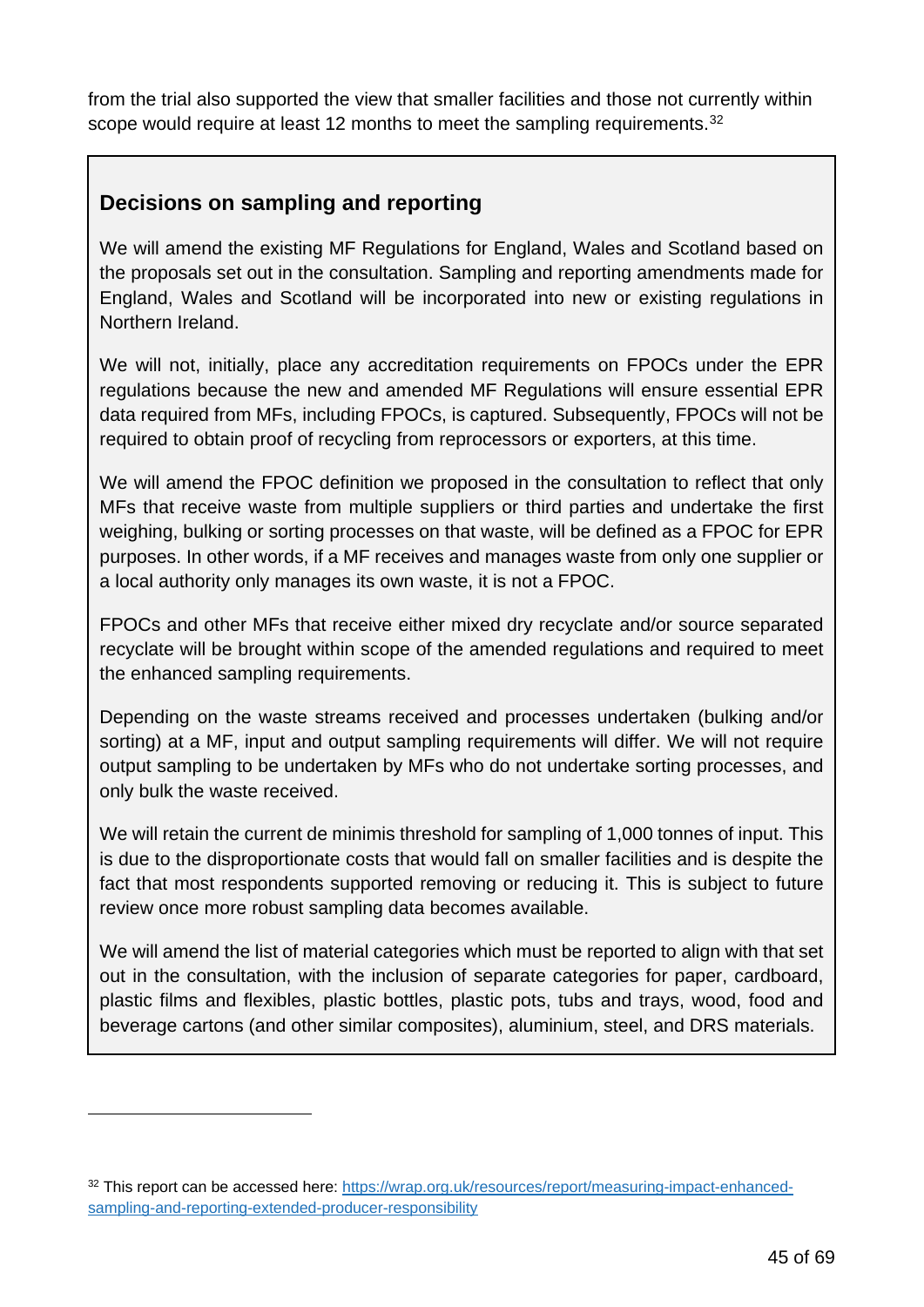We recognise the difficulties and health and safety concerns identified in being able to distinguish between glass packaging and non-packaging and between EPR glass and DRS glass. We are considering developing a separate sampling methodology for glass that addresses these concerns and will engage further with industry to assess the options. For example, removing the need to distinguish between packaging and nonpackaging glass and/or introducing proportion protocols instead of manual sampling). This needs to be assessed alongside the need for more accurate data on packaging proportions.

We will increase the sampling frequency from 60kg every 125 tonnes to 60kg every 75 tonnes. This will ensure more accurate data on packaging content to support EPR, whilst considering the additional burdens placed on MFs and potential impacts to service delivery. We will review the sampling frequency alongside the review of options for business payments in 2026/27 once more robust sampling and costs data becomes available. We are minded to require facilities managing source separated waste streams to also sample at a frequency of 60kg every 75 tonnes of input. However, we will undertake further analysis and engagement with industry into whether a reduced sampling frequency or material specific sampling frequencies at these facilities may be more appropriate.

We will not require the use of reprocessor and exporter waste proportion protocols at this stage, given the need to obtain more robust packaging data at an individual supplier level to support EPR payments.

We will not set a specific date for the introduction of visual detection technology at this stage. Instead, we will provide the option to use this to support manual sampling requirements where it can be evidenced that they meet or exceed the manual sampling requirements and reporting can occur in a consistent, verifiable manner. This may provide an option to reduce manual sampling requirements and associated costs and burdens. Setting a requirement to use visual detection for sampling is also subject to review alongside the review of options for business payments in 2026/27 once more robust data on the technology, costs and data accuracy, in comparison to manual sampling, is available.

We are planning to take a phased approach to the introduction of the new sampling and reporting requirements to obtain better data on packaging composition as soon as possible to support EPR. We expect MFs currently within scope of the existing MF Regulations in England, Wales and Scotland to meet the new requirements within 6 months of the regulations coming into force, with all MFs in scope being required to meet the regulations within 12 months of them coming into force, which will include those in Northern Ireland. This phased approach will provide MFs not currently in scope a little more time to prepare. We are expecting the regulations to come into force in 2023.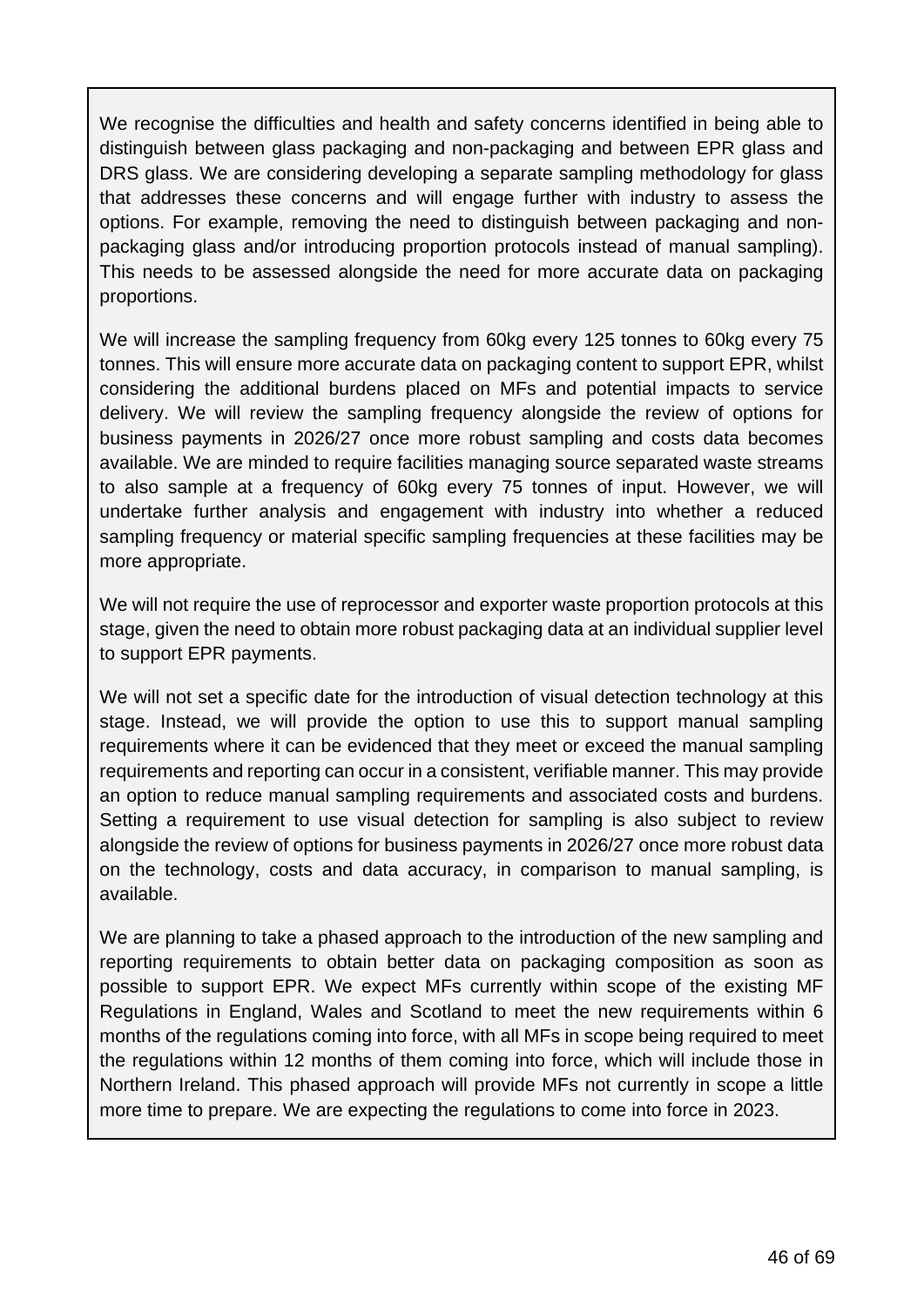We will not introduce minimum output quality standards at MFs at this time. Whilst we recognise the strong support for this proposal from the consultation, we do not wish to inadvertently create market barriers or stifle innovation when the impacts of EPR measures on packaging quality are not yet fully understood. Minimum quality standards will be considered once consultation and research has been undertaken as to how standards could be developed and set, and how packaging quality has been impacted by EPR measures. We will also explore the regulatory challenges of implementing standards.

We will continue to work with and encourage the sector, and SA once established, to lead in the development of voluntary standards that could be used to guide material facilities and waste managers in improving the quality of packaging waste for recycling. Industry groups are already working together on the development of voluntary standards, which could provide a basis for minimum standards in future.

### <span id="page-46-0"></span>**Reporting and payment cycles (Questions 66 and 67)**

We asked whether payments to local authority should be made quarterly in arrears, on a financial year basis, and whether payments should be calculated based on the previous year's packaging placed on the market and waste tonnage data. Reasons for these proposals included the alignment with packaging placed on the market reporting, time required to submit and validate waste tonnage data, the speed at which data flows through the system, flexibility to accommodate adjustments and provision of certainty for financial accounting purposes.

We asked whether stakeholders agreed or disagreed that payments to LAs should be made quarterly, on a financial year basis. Of the 863 respondents, 71% agreed, 5% disagreed and 24% neither agreed nor disagreed. Many respondents expressed broad support. Some expressed concern that the timeline was unrealistic, the payment cycle too complicated, and that payments in arrears could negatively impact local authority funding, especially during the transitionary period required to implement efficient and effective systems and meet performance benchmarks. Some suggested annual payments to reduce administrative burden.

We asked whether stakeholders agreed or disagreed that household and business packaging waste management payments should be based on the previous year's tonnage data. Of the 863 respondents, 75% agreed, 8% disagreed and 17% neither agreed nor disagreed. Those in support stated it would provide greater cost certainty to producers and enable due diligence to be carried out. Some local authority respondents suggested that they would support this proposal but only where a 12-month rolling dataset could not be used. Some respondents were concerned that the previous year's data wouldn't account for in-year, unexpected or seasonal changes, and that the first year of implementation would be difficult to fund. Suggestions included basing payments on forecasts at the beginning of the year and then having a payment at the end of the year for redress. Some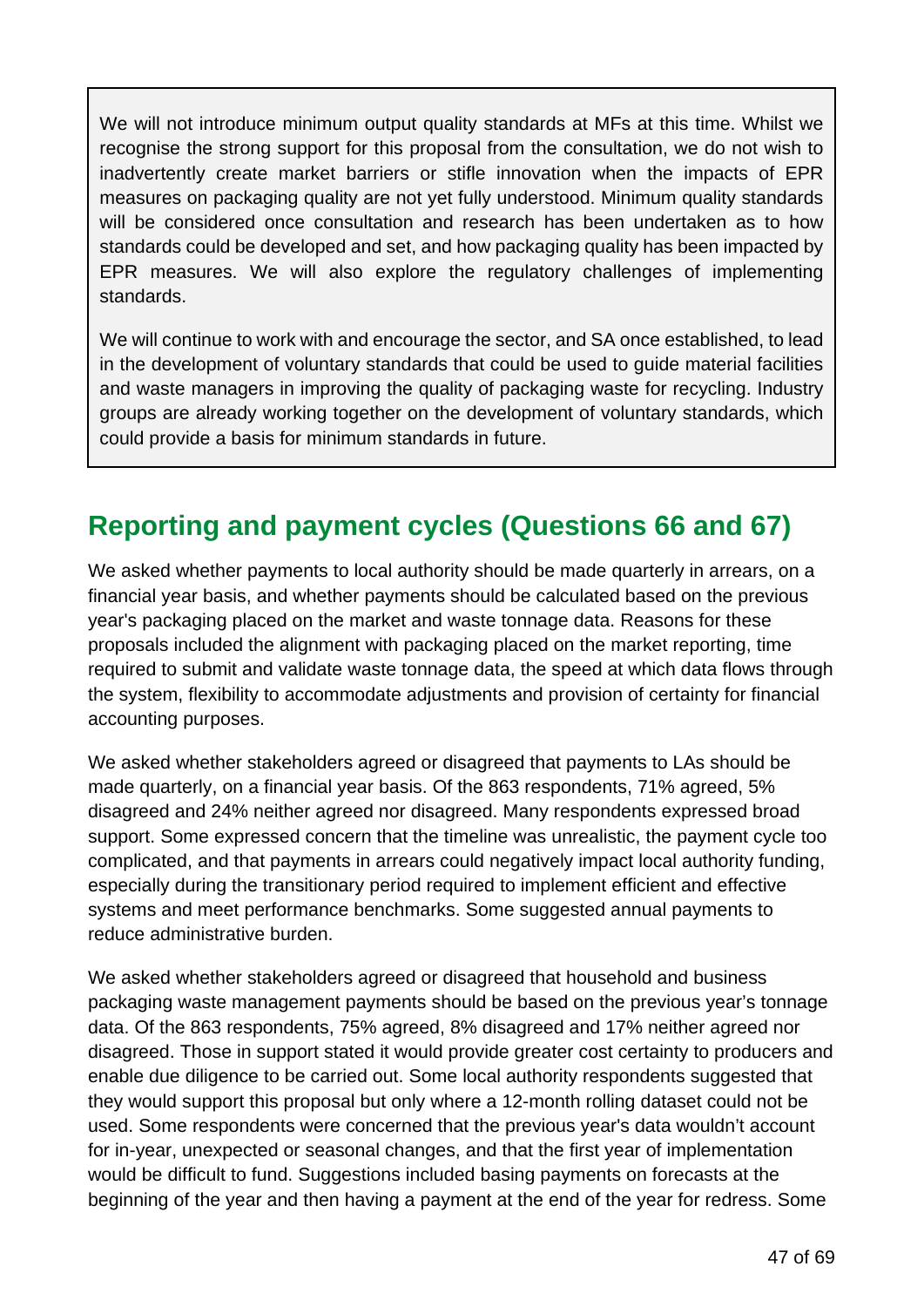suggested that the approach could be used initially and reconsidered once the system is implemented.

#### **Decisions on payment cycles**

We will require producers to pay disposal fees quarterly from April to March based on the packaging they placed on the market in the previous calendar year.

We will require that LAs are paid for managing household packaging waste quarterly in arrears, on a financial year basis, with payments to be determined from 1 April 2024. Payment arrangements for the first year may differ (e.g. two bi-annual payments) depending on when the SA can mobilise, producers start reporting and producer fees are invoiced.

We will require the SA to forecast the payments each local authority can expect to receive annually before the end of the preceding calendar year, providing LAs notice to ensure they have time to plan their budgets.

The SA will decide what data will be used in determining LA payments through a transparent process, in accordance with the regulations. The SA will be expected to work with LAs to base payments on up-to-date information. However, this will need to take account of the time it takes to gather and verify data, model costs of efficient and effective systems, and provide producers and LAs with annual projections of their fees and payments in advance of a new financial year.

### <span id="page-47-0"></span>**Litter payments (Questions 68 to 72)**

We proposed that producers of 'commonly littered' packaging items would be made responsible for the costs directly attributable to their clearance and treatment. We suggested that making packaging producers responsible for the costs of clearing littered packaging (currently borne by LAs) would create a clear incentive to reduce packaging in general and, in particular, the amount that ends up as litter. We proposed that producers should be required to cover the costs of managing packaging waste in on-the-go bins and cleared from the ground, and that they should fund measures to help prevent litter. We also sought views on which producers should be obligated (to ensure costs are fair and proportionate), and which bodies that provide services should be in receipt of payments, including whether this should include a) bodies who manage accessible private land and b) voluntary groups.

We asked whether stakeholders agreed or disagreed that the costs of litter management should be borne by the producers of commonly littered items, based on their prevalence in the litter waste. Of the 945 respondents, 50% agreed, 42% disagreed and 7% neither agreed nor disagreed. There was support for the establishment of a list of 'commonly littered packaging items' to use as a basis for apportioning costs to producers, with some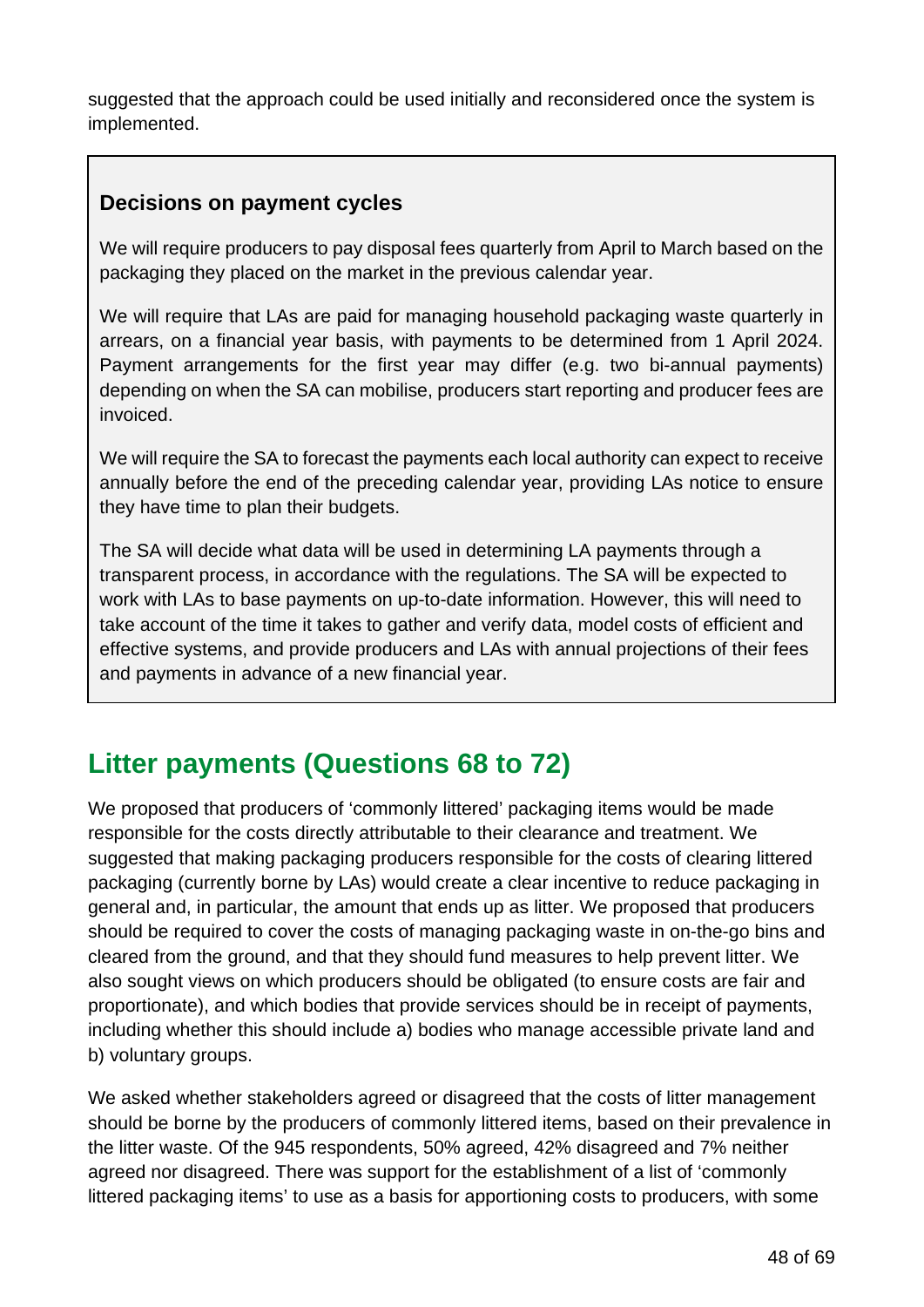respondents favouring identifying individual brands to provide a stronger incentive for producers to address littering of their packaging. There was some concern that this approach would not lead to an overall reduction in litter or tackle littering behaviours, with some respondents suggesting that more enforcement is required and/or specific targets relating to reducing littering.

We asked which duty bodies (in addition to LAs) stakeholders thought should also receive full net cost payments for managing littered packaging. Respondents could choose more than one answer from a range of options.<sup>[33](#page-48-0)</sup> Of the 883 respondents, 48% selected the 'none of the above' option, suggesting they thought only LAs should receive litter payments. There was some support for litter authorities (39%), other duty bodies (31%), and statutory undertakers (30%) also receiving payments. Making payments to 'any others' received some support (19%); suggestions included anyone who incurs costs from managing litter or has an obligation to clear it, voluntary and community organisations, schools, and landowners.

We asked whether stakeholders agreed or disagreed that producers should contribute to the costs of litter prevention initiatives and management activities on other land (i.e. land that no-one has a statutory duty to keep clear of litter). Of the 940 respondents, 53% disagreed, 40% agreed and 7% did not express an opinion. Many respondents expressed concerns regarding producers bearing responsibility for the costs of litter prevention and management on land not subject to statutory clearance requirements, rather than the perpetrator or landowner. Similarly, many suggested that it is the responsibility of landowners to prevent littering through providing waste disposal facilities, and that they should at least share the costs of litter payments with producers.

We asked whether stakeholders agreed or disagreed that local authority litter payments should be linked to improved data reporting. Of the 912 respondents, 64% agreed, 5% disagreed and 31% did not express an opinion. Those who agreed suggested that linking local authority litter payments with improved data reporting would ensure a clear process for collecting data and that support is provided to geographical areas with challenges such as high deprivation. We asked those who disagreed to explain why: some of the 377 respondents to this question were concerned that the proposal focuses only on EPR packaging and not on other types of litter, though they acknowledged that recording a mix of litter would be challenging, with assessments potentially becoming 'subjective' based on the built environment or demographics of the area. Other concerns included the operational cost of capturing data, inaccurate data, and a general lack of standardisation and objectivity surrounding data systems.

We asked whether stakeholders agreed or disagreed that payments should be linked to standards of cleanliness over time. Of the 902 respondents, 55% agreed, 20% disagreed

<span id="page-48-0"></span><sup>&</sup>lt;sup>33</sup> These included other duty bodies, litter authorities, and statutory undertakers, as well as 'none of the above' and 'any others' (whereby respondents could then specify a duty body).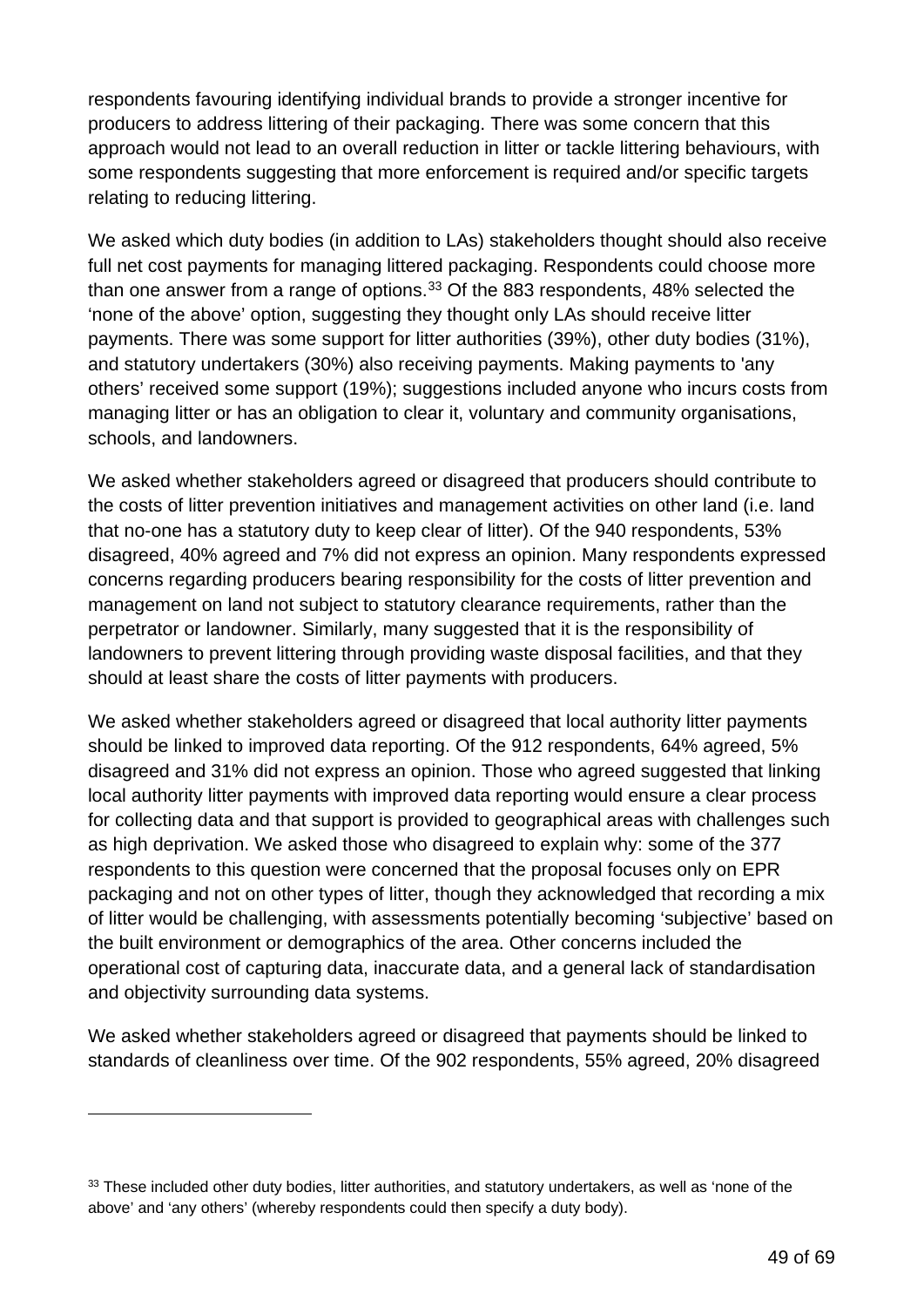and 25% did not express an opinion. Those who agreed felt the proposal would incentivise councils to improve their cleanliness which could lead to less littering. Those who disagreed were asked to explain why, with most of the 372 respondents being concerned about where responsibilities should lie; many questioned the control LAs have over the amount of litter dropped, and some felt producers should not be held responsible. Some were concerned about the associated cost for LAs and felt preventative methods would be more effective. Various suggestions were put forward, including distinguishing between packaging and non-packaging litter in the cleanliness measurement, linking payments to enforcement activity, and measuring performance of LAs against comparative LAs.

#### **Decisions on litter payments**

We will regulate to require producers to cover a) the cost of communications activities aimed at preventing packaging from being littered, and b) the costs of managing packaging likely to be disposed of in street bins. <sup>34</sup> The four administrations will review progress in reducing the volume of packaging disposed of in street bins and littered on the ground in 2026/27 and consider any further workable steps that can be taken on a UK basis. This position reduces the complexity of the EPR scheme to be introduced from 2024 and reduces burdens on producers.

The Scottish and Welsh Governments remain committed to the position set out in the consultation: that the cost of clearing packaging from the ground (referred to as 'ground litter' in the consultation) is included in producer costs, reflecting producers' responsibility for packaging design and material choice, and that this obligation would incentivise producers to reduce the amount of single-use packaging and take other steps to prevent litter arising. Alongside this, bodies and organisations beyond just local authorities would be able to benefit from this funding for litter prevention campaigns or local litter picks. Northern Ireland will keep litter payments under review with a view to wider implementation in the future. The UK government is concerned about the added complexity of EPR and additional burden on producers that would be brought about by transferring the cost of littering from taxpayers to producers; we will review the situation in 2026 and consider additional measures if these are needed.

To deliver the position set out in the consultation, the Scottish and Welsh Governments are considering steps to obligate producers in respect of these costs, where this packaging is placed on the market in Scotland and Wales respectively and will set out their intentions in detail in due course. The four administrations agree that the appointed SA will deliver these functions, subject to the following:

[34](#page-49-0)

<span id="page-49-0"></span><sup>&</sup>lt;sup>34</sup> These are bins that are managed by a local authority.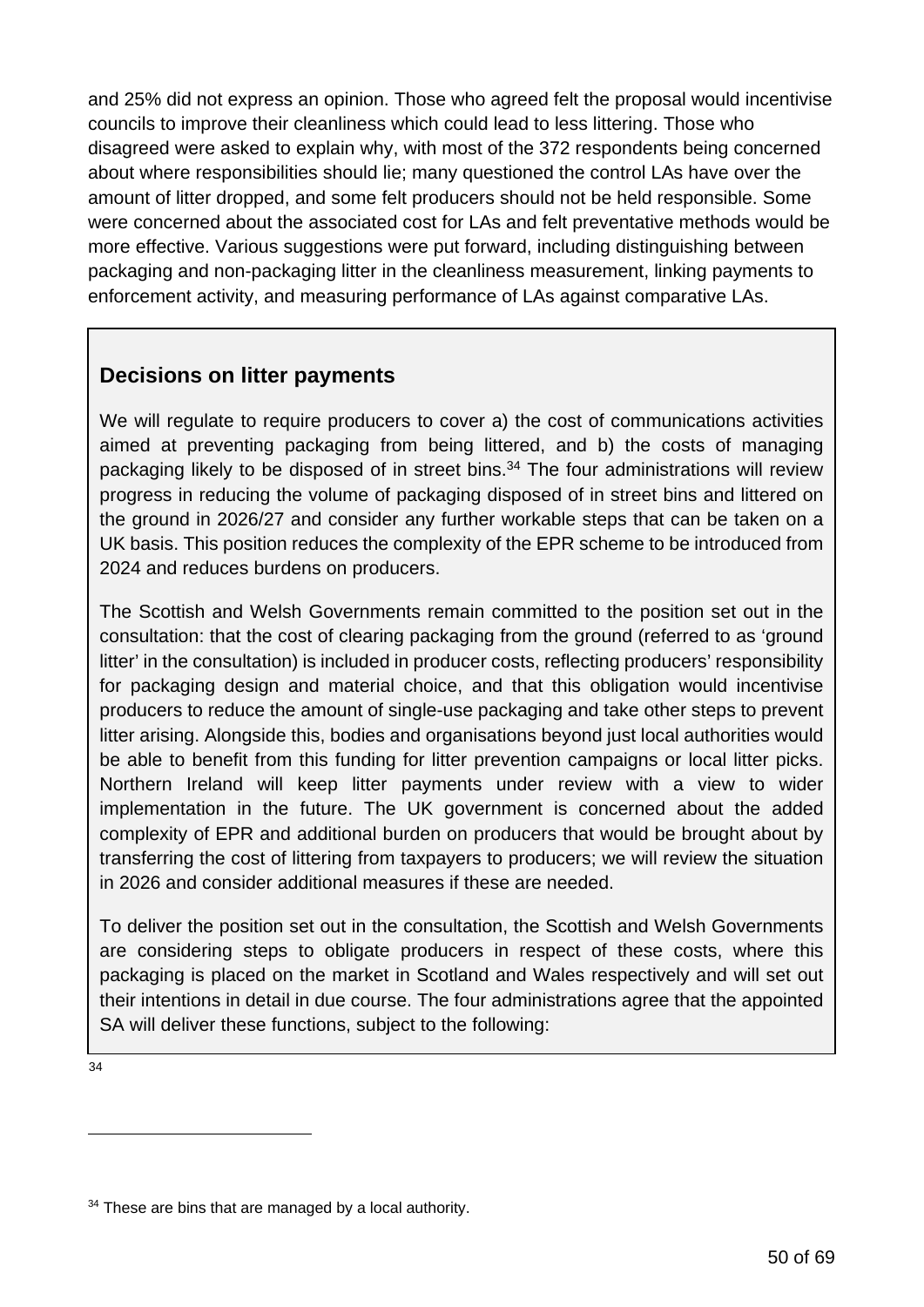- Any approach adopted will ensure that costs for managing ground litter are limited to packaging placed on the market in Scotland and Wales only;
- Any approach adopted has been developed in liaison with the packaging producers obligated; and
- Delivery of the UK-wide scheme from 2024 is prioritised.

Scotland and Wales will lead on developing detailed proposals for how this could work. All four governments commit to use the Resources and Waste Common Framework to support this process, including tackling any obstacles to successful delivery.

# <span id="page-50-0"></span>**Scheme Administration and Governance**

### <span id="page-50-1"></span>**Options for scheme administration (Questions 73 to 83)**

We set out two options in the consultation document for scheme administration. Option 1 was for a single SA that would be responsible for administering the waste management ('disposal') cost requirements and for compliance with recycling obligations on behalf of their producer members. Option 2 was for a SA and compliance schemes, where the SA is responsible for those functions considered to benefit from a consistent UK-wide approach including administering disposal cost payments for packaging waste from households, and compliance schemes are responsible for managing producer obligations relating to nonhousehold packaging (business) waste and recycling.

We asked whether stakeholders agreed or disagreed that the functions relating to the management of producer obligations in respect of household packaging waste and litter (i.e. relationship with LAs) should be managed by a single organisation. Of the 952 respondents, 83% agreed, 9% disagreed and 8% did not express an opinion.

We also asked which approach stakeholders prefer (Option 1 or Option 2). Of the 1,026 responses, 35% preferred Option 1, 56% Option 2 and 9% preferred neither option. Those who preferred Option 1 tended to be respondents from local government, some of the larger product manufacturers and some retailers and trade bodies. They thought that a single organisation would enable greater strategic oversight and scrutiny, in a more cost effective and administratively simpler way than Option 2. Respondents also thought it would enable greater clarity on the roles and responsibilities of different parties and the SA itself. Conversely, some respondents expressed concern that this approach may dilute intended outcomes, since the responsibility of meeting recycling targets would be managed by the SA rather than by producers, and that a single organisation may not be able to offer the appropriate support to producers and smaller businesses.

Those who preferred Option 2 tended to be product manufacturers/pack-fillers, some retailers and some trade bodies. Reasons put forward for preferring Option 2 included that it retains the experience/expertise of compliance schemes, provides producers with a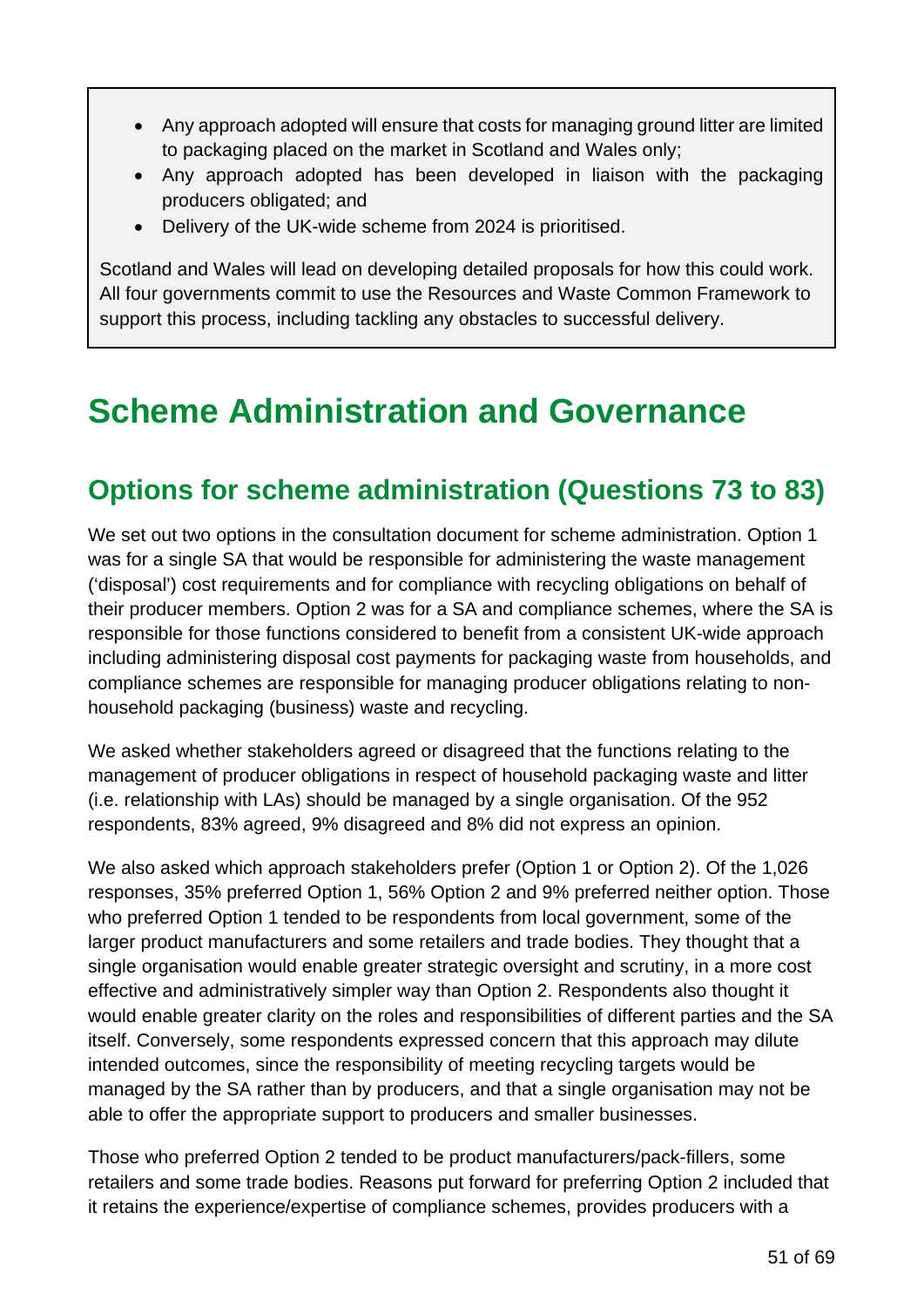choice in how they comply, which in turn could help minimise the impact of change on business and ease transition to the new arrangements. Respondents also thought it would reduce complexity for the SA, allowing it to focus on strategic objectives and the relationship with LAs, and enable a more agile and responsive approach overall. Those not supportive of Option 2 were concerned that it would make things more complex and lead to higher costs compared to a single organisation, which could benefit from economies of scale. There were also comments that the proposal was not clear on how producers and compliance schemes would access the necessary evidence (of waste collection and recycling), emphasising that requirements relating to evidence and payments should be simple and transparent.

The only substantive alternative option put forward was that there could be two administrators, one responsible for the elements of the scheme involving LAs, litter bodies and the associated outcomes and targets, and the other for the business facing elements.

We also asked for views on approaches to managing in-year cost uncertainty for producers by a SA and/or compliance schemes. Of the 925 responses, 31% preferred a reserve fund, 5% preferred an in-year adjustment to fees, 9% preferred giving individual producers the choice (a reserve fund or fee adjustment); 19% expressed no preference and 36% required more information before expressing an opinion.

#### **Appointment and mobilisation of Scheme Administrator**

For Option 1 and Option 2 we asked whether the proposed initial contract period of 8-10 years provided the necessary certainty for the SA to adopt a strategic approach to the management and delivery of its functions and make the investments necessary to deliver targets and outcomes. Responses were similar, regardless of the whether a single organisation (Option 1) or a single organisation plus compliance schemes (Option 2) was being considered. Most respondents (61% in the case of Option 1 and 60% in the case of Option 2) considered this timeframe to be appropriate while 4% (Option 1) and 2% (Option 2) disagreed and 36% and 38%, respectively, did not express a view. Those supportive of the proposal thought that it would allow time for upfront costs in establishing the SA to be recovered whilst providing a level of flexibility should any changes be necessary in the period to 2030.

Of the small proportion of respondents that disagreed with the proposal, some favoured a longer contract period and others a shorter contract period. Some respondents stated that they found it difficult to comment on an appropriate contract period as there was not enough detail and hence clarity on the scope of the SA's role.

We asked whether stakeholders agreed or disagreed with the timeline proposed for the appointment of the SA. Of the 895 respondents, 54% supported the proposed timeline, 21% did not support the timeline, and 25% neither supported nor opposed the proposed timeline. Those that supported the timeline considered it to be important to have a SA in place as soon as possible. Concerns about the timeline included insufficient time for a functioning body to prepare effectively for the responsibilities expected of it.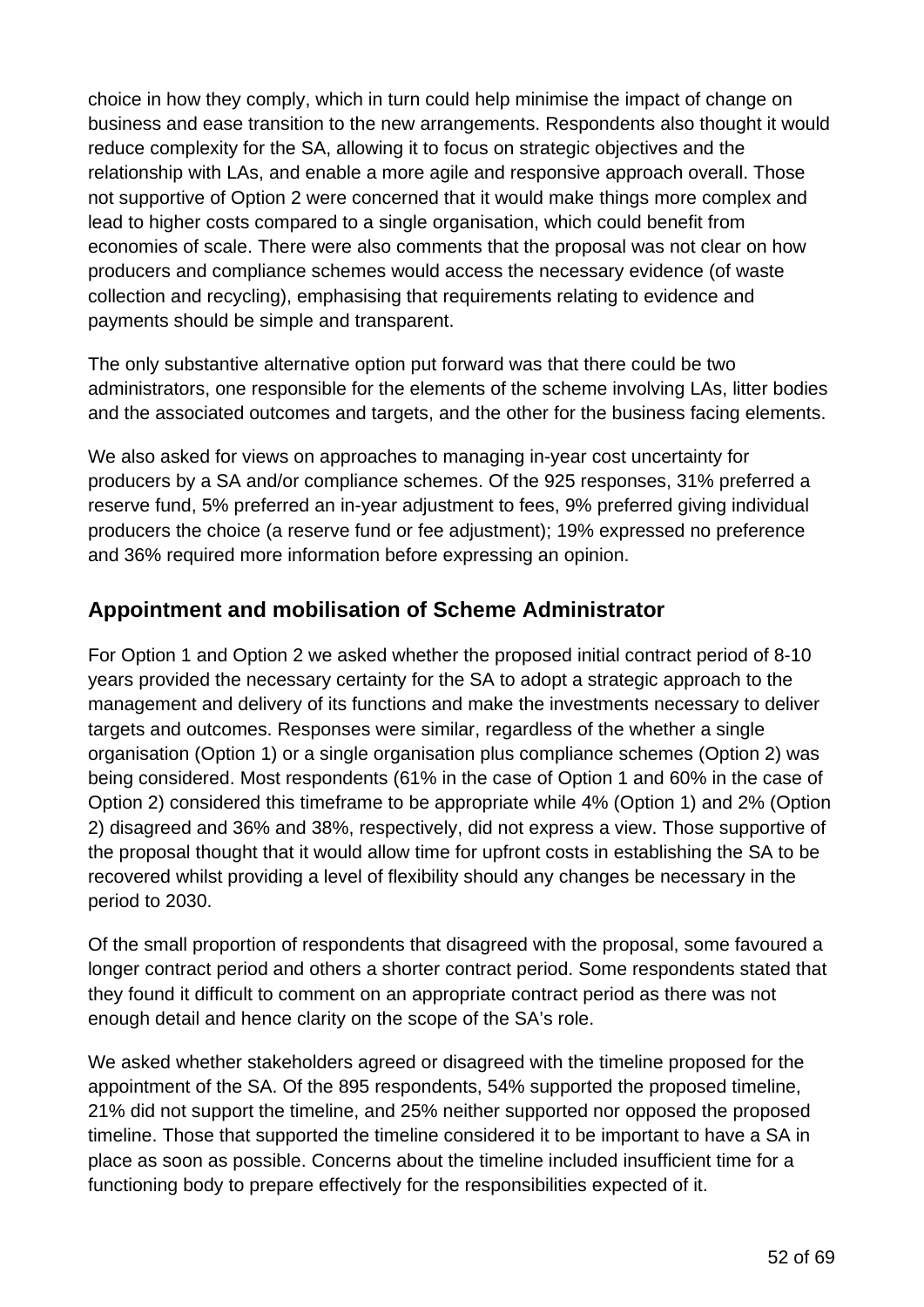We also asked whether respondents considered that the SA, if appointed in January 2023, would have sufficient time to mobilise in order to make payments to LAs from October 2023. Of the 951 respondents, 51% did not consider this to be enough time, 39% were unsure, and 10% considered this to be enough time. Some respondents felt this timeline was unrealistic, given the large number of complex tasks the SA would need to undertake to become operational. Many respondents also commented on the impact this timeline would have on businesses as there is no leeway for any delays which may occur in the mobilisation of a SA. They suggested that any such delays could disrupt businesses and that the quicker business was expected to adapt, the higher the costs would be to business.

#### **Compliance Schemes**

We set out the scope of approvals that we thought would be needed for compliance schemes, including approval of a three-year operating plan and specific plans for monitoring, audit and reporting. We asked whether stakeholders agreed or disagreed with the approval criteria for compliance schemes. Of the 927 responses, 74% agreed, 3% disagreed and 22% were unsure. Additional suggestions made included stronger financial criteria and requiring applicants to set out in their plans their proposals to help underpin new recycling/reprocessing capacity in the UK.

We asked if we should consider introducing a Compliance Scheme Code of Practice and/or a 'fit and proper person' test for compliance scheme operators. Both proposals received a high level of support. Of the 918 responses, 81% supported the introduction of both a Code of Practice and a 'fit and proper person' test, 8% supported only the Code of Practice, 2% supported only the 'fit and proper person' test. Just 1% of responses supported neither and 9% were unsure. Those that supported the introduction of both considered that together these would ensure a greater level of accountability. Some thought that, given the expected higher costs of compliance in future, it is essential that the responsible parties are 'fit' to take on the obligations on behalf of producers.

In responding to these questions, some respondents took the opportunity to offer wider comments on the monitoring and enforcement regime and the role of the (environmental) regulators, and to re-iterate comments made in response to other questions. Concerns were raised in relation to the complexity of our proposals for monitoring and auditing recycling data along the supply chain considering them to be unrealistic in terms of effectiveness, logistics and timescales. There were also comments seeking clarification of the role of compliance schemes and the SA in respect of recycling targets and some questioned whether the environmental regulators are the appropriate bodies given a scheme of such financial magnitude.

#### **Reporting requirements**

The final questions in this section related to the proposal to require the SA (under Option 1) or the SA and compliance schemes (under Option 2) to publish annual reports setting out their overall performance and achievements, with devolved administration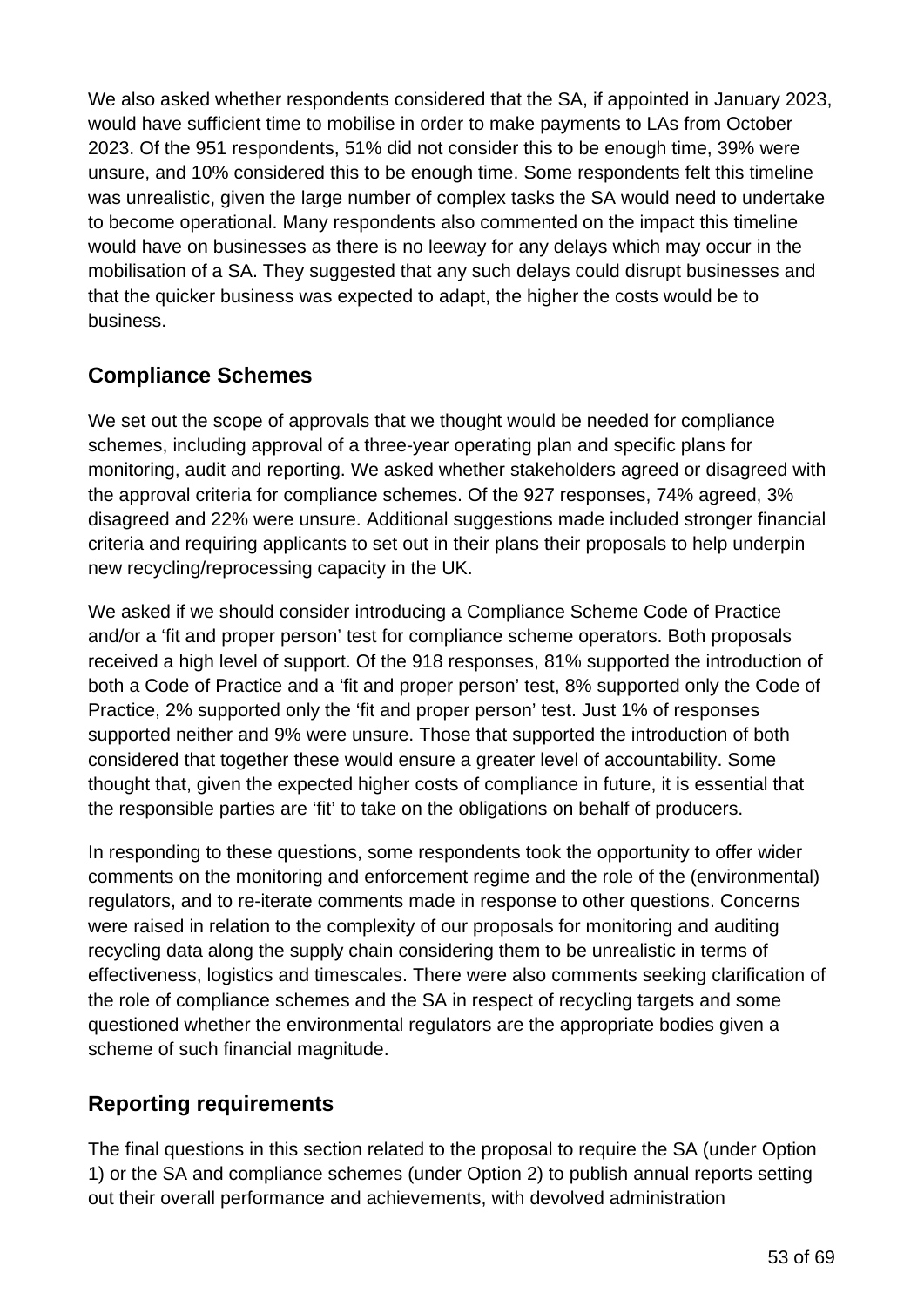breakdowns. Most respondents supported these proposals, with very little difference seen between responses under Options 1 and 2. Of the 907 responses (which related to Option 1), 78% agreed, 4% disagreed and 18% were unsure. Of the 914 responses (which related to Option 2), 79% agreed, 3% disagreed and 17% were unsure.

#### **Decisions on scheme administration**

In the consultation we highlighted that the governance and administration of the new producer responsibility arrangements would be informed by the approach to producer obligations for packaging waste generated by businesses. Government recognises a continuing role for compliance schemes in supporting producers to comply with their obligations until such time as alternative arrangements may be put in place.

We have been engaging with HM Treasury regarding the establishment of the Scheme Administrator. An indicative view from HM Treasury is that the SA is likely to be classified to the public sector due to the activities it is carrying out and the expected level of control by the public sector.<sup>35</sup> In light of this advice Government is considering options to establish the SA within the public sector with opportunities for private sector to deliver some of its functions. We will engage with producers and other stakeholders as we develop these proposals.

Government remains committed to the SA being established during 2023 and fully operational in 2024. The key functions of the SA are set out in Annex 2. The SA will have a UK wide remit.

To maintain continuity and ease transition to the new producer responsibility arrangements, approvals for compliance schemes under the Producer Responsibility (Packaging Waste) Regulations 2007 will be rolled over and schemes will be able to continue to operate under the new EPR regulations until the end of the 2024 compliance year. Compliance schemes wishing to continue to operate after 2024 will need to apply for approval under the new EPR regulations.

Compliance schemes will not undertake any functions in relation to administering disposal cost payments (Environment Act 2021, Schedule 5) as obligated producers will be expected to make these payments direct to the SA. Compliance schemes will however be able to support producers with their data submissions.

[35](#page-53-0)

<span id="page-53-0"></span><sup>&</sup>lt;sup>35</sup> The ultimate responsibility for making classification decisions lies with the independent Office for National Statistics (ONS). HM Treasury provide government departments with indicative views in some cases where the ONS have not yet formally reviewed the classification. The ONS may not review the classification until the organisation is established and operating.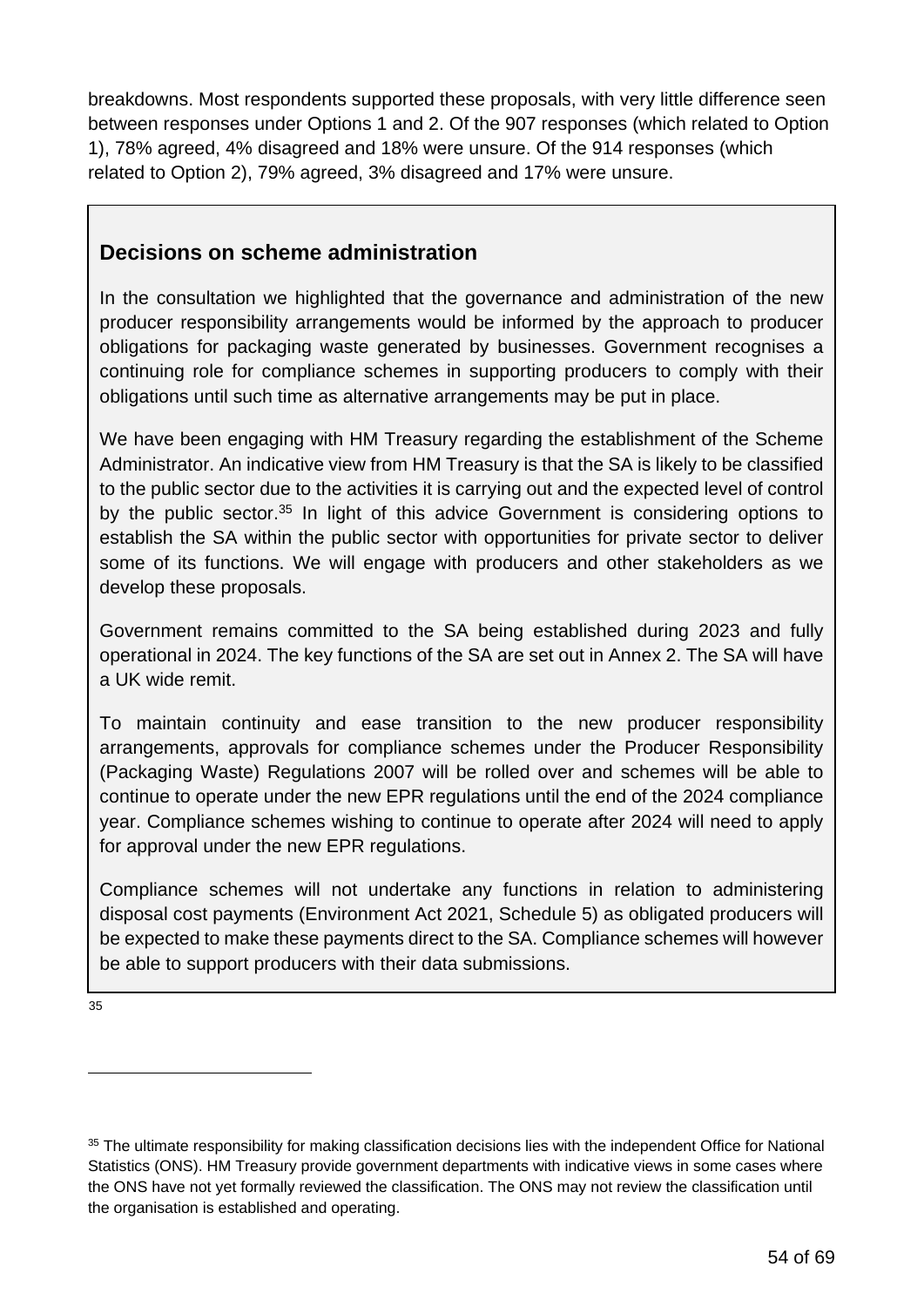The EPR regulations will set out the criteria that compliance schemes will be required to demonstrate in their applications for approval. These criteria will be based on those in the consultation document, informed by the consultation responses. An operator competence test will be introduced as a requirement of approval/registration the details of which will be included in the consultation on improvements to the PRN system. We will engage with the Packaging Scheme Forum and the regulators regarding the development of a new Code of Practice for Compliance Schemes.

## <span id="page-54-0"></span>**Reprocessors and Exporters**

### <span id="page-54-1"></span>**Reprocessors and exporters (Questions 84 to 91)**

We stated in the consultation that Packaging Waste Recycling Notes (PRNs) and Packaging Waste Export Recycling Notes (PERNs) would not be required under EPR, meaning that accreditation of reprocessors and exporters would no longer be required.

We asked whether stakeholders agreed or disagreed with the proposal that all reprocessors and exporters handling packaging waste will be required to register with a regulator. Of the 888 respondents, 93% supported requiring mandatory registration of reprocessors and exporters, 1% disagreed and 6% neither agreed nor disagreed.

We asked whether stakeholders agreed or disagreed that all reprocessors and exporters should report on the quality and quantity of packaging waste received. Of the 894 respondents, 90% agreed with this proposal, 2% disagreed and 8% neither agreed nor disagreed. Those in support commented that they see it as essential for consistency, transparency, and monitoring, and reducing illegal and low-quality exports. Key concerns raised related to not having administrative and regulatory costs met, the lack of incentive to participate constructively in the system and how quality measurement would occur.

We asked an open-ended question relating to the challenges stakeholders perceive in reporting on the quality of packaging waste received at the point of reprocessing and/or export. This question was answered by 649 respondents, with many expressing concerns about the implications of this proposal as reprocessors can struggle to identify the source of materials, are in receipt of low quality or contaminated materials for recycling due to poor collection and sorting practices, and have difficulties reporting data accurately. Some were also concerned that the additional reporting requirements would be a financial and administrative burden to businesses and that some may fail to comply and misreport. Nevertheless, there was general support for the proposals, with some suggesting reprocessors already track the quality of materials and quantity reporting is a requirement of accreditation.

We asked whether stakeholders supported the use of contractual arrangements between reprocessors and MRFs/waste collectors or carriers as a means of facilitating the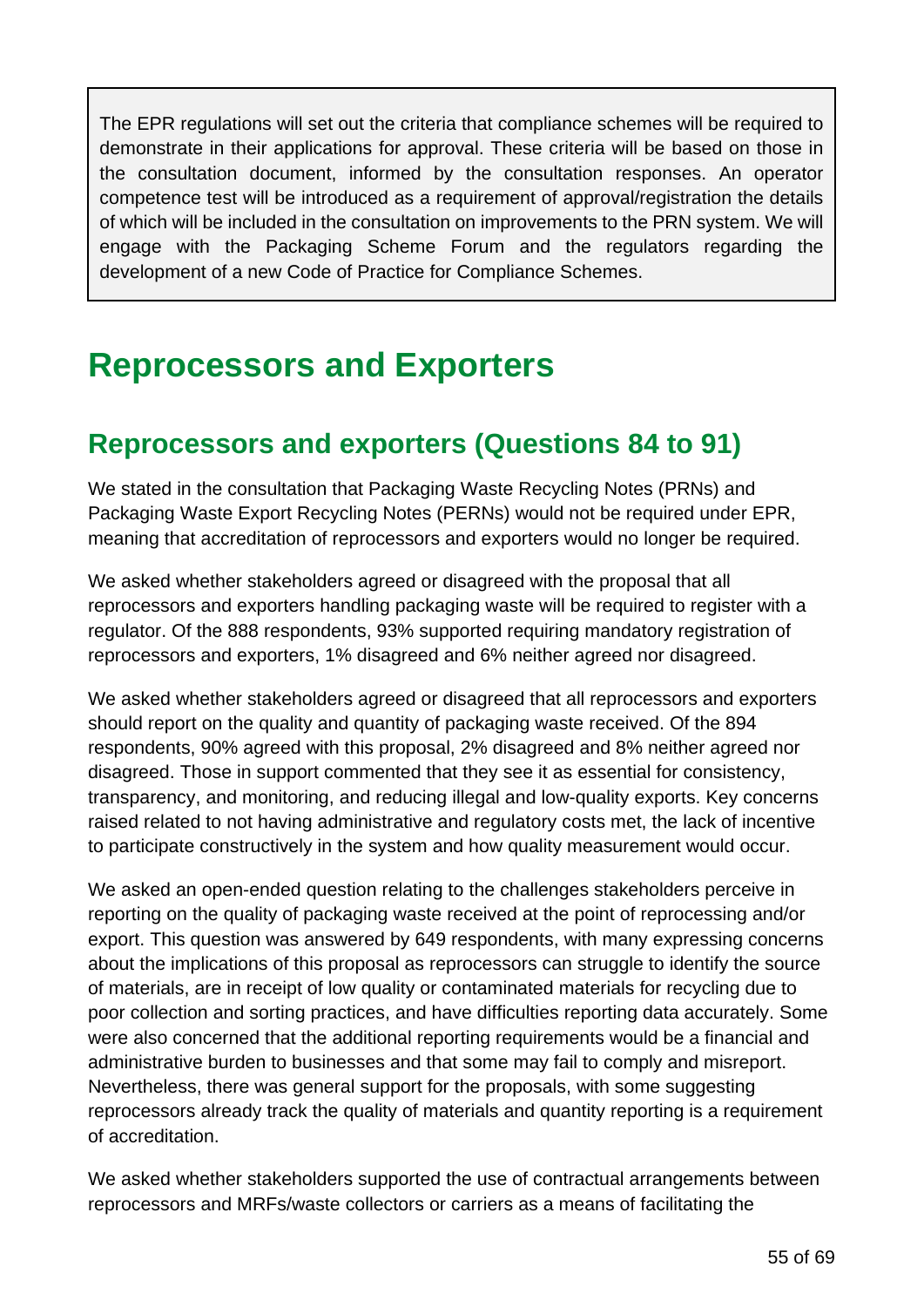apportionment and flow of recycling data. There was a lack of consensus on this point; of the 836 respondents, 37% agreed, 22% disagreed, and 40% were unsure. Some respondents highlighted the difficulties this would introduce in tracing evidence as it moved through the waste chain and mentioned the need for appropriate regulation.

We also asked whether stakeholders agreed or disagreed that exporters should be required to provide evidence that exported packaging waste has been received and processed by an overseas reprocessor. Of the 848 respondents, 91% agreed with this proposal, 2% disagreed and 7% neither agreed nor disagreed. Some felt these proposals could help ensure the equal treatment of domestic reprocessors and exporters and give the public confidence in the outcomes of EPR. Some respondents, however, noted that, as there is now, there could be difficulties in obtaining this evidence from some destinations, as separating waste originating in the UK from non-UK waste may not be possible.

We asked whether stakeholders agreed or disagreed that only packaging waste that has achieved end of waste status should be able to be exported and count towards the achievement of recycling targets. Of the 838 respondents, 60% agreed, 13% disagreed, and 27% neither agreed nor disagreed. Some respondents commented that packaging waste that meets end of waste status is no longer waste and would not count towards the achievement of recycling targets. Some were concerned that there is currently insufficient infrastructure in the UK to facilitate this requirement and that businesses could incur additional costs resulting from the requirement to put in place the necessary procedures to ensure end of waste status is achieved. We have since considered whether packaging waste should be required to meet an agreed standard prior to export however we will not pursue such a requirement at this time.

We asked whether stakeholders agreed or disagreed that it should be mandatory for exporters to submit fully completed Annex VII forms, contracts and other audit documentation as part of the supporting information when reporting on the export of packaging waste. Of the 839 respondents, 83% agreed, 1% disagreed and 16% neither agreed nor disagreed. Finally, we asked if stakeholders agreed or disagreed that regulators seek to undertake additional inspections of receiving sites, via third party operators. Of the 830 respondents, 86% agreed ,1% disagreed and 13% neither agreed nor disagreed.

#### **Decisions on reprocessors and exporters**

As the 'PRN system' will be retained the requirement for reprocessors and exporters to be accredited if they wish to issue PRNs or PERNs will continue to apply.

As well, we will proceed with a mandatory requirement on all reprocessors and exporters that handle packaging waste to register with a regulator which will include a requirement to report data on the quantity and quality of packaging waste handled. This will ensure that we capture data on all packaging waste recycled and will improve our understanding of how packaging moves through the waste management system.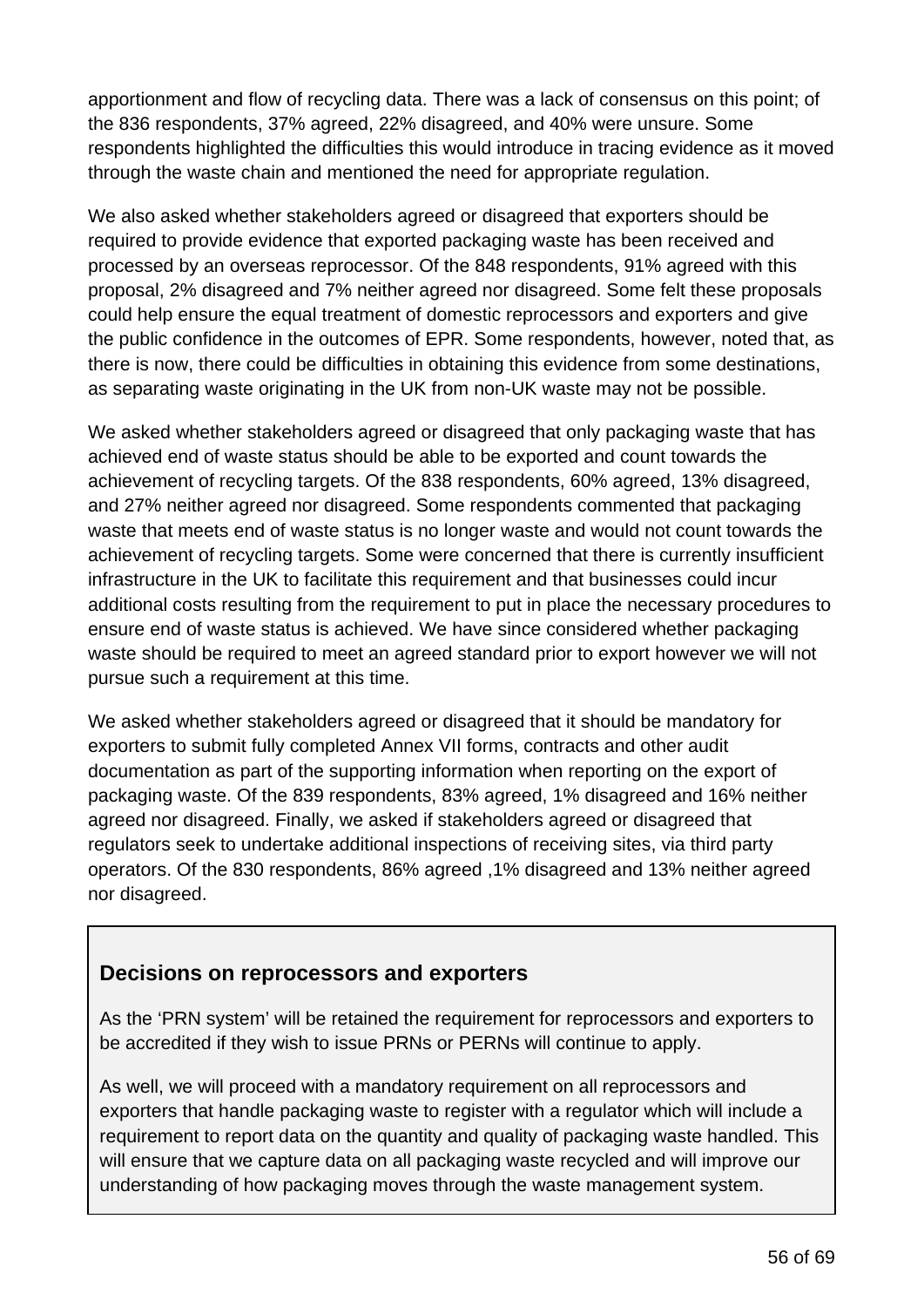Reprocessors and exporters will be required to report:

- the tonnes of packaging waste received on site (by material type and grade)
- the tonnes of non-recyclable or non-target packaging
- the tonnes of packaging waste to be reprocessed or exported following any further cleaning and sorting processes
- the tonnes of packaging materials reprocessed on site and/or sent to an onward destination site or facility. For example, an overseas destination site for exporters, or another reprocessing site or disposal facility in the UK.

As part of registration, reprocessors and exporters will be required to submit a sampling and inspection plan to a regulator for approval. This will detail how they plan to meet their reporting requirements and what sampling they will undertake and/or protocols they will use to determine the packaging quantities and quality handled. They will also be required to report sampling data to the regulator.

Those that wish to issue PRNs/PERNs will need to undertake a further step to become accredited and will be required to report information and evidence in addition to that required through registration.

Existing requirements for accredited exporters of packaging waste will be strengthened under the new Regulations. Exporters will be required to obtain evidence that shipments were received at the final destination sites and must obtain evidence of recycling by the overseas reprocessor. We propose that exporters will only be able to confirm issue of PERNs once confirmation of receipt of the material has been obtained from the final destination sites. We recognise there are difficulties in acquiring evidence of receipt of material and of recycling from overseas sites and will continue to work with the regulators to resolve this.

Exporters will be required to submit Annex VII forms and/or other relevant supporting documents to the regulator prior to the waste being shipped. We will further consider what additional information/evidence exporters should be required to provide to demonstrate that the exported materials have been received and processed by an overseas reprocessor or, where that is not possible, that the materials are of an acceptable quality prior to export.

We will introduce a mandatory requirement for inspections of overseas sites by third party operators in the Regulations. The regulators will publish guidance to help reprocessors and exporters understanding of the requirements relating to registration and accreditation.

We will not at this point require: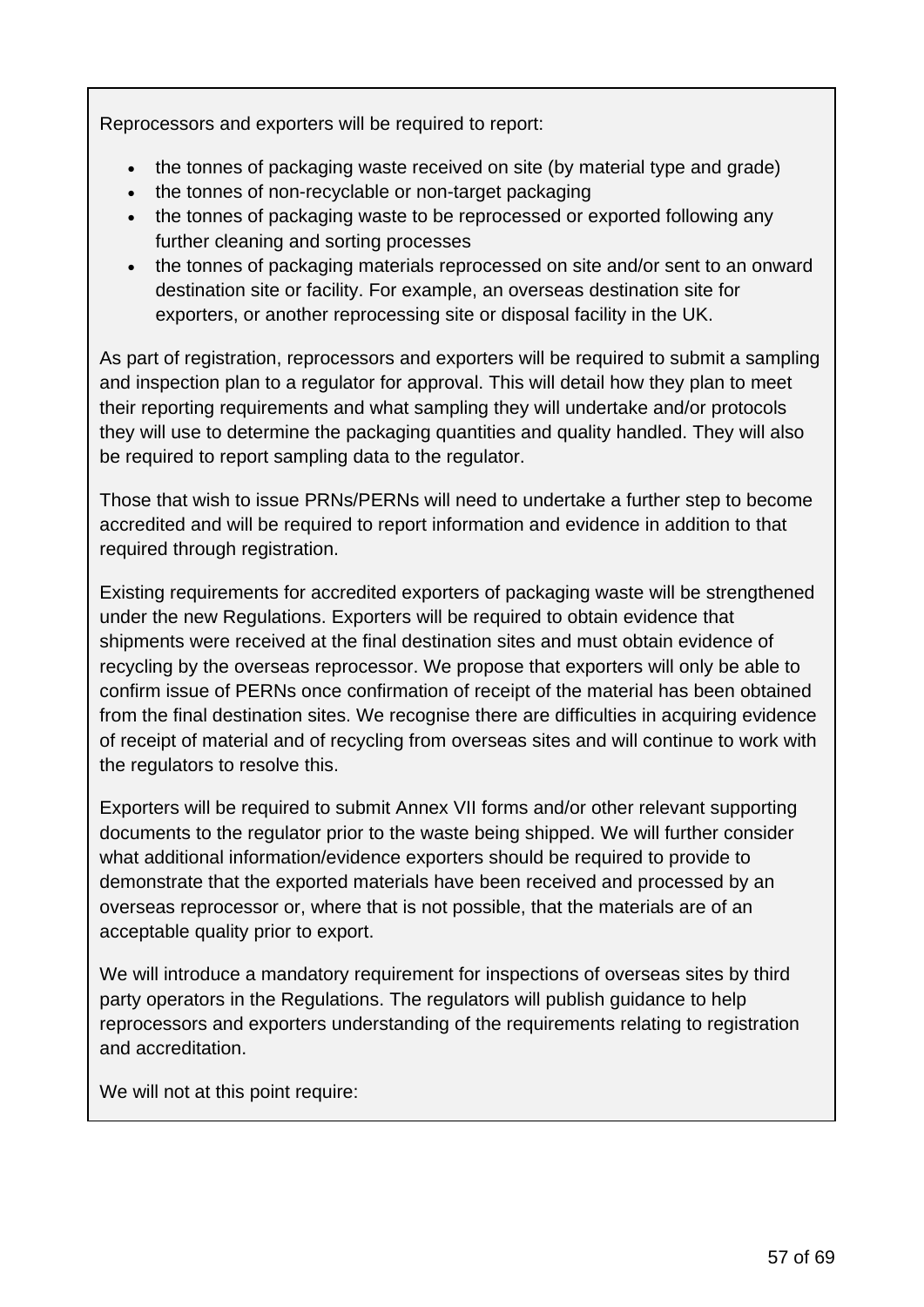- reprocessors and exporters to provide evidence of recycling back down the supply chain as part of contractual arrangements. We will consider this further to determine whether it is necessary to support EPR outcomes, payments and the reporting of devolved administration level targets, and the extent to which digital waste tracking could provide this data. As such we may consider introducing it in future if evidence suggests it would be beneficial to the successful delivery of EPR;
- packaging waste to achieve end of waste status ahead of export (and to contribute to recycling targets). We will continue to work with regulators to consider what requirements may need to be introduced in future to ensure exported waste is of a similar standard to waste that is reprocessed within the UK.

Separately, the UK Government remains committed to end the export of plastic waste to non-OECD countries and to consulting on amendments to the waste shipments legislation to give effect to this commitment.

# <span id="page-57-0"></span>**Compliance and enforcement**

### <span id="page-57-1"></span>**Compliance and Enforcement (Questions 92- 95)**

The consultation asked questions regarding the proposed approach to monitoring and enforcing the system for EPR for packaging, seeking stakeholder views on any perceived issues and suggestions on how it could be regulated effectively. The consultation invited views on any additional conditions and criteria the environmental regulators could include in their monitoring and inspection plans of operators that they do not at present.

The first question in this section was specific to the overall approach to EPR as set out in the consultation document. Having considered the consultation responses and as outlined in this response, our proposals have changed in several respects including our decision to retain the PRN/PERN mechanism for a period, so this question is no longer directly relevant. However, the comments provided by respondents have wider applicability.

The majority of respondents were supportive of the broad proposals for enforcement, whilst emphasising the need for transparency and for the regulators to be resourced appropriately. There were concerns for the effective and consistent enforcement of the regulations if funding for, and the capacity /capability of, the regulators was not adequate. Respondents suggested the establishment of a formal Technical Liaison Group with operators to facilitate communication on detailed issues; as well as improvements to data collection systems to enable greater traceability and more comprehensive analysis of data by the regulators.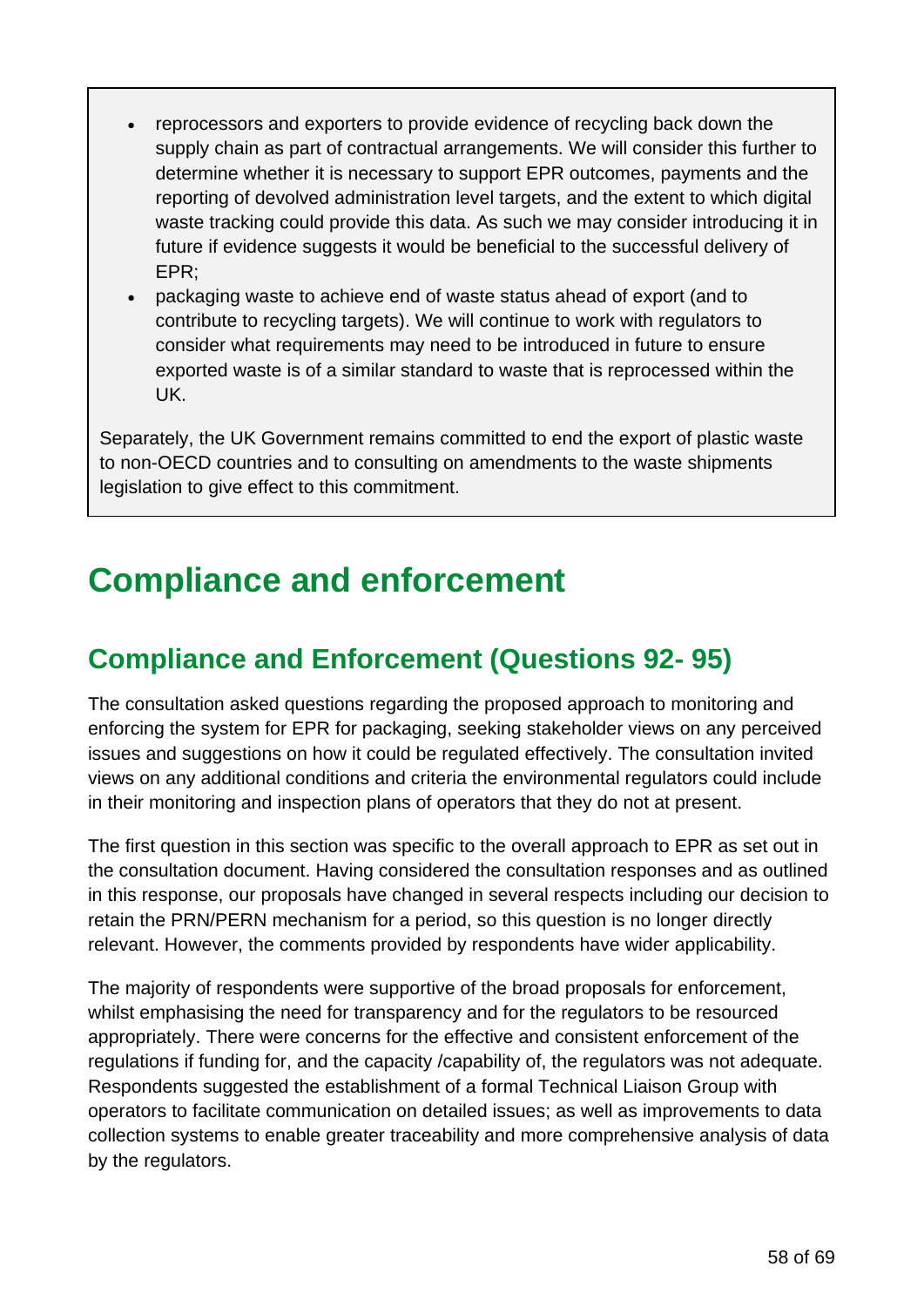We asked whether stakeholders had any further suggestions on what the regulators should include in their monitoring and inspection plans that they do not at present. Some of the 577 respondents to this question considered the current monitoring system to be inconsistent and not sufficiently thorough. Many respondents suggested monitoring criteria should be published and made available to all operators, and for other industry bodies to review and identify improvements and efficiencies. Suggestions were made as to how the collection of evidence by the regulators could be made more effective including by using videos, photographs, and other data sources. Additionally, many respondents identified how the regulators' monitoring and inspection plans could be improved, including by working with export bodies, and more broadly by strengthening inspections and the Waste Shipment Regulations, and by enhancing data collection and cross-checking with other data such as HMRC export and VAT data.

We also asked about options for enforcement, seeking views on whether the regulator fees and charges should be used to fund enforcement work. In total, 577 respondents answered this question. There was support for using regulator fees and charges for enforcement work, citing the need for appropriate enforcement activity to ensure that all affected companies are brought into compliance. Some, however, were concerned about the fairness of the proposal and stressed that businesses should be treated equally, and the system should be transparent. Many respondents made suggestions including fully funding the regulatory bodies in line with the 'polluter pays' principle, using funds derived from the regulator fees for education and investment across the waste industry. This funding would support communication of the benefits of a circular economy, good practice and ensuring accountability of producers.

We asked whether stakeholders would prefer to see an instant monetary penalty for a non-compliance, or another sanction listed, such as prosecution. This question was answered by 577 respondents. Some respondents felt the proportionate enforcement action proposed would deter a minority from 'free riding'. Some, however, were concerned that monetary penalties would only be effective if they are greater than the costs avoided through non-compliance, and/or thought that a fine would not rectify the problem and that alternative solutions are needed for non-compliance.

A few respondents expressed concern about the ability to enforce individual producer compliance or for the proposed approach to incentivise the application of more frequent fees and charges by the regulator. These respondents felt that depending on business size and profitability, fines might not be a sufficient deterrent.

There were numerous suggestions made by respondents. In particular, many suggested a sliding scale of penalties which could be applied depending on the severity of noncompliance and differentiating between such as an 'honest mistake' and deliberate fraud. It was noted that monetary penalties should be the first in a range of possible sanctions that the Regulators have at their disposal, thereby allowing them to use the most appropriate for any given offence.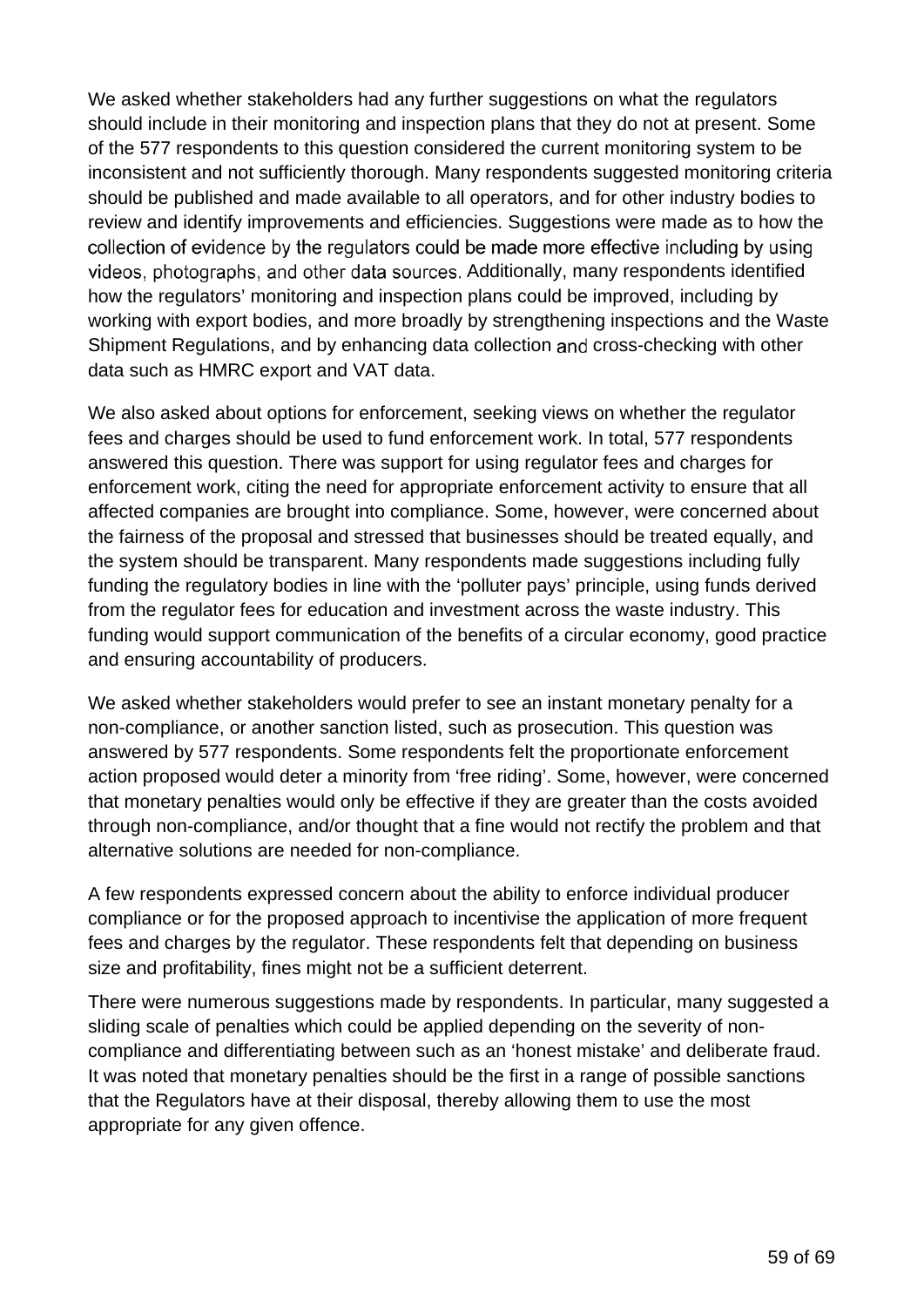#### **Decisions on approach to compliance monitoring and enforcement**

We will establish a monitoring and enforcement regime in line with that proposed in the consultation document. The Regulations will set out the specific responsibilities and duties of the regulators and the monitoring and enforcement activities in relation to producers, compliance schemes, reprocessors and exporters.

The monitoring and enforcement laid out in the Regulations will be through the devolved administration level environmental regulators<sup>36</sup> recognising the need for collaboration and close working between the regulators due to the cross- boundary nature of packaging and waste packaging materials.

The regulators will be provided with the full range of sanctions, as outlined in the consultation document, to enable them to take appropriate action.

We will review the scope of the regulators Monitoring and Inspection Plan, to expand the scope of the inspections and audit and increase consistency. We will look to include consistent criteria and allow for a wider range of evidence to be considered. We will explore the possibility of cross-checking data with data from other regulators.

Together with the regulators, we will establish a Technical Liaison Group to facilitate dialogue between obligated parties, the regulators and policy makers to provide detailed feedback and ensure the efficient functioning of the Regulations. This would not form part of the Regulations.

We will make changes to other regulations where these are necessary to support the effective delivery of EPR, such as the Environmental Permitting Regulations in relation to requirements on materials facilities.

<span id="page-59-0"></span>[36](#page-59-2)

# **Implementation timeline**

### <span id="page-59-1"></span>**Phased implementation of packaging EPR from 2023 (Questions 96 to 100)**

We asked whether respondents agreed or disagreed with the activities that the SA would need to undertake in order to make initial payments to LAs in 2023 (as described for

<span id="page-59-2"></span><sup>&</sup>lt;sup>36</sup> The Environment Agency for England, Natural Resources Wales, the Scottish Environment Protection Agency (SEPA) and the Northern Ireland Environment Agency (NIEA).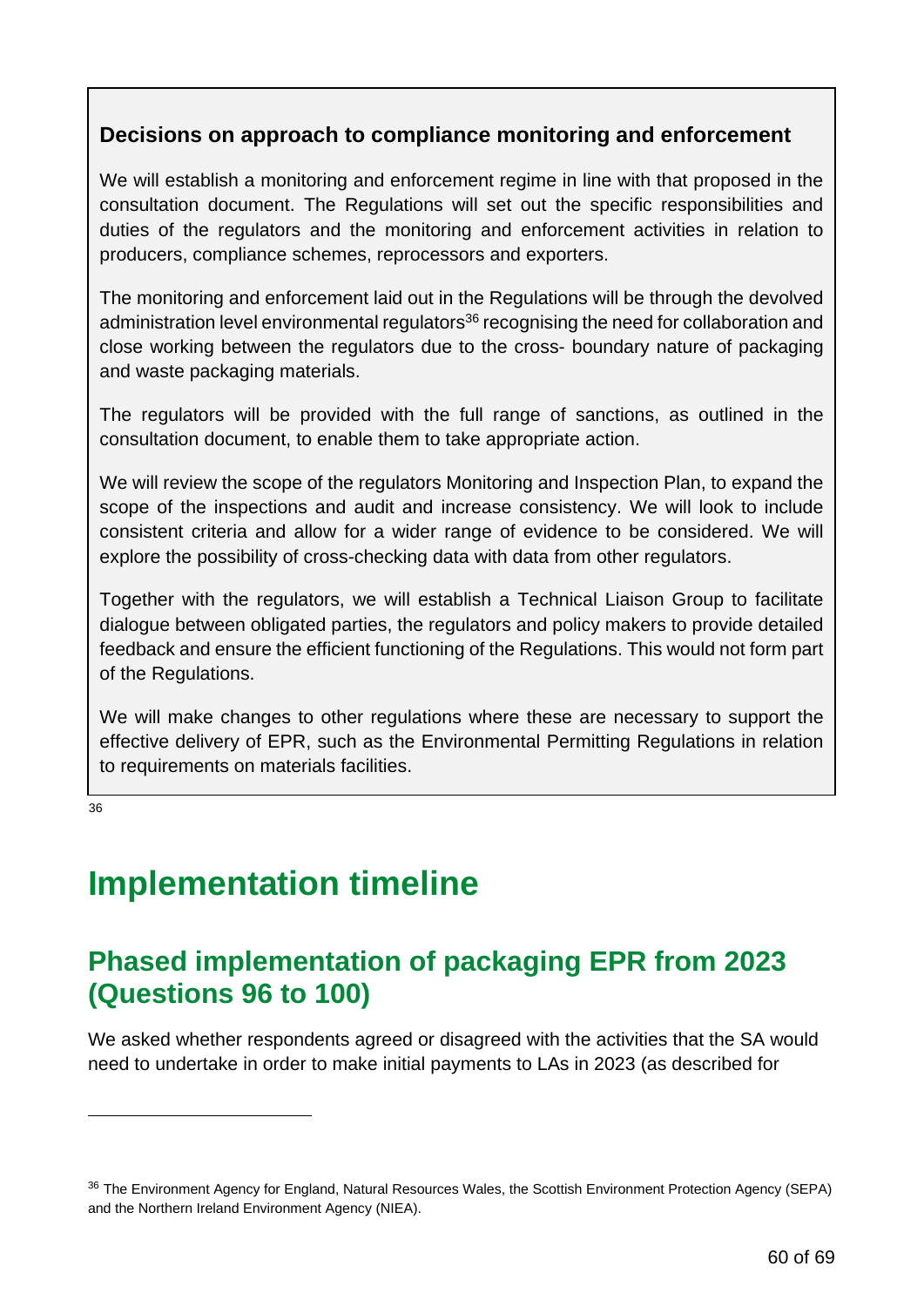Phase 1). Of the 931 respondents, 49% agreed, 25% disagreed, and 26% were unsure. Some respondents who agreed suggested that the SA may need to undertake additional activities beyond those identified in the consultation document. Conversely, some respondents thought the timescale is unfeasible due to the scale and/or complexity of the task(s) to be completed, alongside the requirements for business to be given appropriate time to prepare.

We also asked if respondents think a phased approach to the implementation of packaging EPR, starting in 2023, is feasible and practical. Of the 953 respondents, 30% agreed, 53% disagreed, and 17% were unsure. Those who disagreed felt it was too ambitious, and did not give industry adequate time to prepare, and felt the phased approach would create complexity, cause confusion and result in additional costs. There were also concerns around running two systems for data reporting which could lead to missed payments by some or double costs to others. Some respondents also expressed concern about the cost implications for businesses, particularly those that would have to pay costs under the existing PRN) system and the new EPR scheme in 2023.

We asked if respondents prefer a phased approach to implementing EPR starting in 2023 with partial recovery of the costs of managing packaging waste from households, or a later implementation which could enable full cost recovery for household packaging waste from the start. Of the 927 respondents, 33% preferred a phased approach, 55% favoured a later implementation, and 12% were unsure. Respondents favouring a later implementation date felt it would be easier to work towards one agreed date, providing a clear timeline and avoiding confusion. Many also noted that 2023 would not allow businesses time to prepare and build the requisite infrastructure. Conversely, those who expressed support for a phased approach from 2023 commented that it would allow for any problems to be identified and resolved and the learning curve to be managed. It would also allow for a degree of testing of the system and could enable producer payments to be made at the earliest opportunity, whilst recognising the tight timescales.

We asked which of options presented for reporting of packaging data for 2022 respondents preferred. Of the 878 respondents, 13% favoured Option 1 (producers reporting data for packaging most likely to end up in household waste that is primary packaging and shipment packaging), 78% favoured Option 2 (producers reporting data for all types of packaging, including transit and industrial packaging, alongside data on packaging waste they 'self-manage'), and 9% were unsure. Respondents supported Option 2 as it is in line with current practice and potentially could be a more holistic approach to reporting packaging data and less intensive for producers to comply. Many respondents expressed concern regarding the increased demands on producers of complying with an additional reporting requirement, particularly if it is only going to be in place for one year. A need for additional guidance, in the case of Option 1, on such as how producers should determine packaging proportions that are likely to arise as household waste was considered necessary.

We also asked if there are other datasets required to be reported by producers in order for the SA to determine the costs to be paid by producers in 2023. Of the 839 respondents, 89% were unsure, with 6% believing there are other datasets required, and 5%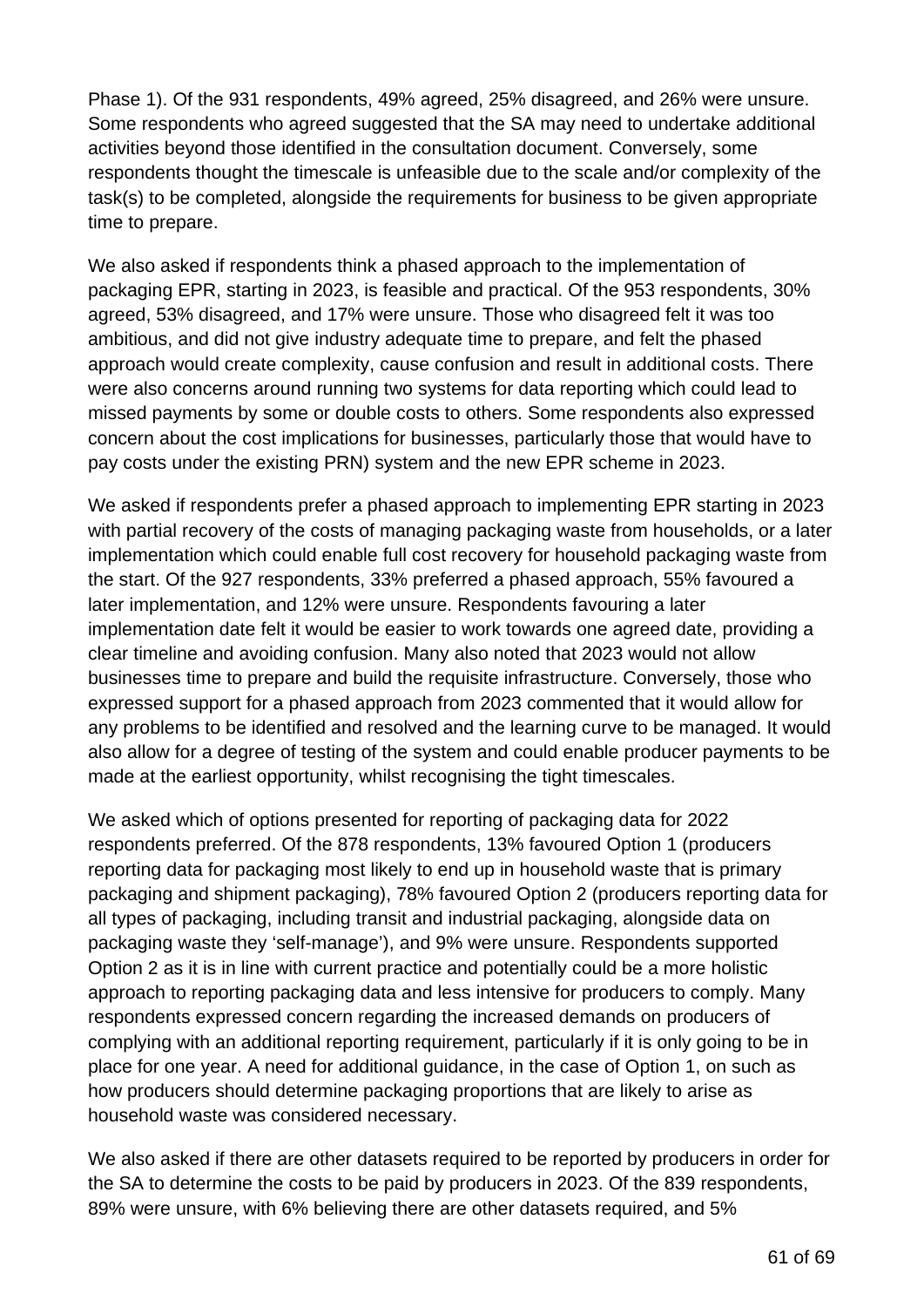considering there are no other datasets required. Many respondents commented on the level of detail in the consultation document and felt that more information was required, including on how producers would be expected to determine the proportion of packaging ending up in households and in businesses, and more detail on the data that would be required and how it would need to be presented.

#### **Decision on the phased implementation of EPR from 2023**

Government does not intend to introduce EPR in 2023. This means we will not proceed with introducing a separate data reporting SI in 2022 to require obligated producers to compile packaging data in 2022 and producers will not be required to pay fees in 2023 to enable partial payments to be made to LAs in 2023.

Based on the consultation responses, as well as feedback from stakeholders, we have decided to focus on delivery from 2024. It remains Government's intention to proceed with establishing the SA in 2023 as indicated in the SA section. Government also intends to introduce a separate data reporting SI to require producers to collate and report packaging data for 2023.This data will provide the basis for establishing the packaging waste management fees producers will pay in 2024.

# <span id="page-61-0"></span>**Refillable and reusable packaging**

Government indicated at consultation the initial focus of the new EPR measures would be on increasing the recycling of packaging and acknowledged that more use of reusable packaging applications was desirable to increase the circularity of packaging. Indeed, stakeholders told us that it is important for Government to provide such a signal. It remains our intention therefore to consider appropriate measures either in the form of targets or obligations on producers to encourage the use of reusable/refillable packaging. This work is being taken forward in parallel with the post implementation review of The Packaging (Essential Requirements) Regulations 2015 which commenced in 2021. We will come forward with our proposals with the intention of introducing measures in 2025. The feedback provided to Questions 101 to 104 which is summarised below will help inform this work.

### <span id="page-61-1"></span>**Definitions**

We sought views on a definition of reusable packaging as this would be needed if we set targets or obligations on producers in relation to the use of reusable packaging. We proposed three definitions (see Annex 1 of the consultation), and asked respondents if these could be applied to possible future reuse/refill targets or obligations in regulations.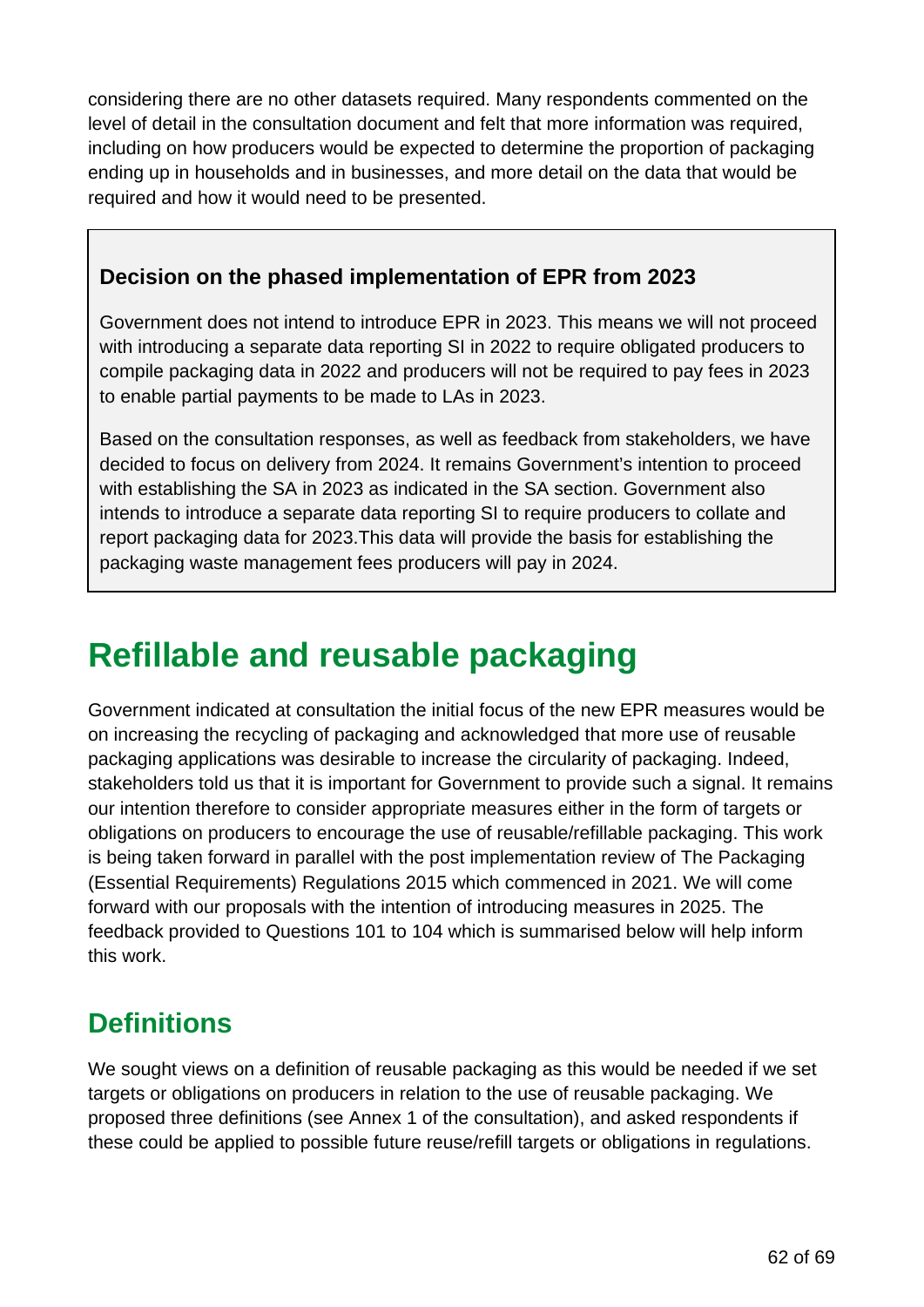Of the 900 respondents, 34% preferred the definition in the Packaging and Packaging Waste Directive, 29% preferred the one used by UK Plastic Pact/The Ellen MacArthur Foundation, 19% preferred definitions in The Packaging (Essential Requirements) 2015, and 18% said 'none of the above'.[37](#page-62-1) For those who selected 'none of the above', we asked why, and for suggestions for alternative definitions we could consider. In total, 286 respondents answered this question.

Many were concerned that a Life Cycle Analysis approach may be unreliable, as reusable packaging may be heavier than light-weight single use plastic packaging, and the carbon and published health benefits of reusable packaging are not proven. Some respondents suggested a new definition; that a product is reusable if it is conceived and designed to be reused several times, and consumers perceive it to be so.

### <span id="page-62-0"></span>**Approaches to incentivising use of reusable and refillable packaging**

We asked an open-ended question seeking views on the approaches we had listed, and any alternative approaches, for setting reuse and refill targets and obligations. In total, 747 respondents answered this question. There was general support for the following two approaches:

- a certain percentage of packaging that individual producers place on the market each year must be reusable. Respondents believed this approach may reduce the overall amount of packaging on the market, be the most practical and effective, and minimise the administrative and financial burden placed on businesses.
- setting a packaging reduction target. Some respondents believed this option is best aligned with waste hierarchy principles and may have the greatest contribution to carbon reduction targets. Some respondents also supported adjusting annual recycling targets by taking the average share of reusable sales packaging into account.

Some respondents supported requiring reusable or refillable packaging for certain products, believing this option would provide a clear call to action for consumers, reduce pressure on retailers, and avoid creating cheaper non-reusable alternatives to products in reusable packaging. There was also support for introducing measures to incentivise the use of refillable and reusable packaging, and for setting reuse targets.

We asked whether stakeholders agreed or disagreed that the SA should proactively fund the development and commercialisation of reuse systems. Of the 943 respondents, 37% agreed, 41% disagreed, and 22% neither agreed nor disagreed. This proposal was welcomed by many respondents as they thought it would lead to an increase in the use of

<span id="page-62-1"></span><sup>&</sup>lt;sup>37</sup> We unintentionally did not include a 'not sure' option for this question. We have no way of knowing what answer, if any, people who were unsure selected.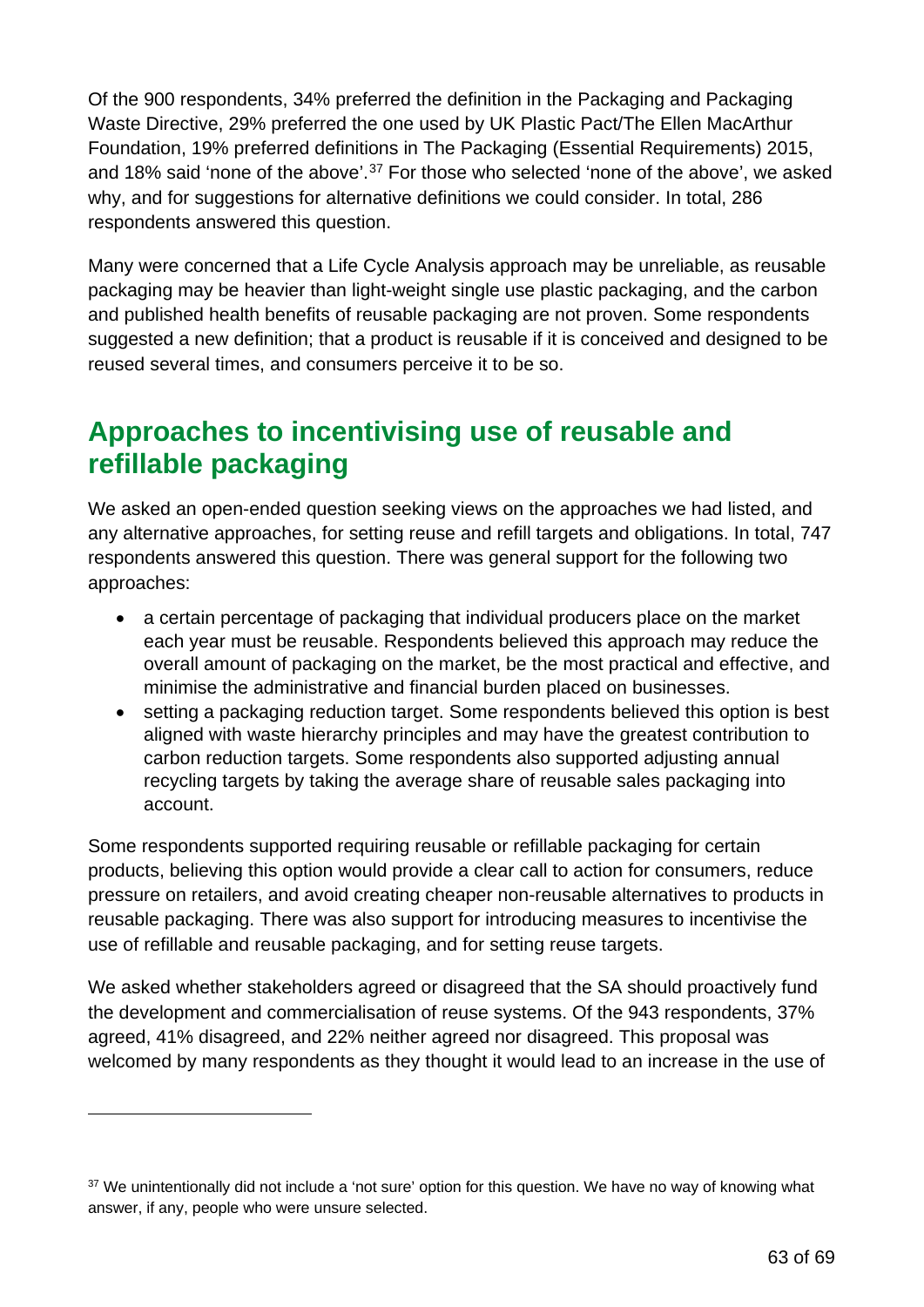reuse systems. Some respondents suggested that the SA should also actively promote waste prevention and reuse systems as simply making recycling easier could lead to increased re-use of packaging.

Many respondents raised concerns that subsidising reuse systems could distort the market and so should not be the SA's top priority. Respondents were also concerned over government expecting commercial organisations, whose businesses are founded largely on providing 'single use packaging', to support the promotion of 'multi-trip packaging'.

We asked whether stakeholders agreed or disagreed that the SA should look to use modulated fees to incentivise the adoption of reuse and refill packaging systems. Of the 952 respondents, 41% agreed, 35% disagreed, and 24% neither agreed nor disagreed. We also asked respondents to provide a reason for their given response and 571 respondents did so. Modulated fees were supported because respondents thought they would drive more sustainable packaging choices, incentivise the adoption of reuse and refill systems, encourage behaviour change, drive forward innovation, and would be the fairest way to recover costs from producers.

Many respondents were concerned that this proposal is beyond the scope of the SA's functions. They felt that an analysis of complex issues such as hygiene, investments and environmental impacts should be undertaken, and the SA should not lead on this. There were also some concerns that the proposal raised competition issues, specifically market manipulation, and that it could therefore be anti-competitive. Some respondents felt that requiring the packaging supply chain to promote a refillable / reusable packaging system that undermined its core business proposition would be 'perverse'. A few concerns were also raised that a refillable / reusable packaging system may incentivise the production and purchase of packaging materials that would ultimately end up being single use due to consumers not using them in the way intended and have more damaging environmental impacts than easily recyclable materials. Additionally, a few respondents stated that a large and costly administrative burden may result from having the SA use modulated fees as an incentive for reuse/refill systems.

# <span id="page-63-0"></span>**Summary of costs and benefits of the policies**

### <span id="page-63-1"></span>**Summary of estimated costs and benefits from the Impact Assessment**

A Final Impact Assessment (FIA) accompanies this government response and considers the costs and benefits to businesses, the public sector and society of reforming the producer responsibility system. The FIA is an update of the analysis in the Impact Assessments (IAs) that accompanied the 2019 and 2021 consultations, and reflects final policy decisions, improved evidence, and feedback from the Regulatory Policy Committee. This section gives a summary of the costs and benefits; more details are given in the FIA. We will publish a final version of the FIA alongside the Regulations.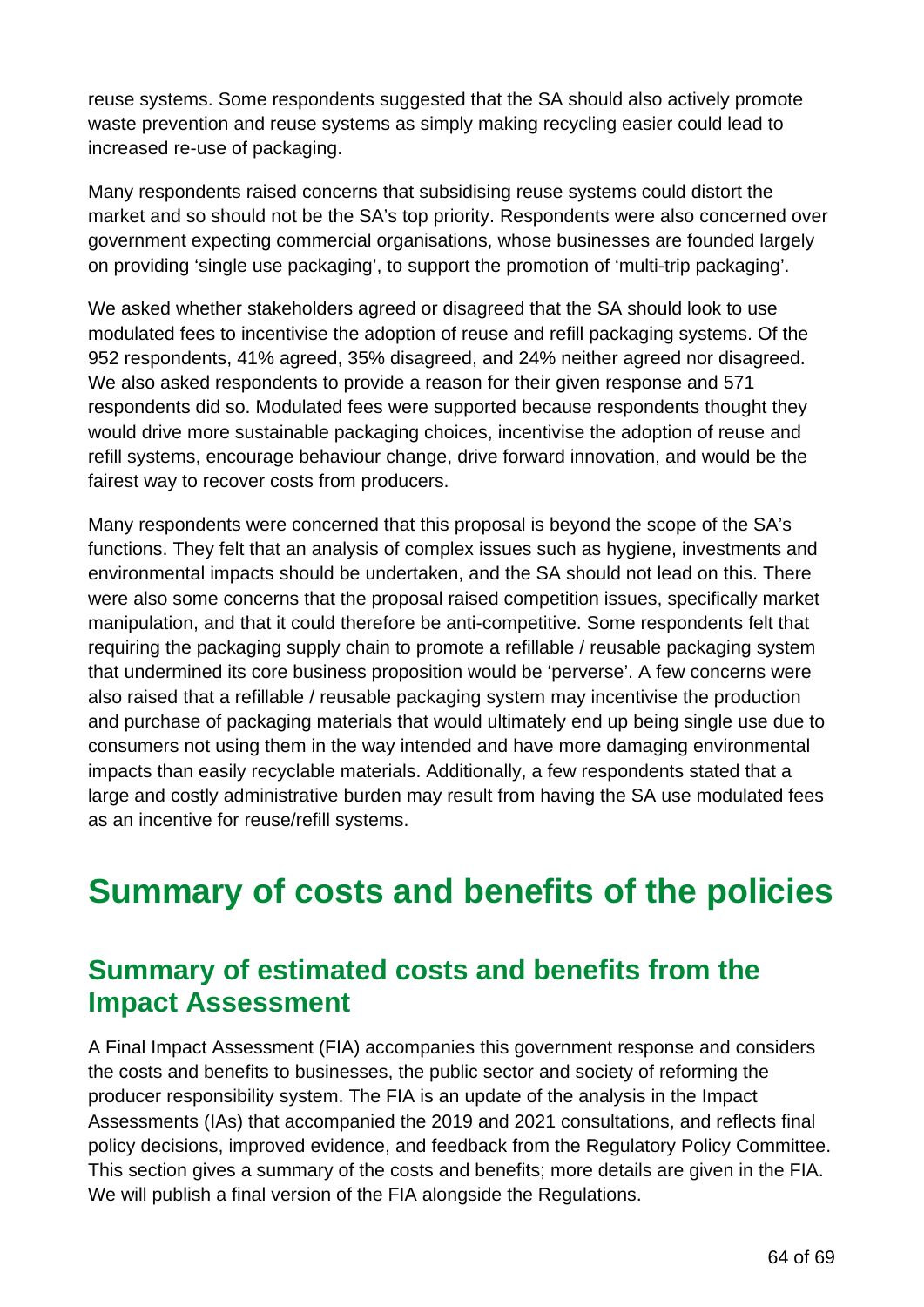#### **Impact assessment approach and methodology**

Since the 2021 consultation, further evidence has been gathered and the following improvements have been made:

- An update to estimates of household packaging waste collection costs, including further evidence on the costs of adding plastic film and other packaging materials to recycling collections (from households and businesses).
- The inclusion of household packaging collection costs specific to Scotland, Wales and Northern Ireland (rather than uplifting England estimates)
- Additional evidence on the costs and benefits of mandatory takeback for fibrebased composite cups
- Analysis of the impact of EPR costs on consumers
- Estimates of the costs to Material Facilities (MFs) of additional sampling and analysis of input and output materials

Given the link between the policy proposals on consistent municipal recycling collections ('Consistency') in England and the proposed introduction of DRS for drinks containers in England, Wales, and Northern Ireland and in Scotland, the FIA takes a layered approach. The baseline assumes that the proposed measures detailed in the consultations on both Consistency and DRS are in place and the associated costs, benefits and recycling rates for packaging materials are reflected in this baseline. This allows us to consider the impacts of introducing EPR on top of introducing the measures set out in these proposals.

The FIA assesses a single regulatory option with two scenarios for that option, against a baseline scenario for the period 2024-2033.

**Scenario** 1: the cost to producers of covering the Full Net Cost (FNC) of collection and end-of-life treatment of household packaging through kerbside recycling and residual collections as well as Household Waste and Recycling Centres (HWRCs). Costs associated with managing binned on-the-go packaging waste are also assessed within the FNC covered by producers. The costs and benefits of applying modulated fees to producer payments are assessed as well as the costs and benefits of introducing mandatory labelling. Lastly this scenario includes costs from amending data reporting requirements on MFs and reprocessor and exporters.

**Scenario 2** is extended to include the costs and benefits of fibre-based composite cup mandatory takeback and fibre-composite recycling targets.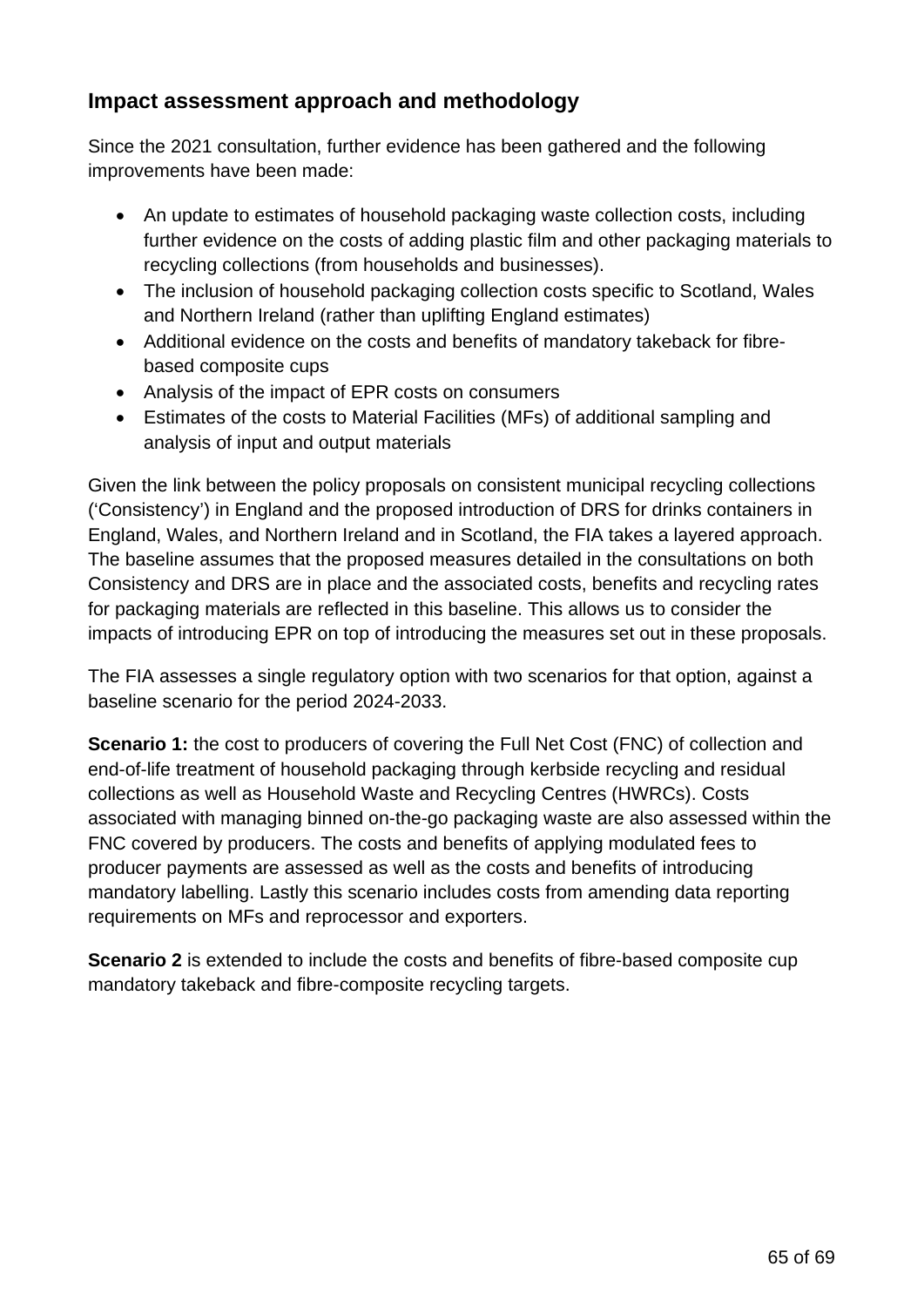**Summary of monetised costs and savings under each policy option over the appraisal period (Present Value (2024-33), £m)**

| <b>Transition Costs</b>                                | <b>Option 1</b> | <b>Option 2</b> |
|--------------------------------------------------------|-----------------|-----------------|
| <b>Producer - Labelling Transition</b>                 | £89.4           | £89.4           |
| <b>Producer - EPR Familiarisation</b>                  | £2.5            | £2.5            |
| <b>Producer - Fibre Mandatory Takeback Transition</b>  |                 | £19.9           |
| <b>Material Facility - Capital and Familiarisation</b> | £7.5            | £7.5            |
| Reprocessor/Exporter - Familiarisation                 | £0.6            | £0.6            |
| <b>Public Sector - IT Investment</b>                   | £12.4           | £12.4           |

| <b>Costs</b>                                                                                    | <b>Option 1</b> | <b>Option 2</b> |
|-------------------------------------------------------------------------------------------------|-----------------|-----------------|
| Producer - FNC Household Packaging Collections (Kerbside<br>collections) - Transfer             | £9,771.2        | £9,771.2        |
| Producer - FNC Household Packaging Collections (HWRC) -<br><b>Transfer</b>                      | £370.4          | £370.4          |
| Producer - FNC Household Packaging Collections<br>(Binned<br><b>Packaging Waste) - Transfer</b> | £843.6          | £843.6          |
| <b>Producer - Scheme Administrator (including IT)</b>                                           | £156.0          | £156.0          |
| <b>Producer - Compliance Scheme</b>                                                             | £121.9          | £121.9          |
| <b>Producer - Regulator</b>                                                                     | £77.0           | £77.0           |
| <b>Producer - SA Comms Campaigns</b>                                                            | £150.7          | £150.7          |
| <b>Producer - Labelling Ongoing</b>                                                             | £58.7           | £58.7           |
| Producer - Fibre Mandatory Takeback (enforcement, training, net<br>collection costs)            |                 | £41.3           |
| <b>Material Facility - Operational and Regulator</b>                                            | £203.7          | £203.7          |
| <b>Reprocessor/Exporter - Ongoing</b>                                                           | £5.7            | £5.7            |
| <b>Public Sector - Landfill Tax Loss - Transfer</b>                                             | £80.0           | £81.9           |

| <b>Benefits</b>                                                                               | <b>Option 1</b> | <b>Option 2</b> |
|-----------------------------------------------------------------------------------------------|-----------------|-----------------|
| <b>Society - GHG Emission Savings</b>                                                         | £505.0          | £526.3          |
| <b>Producer - Net Collection Cost Savings</b>                                                 | £322.2          | £322.2          |
| <b>Producer - Fibre residual savings</b>                                                      |                 | £16.4           |
| <b>Producer - Fibre litter savings</b>                                                        |                 | £2.0            |
| <b>Businesses - Net Household- Like Business Waste Savings</b>                                | £32.4           | £32.4           |
| <b>Reprocessor - Secondary Material Market - Indirect</b>                                     | £120.3          | £131.4          |
| Public Sector - Household Packaging Collections (Kerbside,<br><b>HWRC, Litter) - Transfer</b> | £10,985.2       | £10,985.2       |
| <b>Total Costs</b>                                                                            | £11,951.36      | £12,014.48      |
| <b>Total Benefits</b>                                                                         | £11,965.12      | £12,016.01      |
| <b>NPV</b>                                                                                    | 13.8            | 1.5             |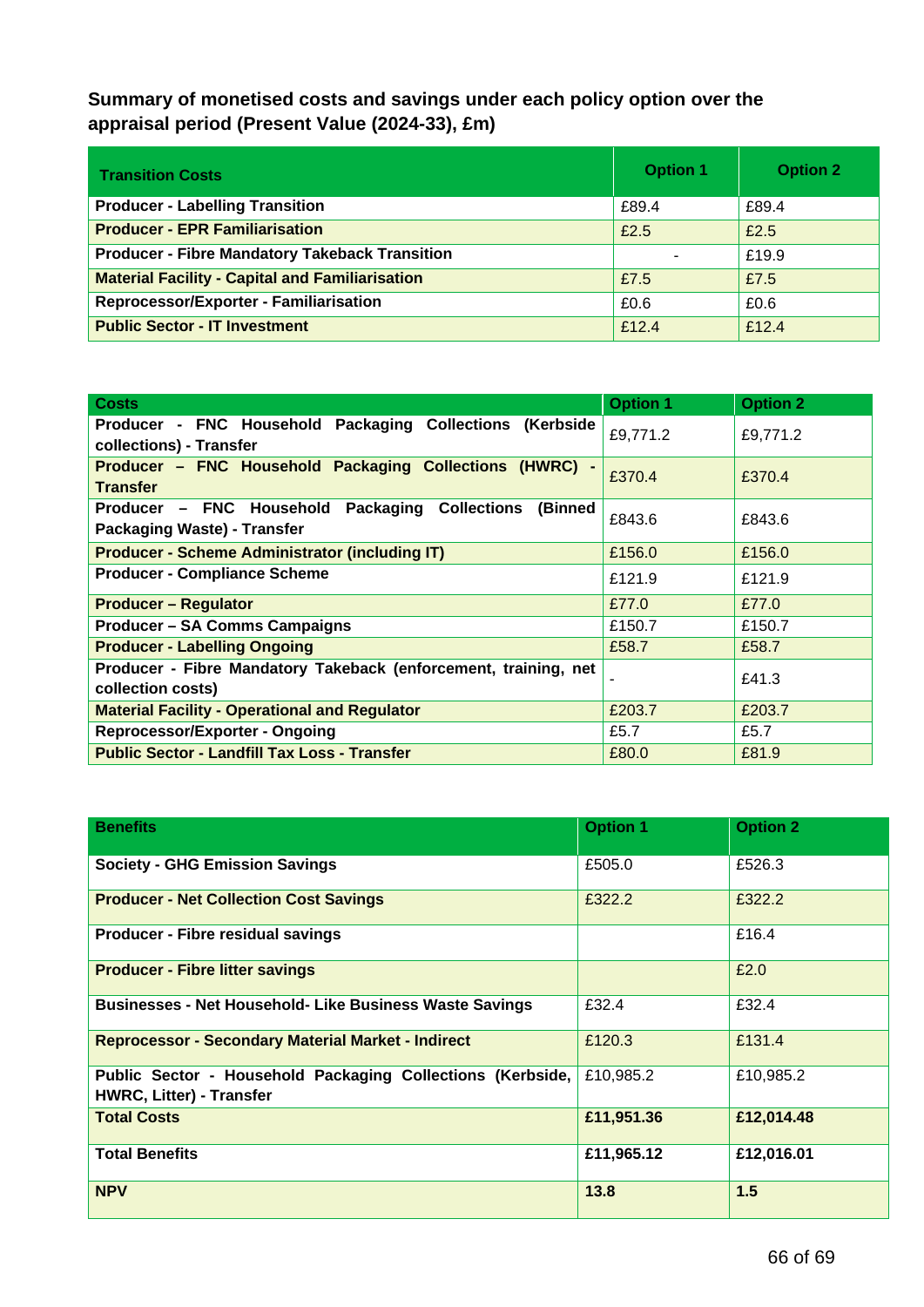#### **Impact of EPR on consumers**

Producers may decide to pass on some of their additional costs to consumers who purchase packaged goods. The extent to which this will occur will depend on decisions made by producers however the FIA provides estimates of the additional costs to consumers under different scenarios. Under the central scenario, [38](#page-66-1) it is assumed that producers pass on 85% of the additional costs they incur. This is estimated to lead to an increase in average household expenditure by 0.13%, which equates to 78p per week or £41 annually.

|                                                                | Low<br><b>Scenario</b> | <b>Central</b><br><b>Scenario</b> | <b>High</b><br><b>Scenario</b> |
|----------------------------------------------------------------|------------------------|-----------------------------------|--------------------------------|
| Consumers - increase in weekly expenditure per<br>household, £ | 0.46                   | 0.78                              | 0.92                           |
| Increase as a proportion of weekly spend <sup>39</sup>         | 0.08%                  | 0.13%                             | 0.15%                          |
| Consumers - increase in expenditure yearly per<br>household, £ | 23.87                  | 40.57                             | 47.73                          |

An estimate of the impact of cost pass through to consumers on CPI inflation was also included in the impact assessment. The central scenario again assumes that producers pass on 85% of additional costs under EPR to consumers. Under this scenario the estimated increase in the value of retail sales is 0.29%, with the CPI inflation at 0.07%.

|                          | Low Scenario | <b>Central Scenario</b> | <b>High Scenario</b> |
|--------------------------|--------------|-------------------------|----------------------|
| Increase in retail sales | $0.17\%$     | 0.29%                   | $0.34\%$             |
| <b>Increase in CPI</b>   | 0.04%        | $0.07\%$                | $0.09\%$ $ $         |

Although those producers that are obligated will face additional costs under EPR, these additional costs include a significant transfer from the public sector to businesses.

# <span id="page-66-0"></span>**Digital design**

In the consultation, we addressed the requirement of digital infrastructure to underpin EPR. The exact requirements of this infrastructure are determined by the policy decisions set out elsewhere in this response. The design and build will be based around the needs of the users of the service.

As the Government considers proposals for establishing the Scheme Administrator, we have begun work on the public facing aspects of the digital infrastructure, including

<span id="page-66-2"></span><sup>39</sup> This is based on the average household weekly spend of 592 taken from the ONS. [https://www.ons.gov.uk/peoplepopulationandcommunity/personalandhouseholdfinances/expenditure/bulletins/famil](https://www.ons.gov.uk/peoplepopulationandcommunity/personalandhouseholdfinances/expenditure/bulletins/familyspendingintheuk/april2018tomarch2019) [yspendingintheuk/april2018tomarch2019](https://www.ons.gov.uk/peoplepopulationandcommunity/personalandhouseholdfinances/expenditure/bulletins/familyspendingintheuk/april2018tomarch2019)

<span id="page-66-1"></span><sup>38</sup> Producers pass 50% of the costs onto consumers under the low option, 85% in the central and 100% in the high option.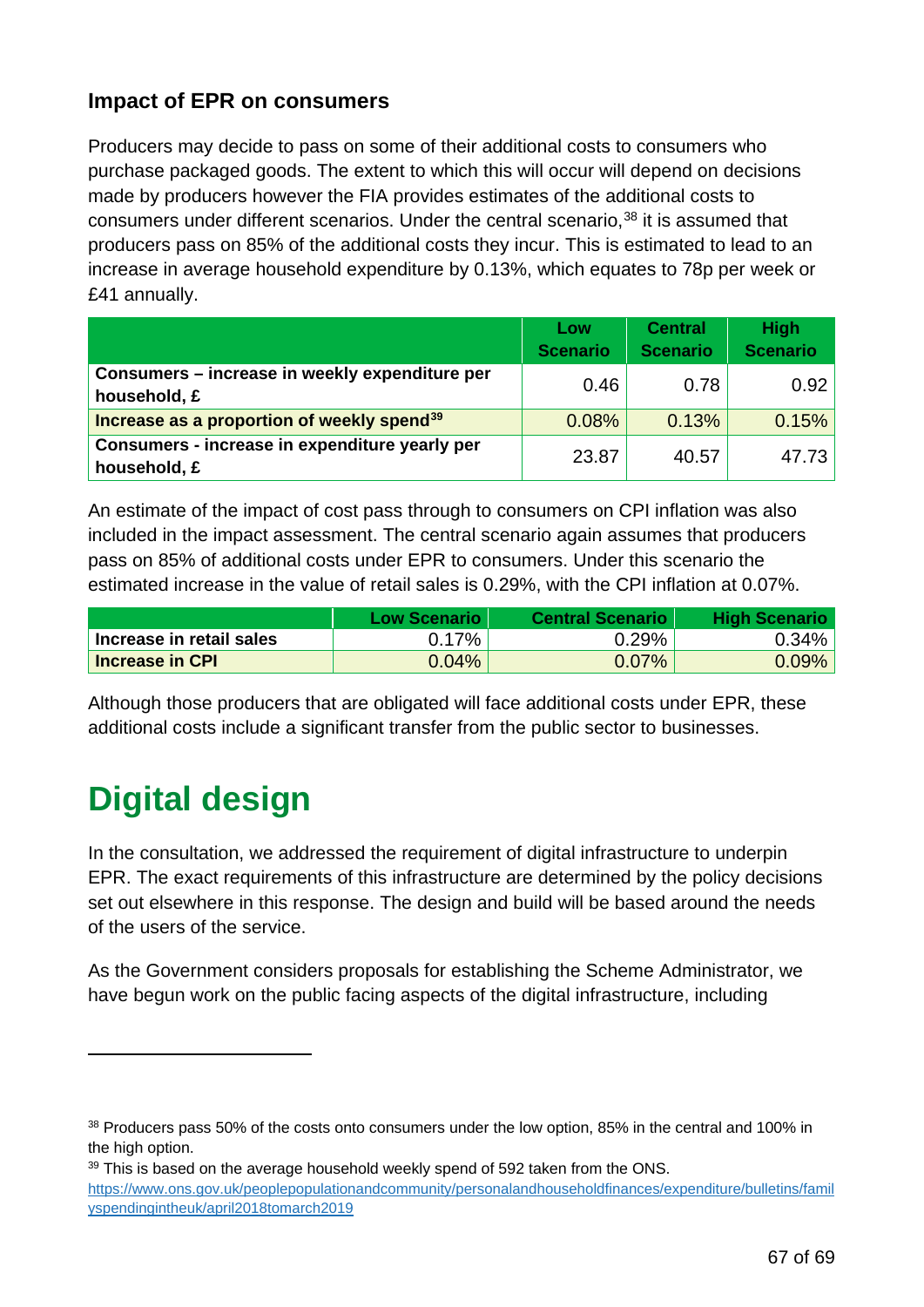registration, accreditation, and data collection. The data collected through this service will be made available to the regulators to process and utilise in accordance with their roles. If the Scheme Administrator is not established within the public sector, data collected through this IT service would be made available to a private sector body to utilise within its remit. The costs of any services provided by the Government for EPR will be recovered through charges on those obligated under the scheme.

In addition to the public facing elements of the IT infrastructure, there will be additional components relating to the administration of the scheme. These include calculating and invoicing of producer obligations, and the management of reimbursements to LAs to cover the cost of household collections of packaging waste. This infrastructure is central to the role of the Scheme Administrator. Therefore, if the Scheme Administrator is appointed in the private sector, it is preferable for the SA to deliver it, provided it does not impact on implementation timelines. If the Scheme Administrator is established within the public sector, Government will ensure the delivery of the full IT infrastructure. In either scenario, Government will maximise integration between IT systems, to minimise friction and ensure a smooth journey for users. In addition, where there are commonalities between the infrastructure required for EPR and the separate DRS, we will look to provide a simple, consistent digital service to support users of both schemes.

Furthermore, the functioning of EPR requires detailed data from the waste chain. Much of this data will be provided by a separate IT system, known as Digital Waste Tracking, which is expected to be fully operational in 2024. This separate system will cover all waste, tracking it through to its end of life. Data collected through Digital Waste Tracking will provide more detailed insights into the waste chain than current systems and will therefore be used to inform the planned review into EPR.